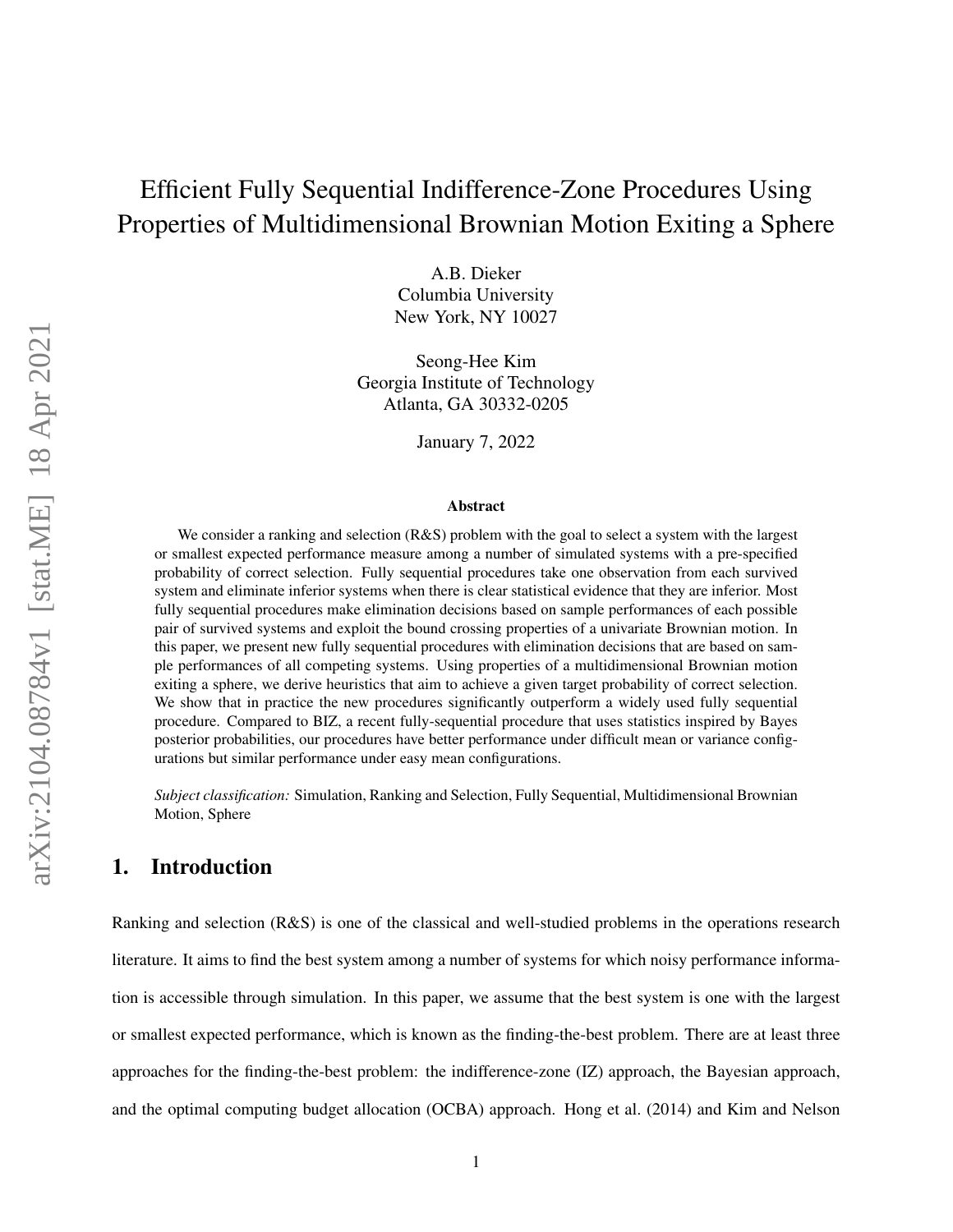(2011) provide a brief review of each approach. For more information on the Bayesian approach, see Chick (2006) and Chen et al. (2014). When there is a fixed computing budget until a decision is made, the OCBA approach provides an efficient way to find the best system, see for example Chen and Lee (2011). In this paper we study an indifference-zone (IZ) procedure, where the decision maker specifies a difference worth detecting called the IZ parameter.

Among procedures that take the IZ approach, Rinott (1978) is one of the earliest procedures. It is a twostage procedure and does not have any elimination step for clearly inferior systems. Nelson et al. (2001) also propose a two-stage procedure but their procedures can eliminate systems after the first stage if there is statistical evidence that they are inferior. Therefore the latter procedure is more efficient than Rinott's procedure in terms of the number of observations needed until a decision is made. On the other hand, fullysequential IZ procedures take one observation from competing systems and eliminate inferior systems as additional observations become available. They carry the risk of incorrectly eliminating the best system due to stochastic noise in the performance measurements. Examples of fully-sequential IZ procedures are the KN procedures from Kim and Nelson (2001), which are widely used as they are available in leading commercial simulation software. KN's parameters are chosen to control the probability of eliminating the best system. Since this probability is intractable, the procedures instead rely on a Bonferroni-type lower bound on the worst-case probability of incorrect selection, which corresponds to the best system having a mean performance that exceeds the means of the other systems by exactly the IZ parameter; this setup is known as the slippage configuration (SC). Particularly when the number of systems is large, this lower bound tends to be a poor approximation for the worst-case probability of correct selection. As discussed in Wang and Kim (2011), the result is that KN procedures tend to take many more observations than necessary to control the probability of incorrect selection, and are thus inefficient in that sense.

The primary contribution of this paper is to develop a new family of IZ procedures that does not suffer from the inefficiencies caused by the use of the Bonferroni bound. The screening statistic used in an IZ procedure gives rise to contours, and a system is eliminated when the vector of cumulative sums of performance measurements hits such a contour, see Figure [1.](#page-2-0) Controlling PICS is done by analyzing hitting behavior of Brownian motion to set the 'radius' of the contour. It is the second ingredient where the Bonferroni bound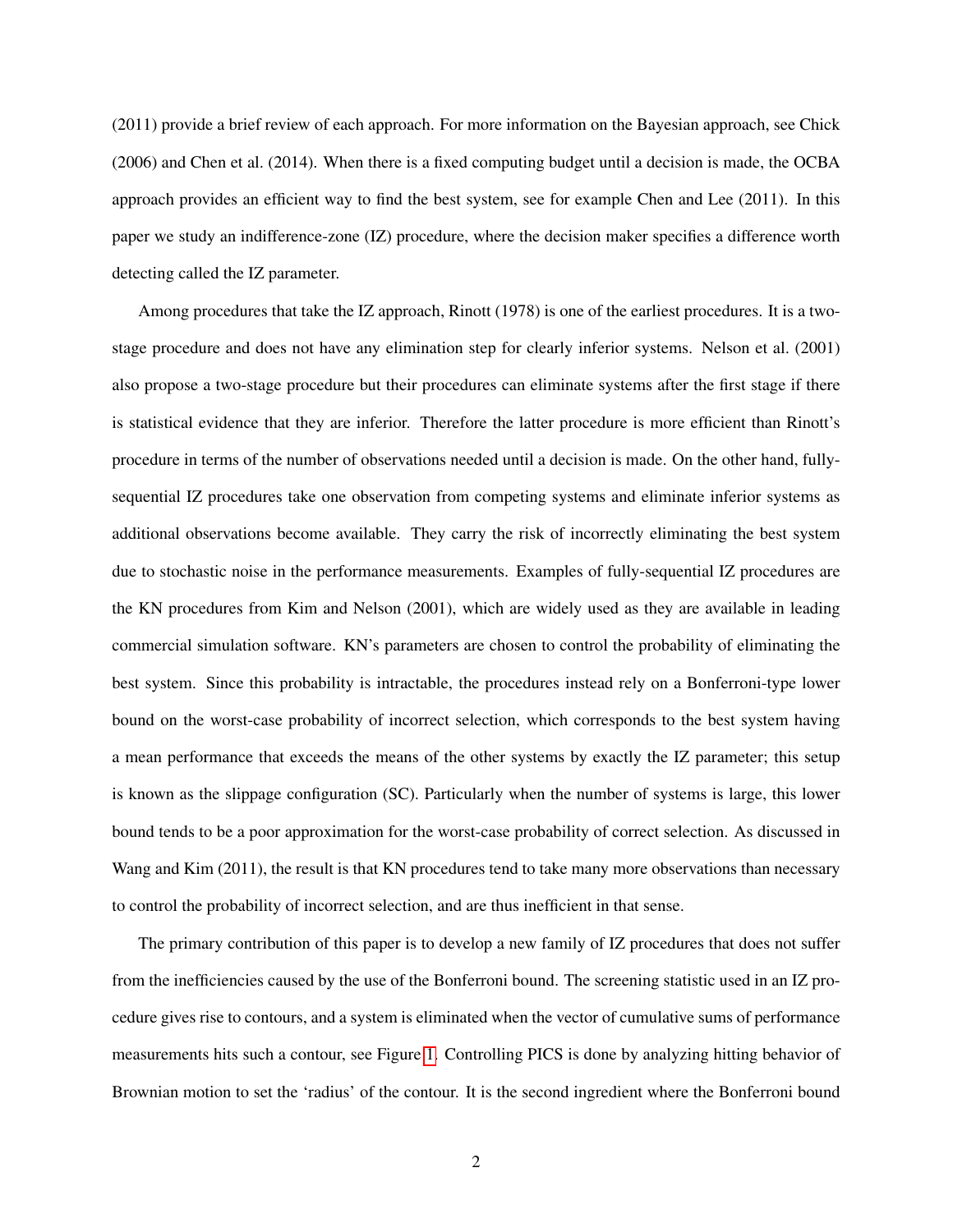<span id="page-2-0"></span>

Figure 1: Contours of the screening statistics with  $k = 3$  competing systems for three procedures. The form of the screening statistic is given below each figure. Also depicted are each of the three possible drifts (mean sample paths) under the slippage configuration (SC). Since the screening statistics do not change when adding a constant to each coordinate, we have plotted the plane  $\{x \in \mathbb{R}^3 : x_1 + x_2 + x_3 = 0\}$  with its intersections of the contours.

is invoked for KN procedures, since it is analytically intractable to study properties of a Brownian motion hitting KN contours, see Figure [1\(](#page-2-0)a).

An important recently developed family of IZ ranking and selection procedures is the Bayes-inspired indifference zone (BIZ) procedures from Frazier (2014). An example of the resulting elimination contours is given in Figure [1\(](#page-2-0)b). BIZ procedures circumvent the use of the Bonferroni bound, which results in dramatic improvements over the KN procedure especially when the number of competing systems is large. We see in Figure [1\(](#page-2-0)b) that the three possible drifts under SC (one for each of the systems being the best) hit the elimination contour at its closest point to the origin. Thus, possibly sample paths that deviate significantly from their mean sample paths require a larger number of observations from the competing systems than those that are close to their mean sample paths.

This paper is a first investigation towards efficient procedures with spherical elimination contours, see Figure [1\(](#page-2-0)c). Using path length as a proxy for the number of observations needed, with spherical elimination contours all points on the contour are equally close to the origin, and this could perhaps lead to faster elimination. Setting the radius of the contours given a target probability of correct selection is facilitated by some analytic results about a multidimensional Brownian motion hitting hyperspheres. Like BIZ, we do not need to appeal to the Bonferroni bound to exert control over the probability of correct selection. However,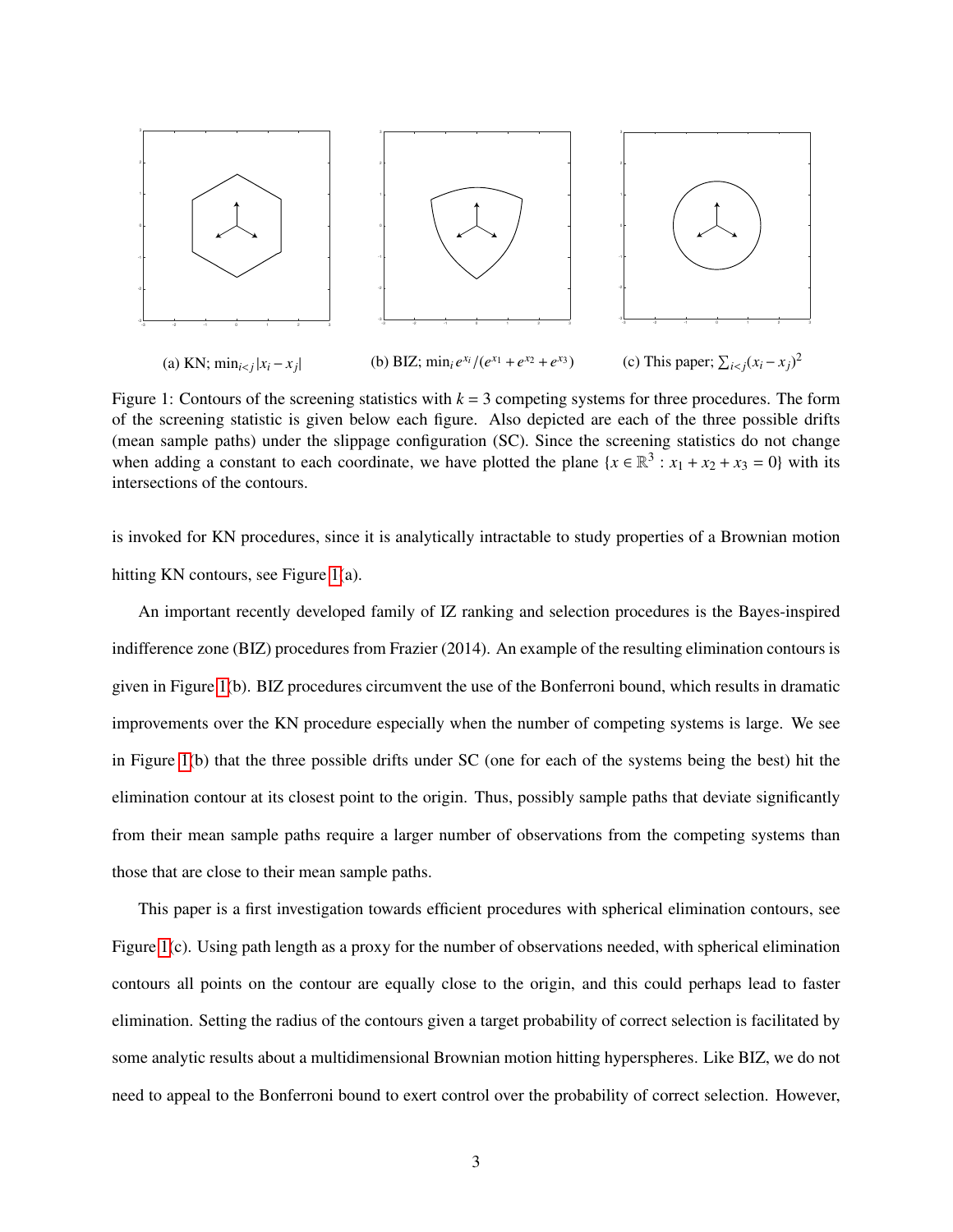our procedure is ultimately heuristic since we found it intractable to control the multi-stage probability of correct selection; we leave this as an open problem.

Experimental results show that estimated probability of correct selection is all higher or close to the target confidence level for all cases tested including SC. Our procedures also significantly outperform KN. On the other hand, our procedures perform better than BIZ under difficult mean or variance configurations while they perform similarly compared to BIZ under easy mean configurations. More specifically, when variances are unknown and unequal across systems with a slippage mean configuration, our procedures show up to 30% savings compared to the BIZ procedures in terms of the number of replications needed until a decision is made. Under easier scenarios where means spread out over systems unlike SC, our procedures perform similar to the BIZ procedures.

To extend our procedures to unknown and unequal variances, we use multiple tricks. These tricks are standard but render any statistically valid approach (including BIZ) heuristic. To handle unknown variances, we update variance estimates as the procedures advance. Kim and Nelson (2006) show that variance update enables a procedure to be treated as if variances are known in an appropriate limit. To handle unequal variances we use a heuristic approach which essentially changes the sampling frequency of each system hoping to approximately equalize variances across systems.

Preliminary work related to this work is published in the Winter Simulation Conference proceedings which include Kim and Dieker (2011) and Dieker and Kim (2012, 2014). The first two papers consider only three systems with known variances. Dieker and Kim (2014) give a procedure for a general number of systems but require known and equal variances. Moreover, the spheres that play a crucial role in the procedure all have the same radius and the procedure performs worse than KN when the means of the systems are spread out evenly. In the procedures presented in the present paper, the radii of the spheres vary as the number of survived systems decreases, outperforming KN in all scenarios; and a version of our procedure can handle unknown and unequal variances.

When there exists a finite simulation budget or a tight deadline in time, OCBA and Bayesian procedures are shown to be highly efficient and very useful in practice. Branke et al. (2007), Chen and Lee (2011) and Powell and Ryzhov (2012) provide a good review of OCBA and Bayesian ranking and selection procedures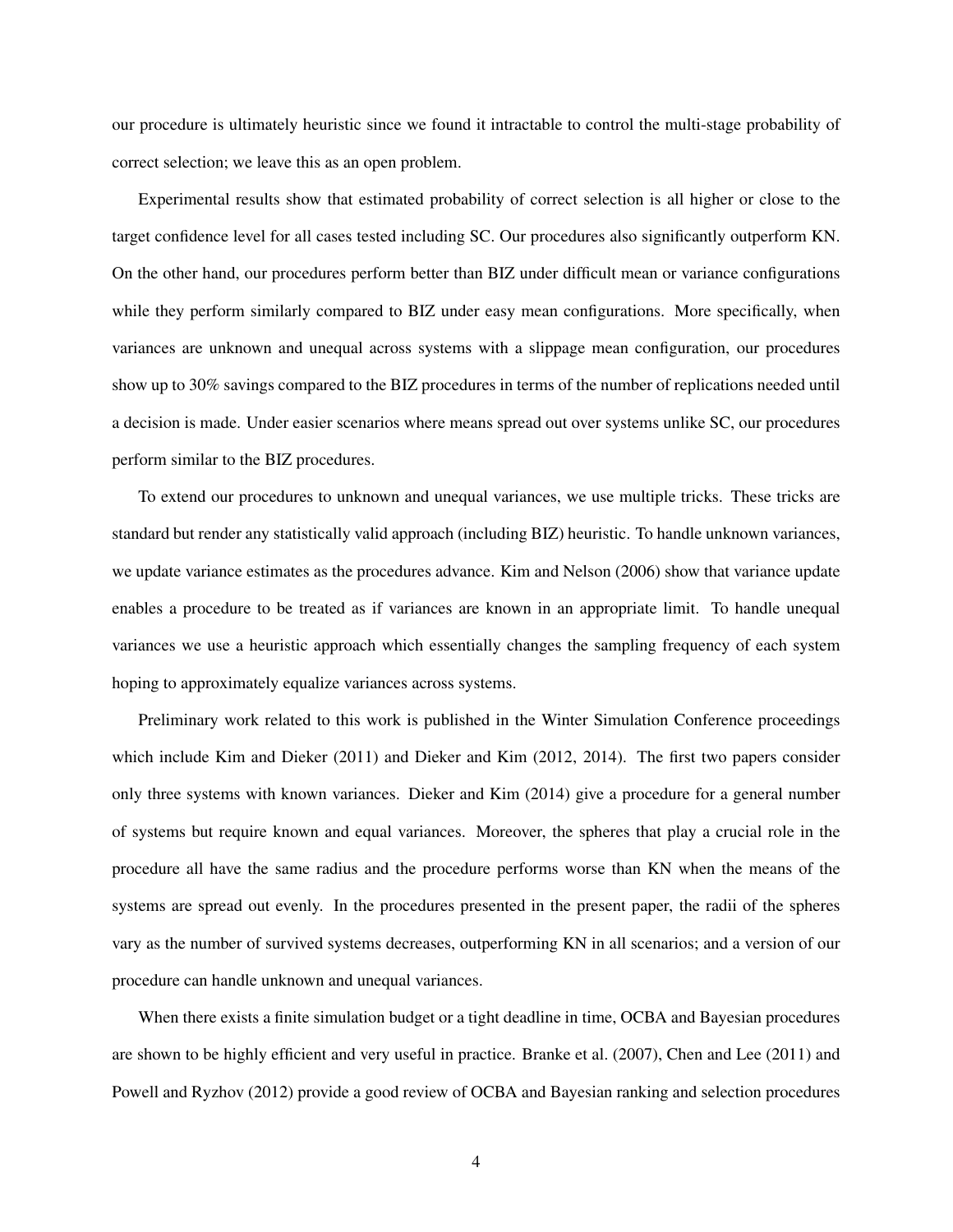and provide extensive empirical results. As our primary goal is to investigate the impact of different shapes of continuation regions in IZ ranking and selection procedures, we only compare our procedures with IZ procedures. Specifically, two state-of-art IZ procedures, KN and BIZ, are considered.

The paper is organized as follows. Section [2](#page-4-0) defines our problem and introduces notation. Section [3](#page-5-0) proposes new fully-sequential procedures. Section [4](#page-8-0) explains the statistics that we use for elimination decisions and the properties of our statistics. In Section [5,](#page-11-0) we provide justifications for our procedures and approximations in order to set the parameter values of the procedures. Experimental results are presented in Section [6,](#page-24-0) followed by conclusions in Section [7.](#page-28-0)

### <span id="page-4-0"></span>2. Problem and Notation

This section introduces our notation and assumptions and defines the problem. We assume there are *k* systems ( $k \ge 2$ ). Let  $X_{ij}$  represent the *j*th observation from system *i* for  $i = 1, ..., k$  and  $j = 1, 2, ...$  Then the mean and variance of the outputs from system *i* are defined as  $\mu_i = E[X_{ij}]$  and  $\sigma_i^2 = \text{Var}[X_{ij}]$ , respectively. We want to find the system with the largest mean  $\mu_i$ .

Throughout the paper, we assume that the following assumptions hold:

#### <span id="page-4-1"></span>Assumption 1.

$$
X_{ij} \stackrel{iid}{\sim} N(\mu_i, \sigma_i^2), \quad j = 1, 2, \ldots,
$$

where  $\frac{iid}{\sim}$  *represents 'are independent and identically distributed as' and*  $N(\mu_i, \sigma_i^2)$  *denotes the normal* distribution with mean  $\mu_i$  and variance  $\sigma_i^2$ . Moreover,  $X_{ij}$  and  $X_{i'j}$  are independent for any  $i \neq i'$  and  $j = 1, 2, \ldots$ 

<span id="page-4-2"></span>Assumption 2.  $\mu_1 \leq \mu_2 \leq \ldots \leq \mu_{k-1} \leq \mu_k - \delta$  for  $\delta \in \mathbb{R}^+$ .

Assumption [1](#page-4-1) implies that observations from each system are marginally iid normally distributed and systems are simulated independently (note that this rules out common random numbers). Without loss of generality, we assume that system *k* is the true best system. Assumption [2](#page-4-2) assumes that the mean of the true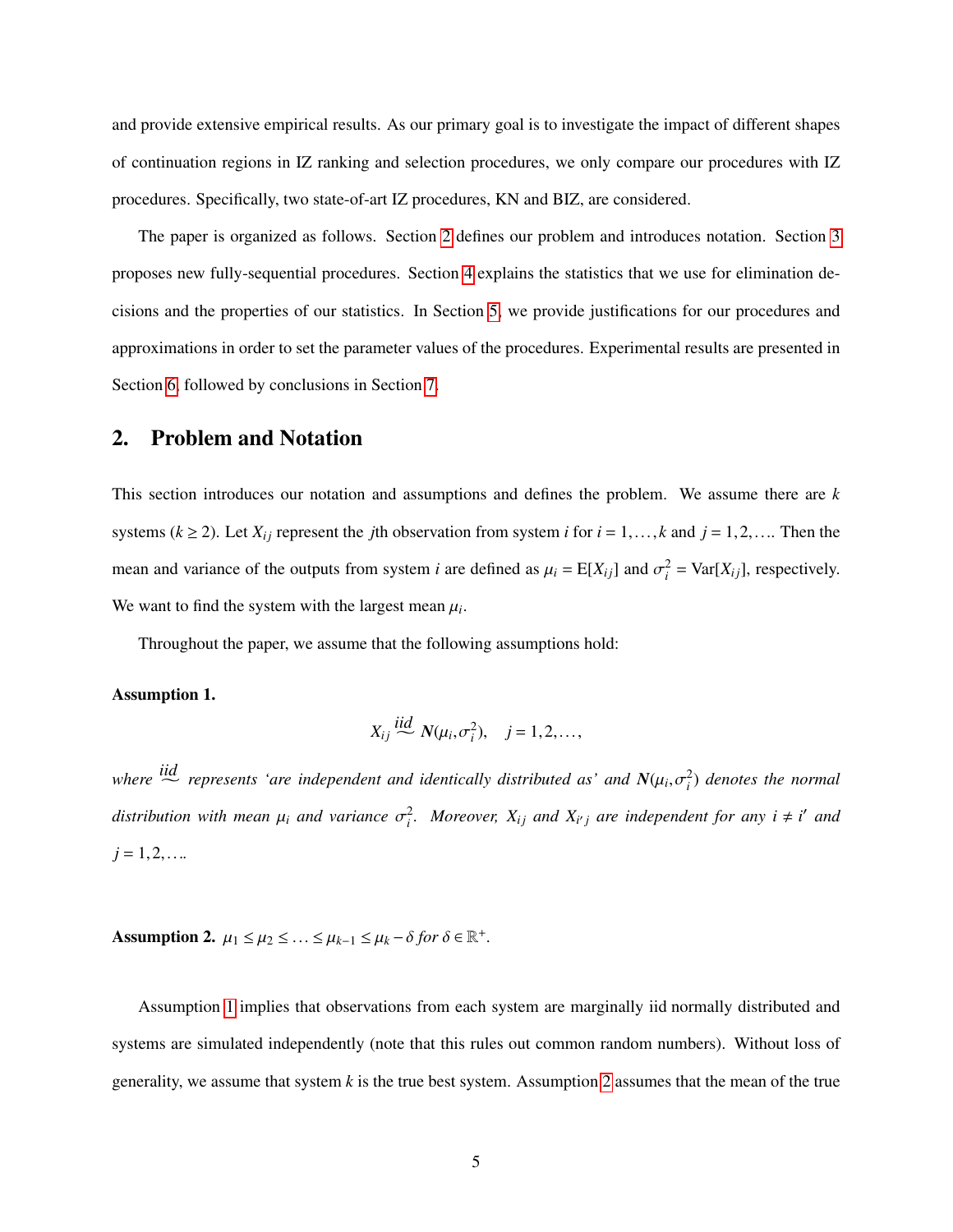best system *k* is at least  $\delta$  better than any alternative system. The parameter  $\delta$  is a user-specified parameter known as the IZ parameter.

We aim to devise a method that observes systems sequentially and eliminates clearly inferior systems from further consideration. The method stops once only one system remains, and this system is declared as the best system.

Additional notation is needed for later sections:

- $n \equiv$  the current number of observations or the current stage number;
- $I \equiv$  set of competing systems at the *n*th stage;  $\bar{X}_i(n) = \frac{1}{n}$ *n*  $\sum_{n=1}^{n}$ *j*=1  $X_{ij}$ , the sample mean of system *i* based on the first *n* observations;  $X_I(n) \equiv |I| \times 1$  vector of  $\sum_{j=1}^n X_{ij}$  for  $i \in I$ ;  $\hat{\sigma}_i^2(n)$  = sample variance of system *i* from  $X_{i1},...,X_{in}$  which is  $\frac{1}{n-1}$  $\sum_{n=1}^{n}$ *j*=1  $(X_{ij} - \bar{X}_i(n))^2;$  $A^T$  = the transpose of a matrix *A*;  $\frac{2}{|I|}$  =  $\delta^2 \frac{|I|-1}{|I|}$ |*I*| .

### <span id="page-5-0"></span>3. DK Procedures

In this section, we provide the descriptions of our new procedures. We present  $\mathcal{DK}_1$  for known and equal variances and extend it to unknown but equal variances, resulting in  $\mathcal{DK}_2$ . Then  $\mathcal{DK}_3$  is presented for unknown and unequal variances.

#### 3.1 Equal and Known Variances

We first consider a case where variances are equal across all systems and known so that  $\sigma_i^2 = \sigma^2$  for any system *i*. Suppose  $x \in \mathbb{R}^s$  and  $I \subset \{1, ..., k\}$  and define a function  $S_I(x)$  as follows:

$$
S_I(x) = \frac{1}{\sigma^2} \sum_{i \in I} (x_i - \bar{x})^2
$$

where  $\bar{x} = \frac{1}{s}$  $\frac{1}{s}$   $\sum_{i \in I} x_i$ .

The  $\mathcal{D}K_1$  procedure for equal and known variances is as follows: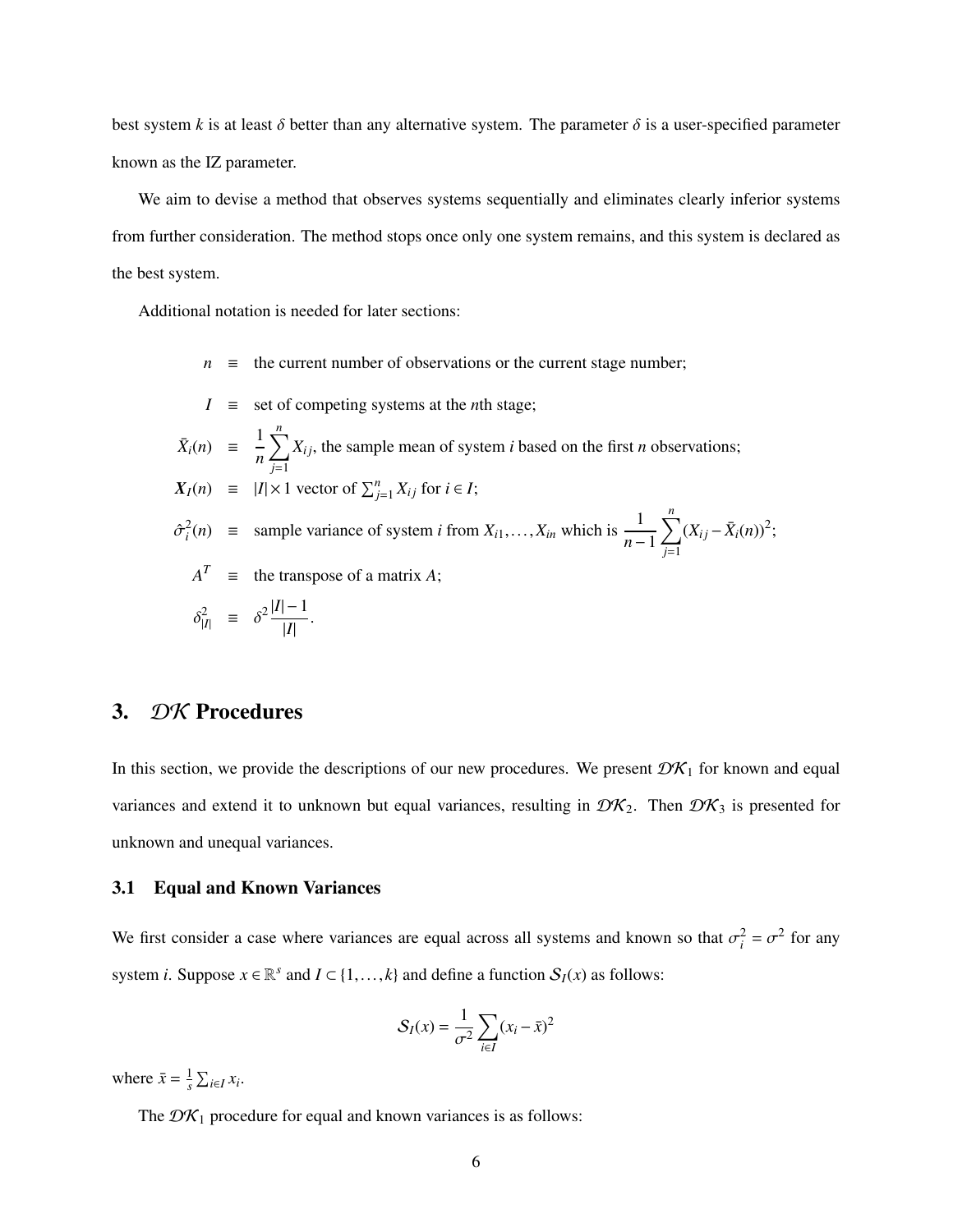#### The  $\mathcal{D}K_1$  Procedure

Setup: Select the nominal level  $1-\alpha$  and the IZ parameter  $\delta$ . Set  $I = \{1, 2, ..., k\}$  and choose  $\eta_{|I|}$  (which will be discussed in Section [5\)](#page-11-0). Take one observation from each system. Set  $n = 1$  and go to **Calculation**.

**Calculation:** Calculate  $S_I(X_I(n))$ .

**Screening:** If  $S_I(X_I(n)) \ge \left(\frac{\sigma \cdot \eta_{|I|}}{\delta n}\right)^2$ , then eliminate the system with the smallest  $\bar{X}_i(n)$  among  $i \in I$ . Update *I* by removing the eliminated system and go back to **Calculation**. Otherwise, go to **Stopping Rule**.

**Stopping Rule:** If  $|I| = 1$ , stop and declare the surviving system as the best. Otherwise, take one more observation for all  $i \in I$ , set  $n = n + 1$ , and go to **Calculation**.

In Section [4,](#page-8-0) we show that  $S<sub>I</sub>(x)$  calculates the squared distance of the point *x* orthogonally projected onto a hyperplane  $\{x : \sum_{i \in I} x_i = 0\}$  and that the screening rule in  $\mathcal{DK}_1$  implies that we have an open (infinite) cylinder as our continuation region with a radius depending on  $\eta_{|I|}$  and  $\delta_{|I|}$ . When *x* is located outside the cylinder, elimination occurs and the screening rule is checked again with updated parameters (without obtaining additional observations), i.e., a lower dimensional cylinder. We only obtain new observations (i.e., move to the next stage) if no more elimination occurs for a given number of observations.

#### 3.2 Unknown but Equal Variances

We present a straightforward variant of  $\mathcal{D}K_1$  for unknown but equal variances,  $\sigma^2$ . As the variance parameter  $\sigma^2$  is unknown, it needs to be estimated. Let  $\hat{\sigma}_i^2(n)$  represent sample variance of system *i*. The pooled variance estimator  $\hat{\sigma}_p^2(n)$  is defined as follows:

$$
\hat{\sigma}_p^2(n) = \frac{1}{|I|} \sum_{i \in I} \hat{\sigma}_i^2(n).
$$

Then our statistic is modified to

$$
S_I'(x) = \frac{1}{\hat{\sigma}_p^2(n)} \sum_{i \in I} (x_i - \bar{x})^2
$$

and  $\hat{\sigma}_i^2(n)$  and  $\hat{\sigma}_p^2(n)$  need to be updated in the [Stopping Rule] step after additional observations are obtained. Then the  $\mathcal{D}K_2$  procedure is defined below.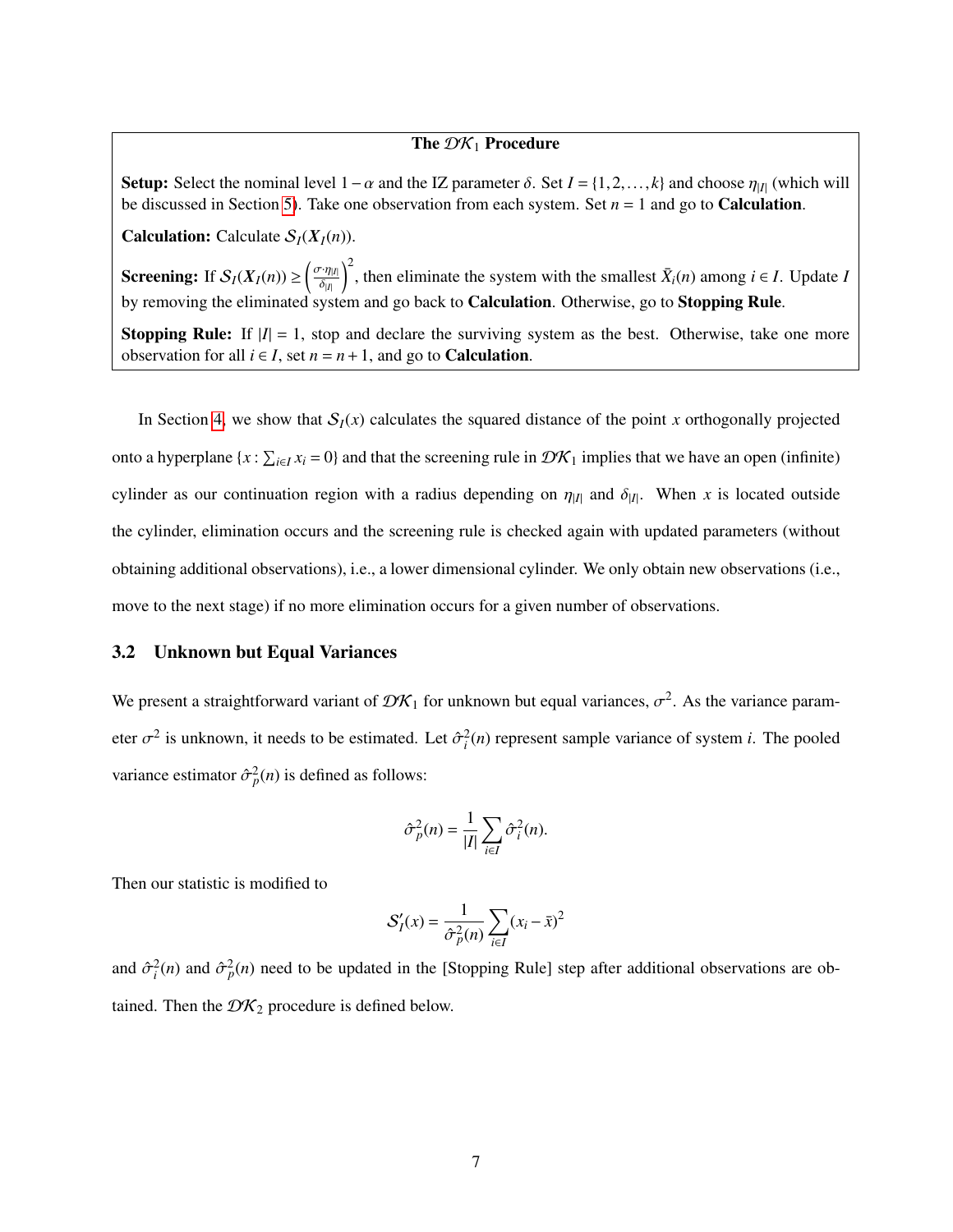#### The  $\mathcal{DK}_2$  Procedure

Setup: Select the nominal level  $1-\alpha$  and the IZ parameter  $\delta$ . Set  $I = \{1, 2, ..., k\}$  and choose  $\eta_{|I|}$ . Take  $n_0 \ge 2$  observations from each system and calculate  $\hat{\sigma}^2(n_0)$  and  $\hat{\sigma}^2(n_0)$ . Set  $n = n_0$  and go to observations from each system and calculate  $\hat{\sigma}_i^2(n_0)$  and  $\hat{\sigma}_p^2(n_0)$ . Set  $n = n_0$  and go to **Calculation**.

**Calculation:** Calculate  $S'_1$  $\iint_I (X_I(n)).$ 

**Screening:** If  $S'_i$  $\frac{1}{I}(X_I(n)) \geq \left(\frac{\hat{\sigma}_p(n) \cdot \eta_{|I|}}{\delta_{|I|}}\right)$ δ|*I*|  $\int_0^2$ , then eliminate the system with the smallest  $\bar{X}_i(n)$  among  $i \in I$ . Update *I* by removing the eliminated system and go back to **Calculation**. Otherwise, go to **Stopping Rule**.

**Stopping Rule:** If  $|I| = 1$ , stop and declare the surviving system as the best. Otherwise, take one more observation for all  $i \in I$ ; set  $n = n + 1$ ; and update  $\hat{\sigma}_i^2(n)$  for  $i \in I$  and  $\hat{\sigma}_p^2(n)$ . Then go to **Calculation**.

#### 3.3 Unknown and Unequal Variances

This subsection extends the  $\mathcal{DK}_1$  procedure to handle unknown and unequal variances, resulting in  $\mathcal{DK}_3$ . The main idea is to make the sampling frequency of each system proportional to the variance parameter of the system, which eventually leads to equal variances. This approach is similar to the one in Frazier (2014).

Let  $n_i$  denote the number of observations system *i* have received so far. In  $\mathcal{DK}_1$ ,  $n_i = n$  for any system  $i \in I$  but in  $\mathcal{D}K_3$ ,  $n_i \le n$ . Also let  $W_i(n) = \sum_{j=1}^{n_i} X_{ij}/n_i$  and  $W_I(n)$  represent a  $|I| \times 1$  vector of  $W_i(n)$  for  $i \in I$ .

Then

$$
\mathcal{S}_I''(x) = \frac{1}{\hat{\lambda}^2} \sum_{i \in I} (x_i - \bar{x})^2
$$

where

$$
\hat{\lambda}^2 = \frac{\sum_{i \in I} \hat{\sigma}_i^2(n_i)}{\sum_{i \in I} n_i}.
$$

We can now describe Procedure  $\mathcal{D}\mathcal{K}_3$ .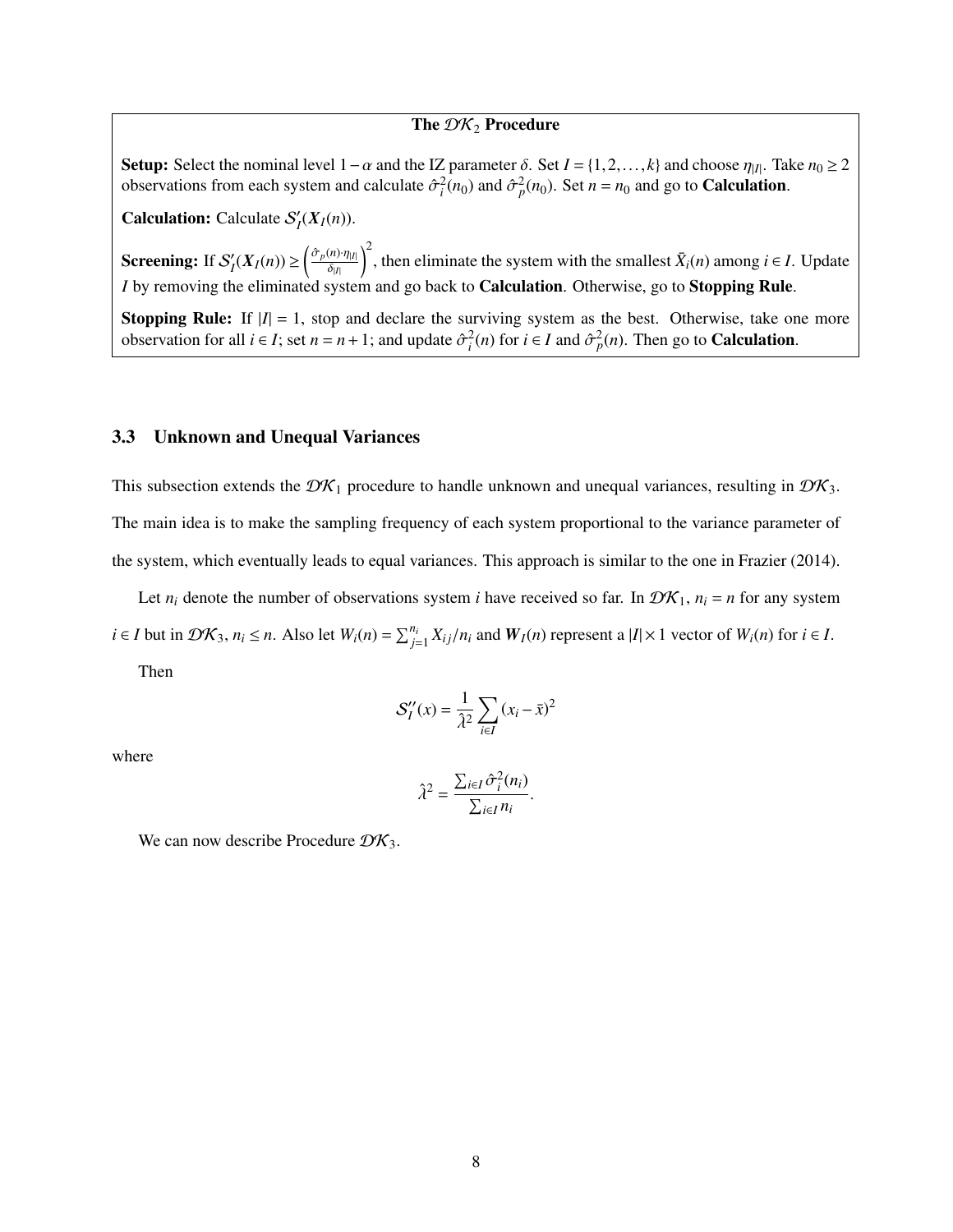#### The  $\mathcal{DK}_3$  Procedure

Setup: Select the nominal level  $1-\alpha$  and the IZ parameter δ. Also select a constant  $B_z$ . Set  $I = \{1, 2, ..., k\}$ <br>and choose  $B_z$ . Take  $p_0$  observations from each system and calculate  $W(x_0)$ ,  $\hat{\sigma}^2(x_0)$  and  $\hat{\mu}^2$ . and choose  $\eta_{|I|}$ . Take  $n_0$  observations from each system and calculate  $W_i(n_0)$ ,  $\hat{\sigma}_i^2(n_0)$  and  $\hat{\lambda}^2$ . Set  $n = n_0$  and  $n_1 = n_0$  for  $i \in I$  and go to Calculation  $n_i = n_0$  for  $i \in I$ , and go to **Calculation**.

**Calculation:** Calculate  $S_l$ <sup>"</sup>  $\iint_I (W_I(n)).$ 

Screening: If  $S_l$ <sup>"</sup>  $\binom{n}{I}(W_I(n)) \geq \left(\frac{\hat{\lambda} \cdot \eta_{|I|}}{\delta_{|I|}}\right)$ δ|*I*|  $\sum_{i=1}^{n}$ , then eliminate the system with the smallest  $\bar{X}_i(n)$  among  $i \in I$ . Update *I* by removing the eliminated system and go back to Calculation. Otherwise, go to Stopping Rule.

**Stopping Rule:** If  $|I| = 1$ , stop and declare the surviving system as the best. Otherwise, let  $z = \arg \min \frac{n_i}{2 \pi i}$  $\hat{\sigma}_i^2(n_i)$ for  $i \in I$ .

For each  $i \in I$ ,

• calculate

$$
\Delta_i = \left[ \hat{\sigma}_i^2(n_i) \cdot \frac{n_z + B_z}{\hat{\sigma}_z^2(n_z)} \right];
$$

• if  $\Delta_i > n_i$ , then take  $(\Delta_i - n_i)$  observations.

Set  $n = n + 1$  and  $n_i = \max(n_i, \Delta_i)$ ; and update  $\hat{\sigma}_i^2(n_i)$  for all  $i \in I$  and  $\hat{\lambda}^2$ . Then go to **Calculation**.

Frazier (2014) recommends  $B_z = 1$ . The parameter  $\eta_{|I|}$  needs to be chosen carefully so that the actual probability of correct selection is at least  $1-\alpha$ . In the next section, we derive some analytical results for the  $\mathcal{D}\mathcal{K}_1$  procedure and then discuss how to choose  $\eta_{|I|}$ .

## <span id="page-8-0"></span>4. Statistics for Screening

The canonical choice for fully sequential procedures is to use  $\sum_{j=1}^{n} (X_{ij} - X_{\ell j})$  for every  $i \neq \ell$  as observed statistics and to eliminate a system whenever the statistics exit a so-called continuation region defined by two parallel lines such as  $(-a,a)$  for a constant  $a > 0$  or a function  $h(n) > 0$  such as  $(-h(n), h(n))$ . Kim and Nelson (2014) use a triangular shaped continuation region defined by a decreasing linear function *h*(*n*). Note that traditional continuation regions are defined in a two-dimensional space. Our procedures use different statistics based on a quadratic form and our continuation region is an open cylinder.

Consider  $x \in \mathbb{R}^s$  and  $I \subset \{1, ..., k\}$  with  $I = \{i_1, ..., i_s\}$ . Furthermore let  $\Gamma$  represent the covariance matrix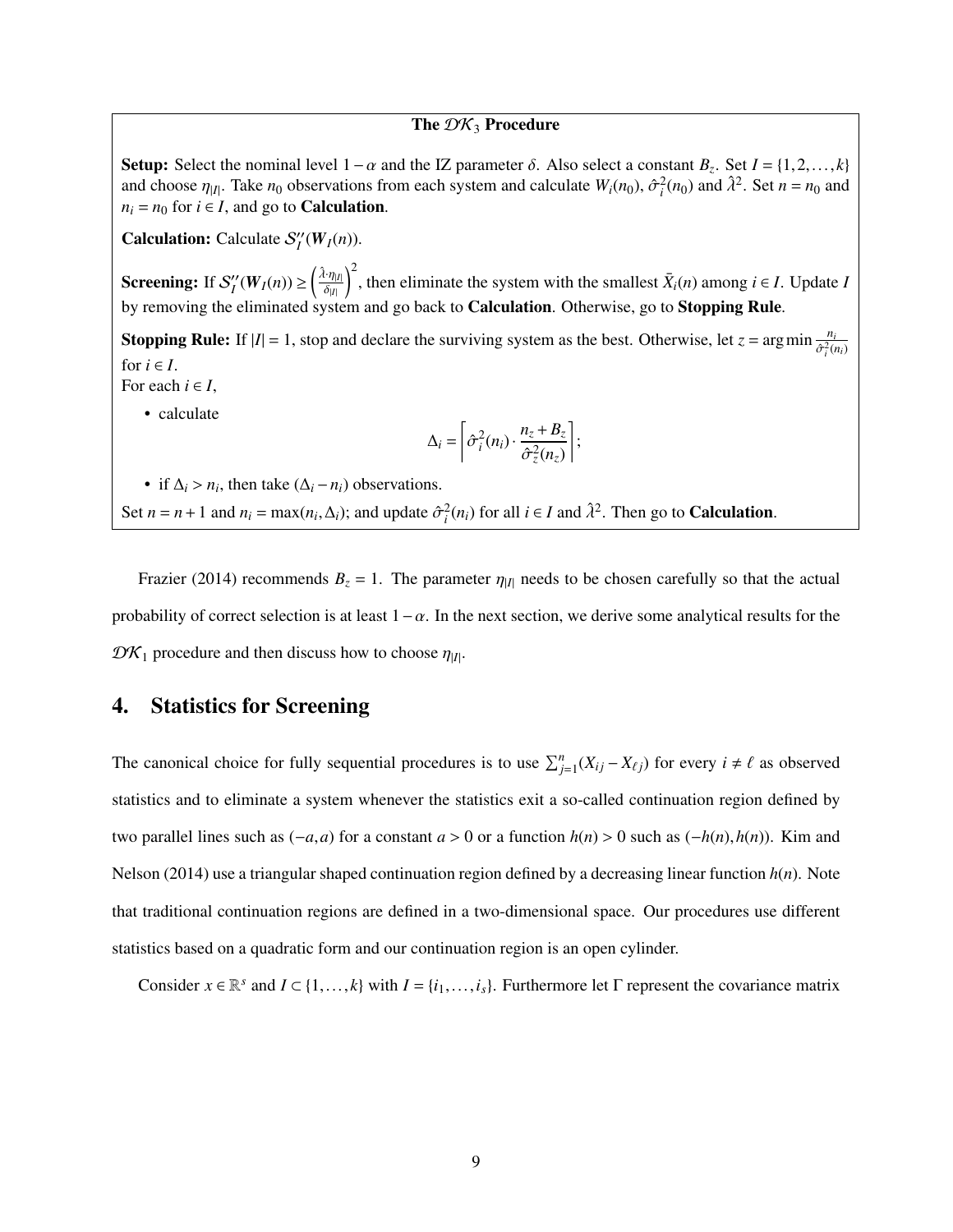of  $(X_{i_1 j}, X_{i_2 j}, \ldots, X_{i_s j})^T$ ,

$$
\Gamma = \begin{bmatrix} \sigma_{i_1}^2 & 0 & 0 & \cdots & 0 \\ 0 & \sigma_{i_2}^2 & 0 & \cdots & 0 \\ 0 & 0 & \sigma_{i_3}^2 & \cdots & 0 \\ \vdots & \vdots & \vdots & \ddots & \vdots \\ 0 & \cdots & \cdots & \cdots & \sigma_{i_s}^2 \end{bmatrix}
$$

and let *V* represent an *s*−1 by *s* matrix given by

$$
V = \begin{bmatrix} 1 & 0 & \cdots & 0 & -1 \\ 0 & 1 & \cdots & 0 & -1 \\ \vdots & \vdots & \ddots & \vdots & \vdots \\ 0 & 0 & \cdots & 1 & -1 \end{bmatrix}
$$

Then our statistic  $S_I(x)$  is defined as

<span id="page-9-1"></span>
$$
S_I(x) \equiv (Vx)^T (V\Gamma V^T)^{-1} (Vx) = \begin{bmatrix} x_{i_1} - x_{i_s} \\ \vdots \\ x_{i_{s-1}} - x_{i_s} \end{bmatrix}^T (V\Gamma V^T)^{-1} \begin{bmatrix} x_{i_1} - x_{i_s} \\ \vdots \\ x_{i_{s-1}} - x_{i_s} \end{bmatrix}
$$
 (1)

and our continuation region is related to this quadratic form. From the definition of  $S_I$  it may seem that  $S_I$ is complicated to calculate and that it depends on the order in which its elements are listed. The following lemma is useful in deriving a simpler form of  $S_I(x)$  which allows us to argue that  $S_I(x)$  only depends on the set *I*, so not on the order of the elements in *I*. The proof is given in the appendix.

<span id="page-9-0"></span>**Lemma 1.** *Suppose*  $x \in \mathbb{R}^s$  *and*  $I \subset \{1, ..., k\}$  *with*  $I = \{i_1, ..., i_s\}$ *. If*  $\Pi = \Gamma V^T (V\Gamma V^T)^{-1} V$ *, then* 

$$
\mathcal{S}_I(x) = \mathcal{S}_I(\Pi x).
$$

The above lemma holds for  $\Gamma$  regardless of whether it has equal diagonal elements. The matrix  $\Pi$  is a (non-orthogonal) projection matrix with range  $R = \{y \in \mathbb{R}^s : \sum_{i \in I} y_i / \sigma_i^2 = 0\}$  and null space  $N = \{\alpha(1, ..., 1) : \alpha(1, ..., 1)\}$  $\alpha \in \mathbb{R}$ , i.e., when  $\Pi$  is applied to a vector then a multiple of  $(1,\ldots,1)$  is subtracted from this vector so the result lies in *R*. It becomes an orthogonal projection matrix when  $\sigma_i^2 = \sigma^2$  for all  $i \in I$ , since the null space *N* is orthogonal to the range *R* in that case. This lemma implies that the value of our statistic at any *x* equals the value of our statistic at the projected point on the plane determined by  $\sum_{i\in I} y_i/\sigma_i^2 = 0$  (or  $\sum_{i\in I} y_i = 0$  for equal variances). Since the null space and range do not change if the order of the elements in *I* changes, Lemma [1](#page-9-0) shows that the quadratic form  $S_I$  remains the same if the indices are ordered differently, i.e., both in  $\Gamma$  and in *x*. In Section [5](#page-11-0) this lemma is used to make the elimination decision depend on the IZ parameter  $\delta$  only and not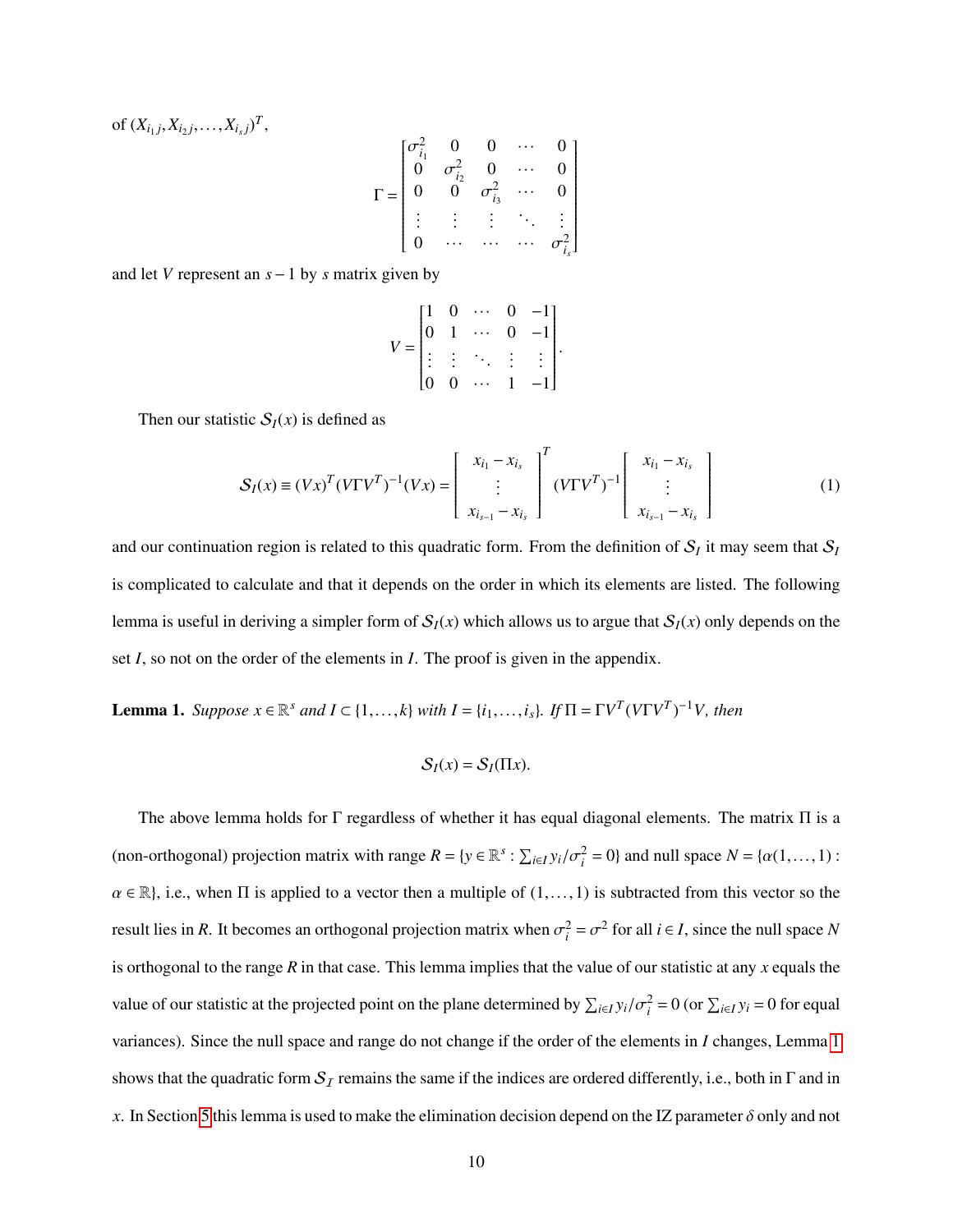<span id="page-10-1"></span>

(a) Projection inside ball: no elimination (b) Projection outside ball: elimination

Figure 2: Projected points on plane  $y_1 + y_2 + y_3 = 0$  and elimination rules. A ball (with radius 7 here) is also visible.

on the unknown mean parameter. Using the above lemma, we next derive a simpler form of  $S<sub>I</sub>(x)$  when the variances are equal. As an aside, it may be tempting to think that  $S_I(x) = x^T V^T (V^T)^{-1} \Gamma^{-1} V^{-1} V x = x^T \Gamma^{-1} x$ in view of [\(1\)](#page-9-1), but this is incorrect since *V* is not invertible.

<span id="page-10-0"></span>**Corollary 1.** *Suppose*  $x \in \mathbb{R}^s$  *and*  $I \subset \{1, ..., k\}$  *with*  $I = \{i_1, ..., i_s\}$ *. If*  $\sigma_i^2 = \sigma^2$ *, then* 

$$
S_I(x) = \frac{1}{\sigma^2} \frac{1}{|I|} \sum_{\substack{i < \ell \\ i, \ell \in I}} (x_i - x_\ell)^2 = \frac{1}{\sigma^2} \sum_{i \in I} (x_i - \bar{x})^2
$$

*where*  $\bar{x} = \frac{1}{s}$  $\frac{1}{s}$   $\sum_{i \in I} x_i$ .

Our elimination decision rule takes the form  $S_I(x) \ge r^2$  for  $r \in \mathbb{R}^+$ . Let *x*' denote the orthogonal projection of *x* on the plane with  $\sum_{i=1}^{s} y_i = 0$ . From Lemma [1,](#page-9-0) we know that  $S_I(x)$  is equal to  $S_I(x')$ . As *x'* lies on the hyperplane  $\{y : \sum_{i=1}^{s} y_i = 0\}$ , we know that  $\bar{x}^r = 0$ . From the second equality of  $S_I(x)$  in Corollary [1,](#page-10-0) it is easy to see that  $S_I(x')$  becomes simply the squared distance between  $x'$  and the origin. Therefore our elimination decision rule implies that no elimination occurs and sampling continues when the projected point x' is inside a sphere as in Figure [2\(](#page-10-1)a); but one system with the smallest value is eliminated when the projected point  $x'$  is outside the sphere as in Figure [2\(](#page-10-1)b).

One may wonder why our elimination rule only considers the largest set *I* but not any subset *J*, thinking that the screening statistics  $S_J(x_J)$  for  $J \subseteq I$  may be larger than  $S_I(x_I)$ . This would mean that even if an elimination does not occur with set *I*, an elimination might be possible for a subset *J*. However, the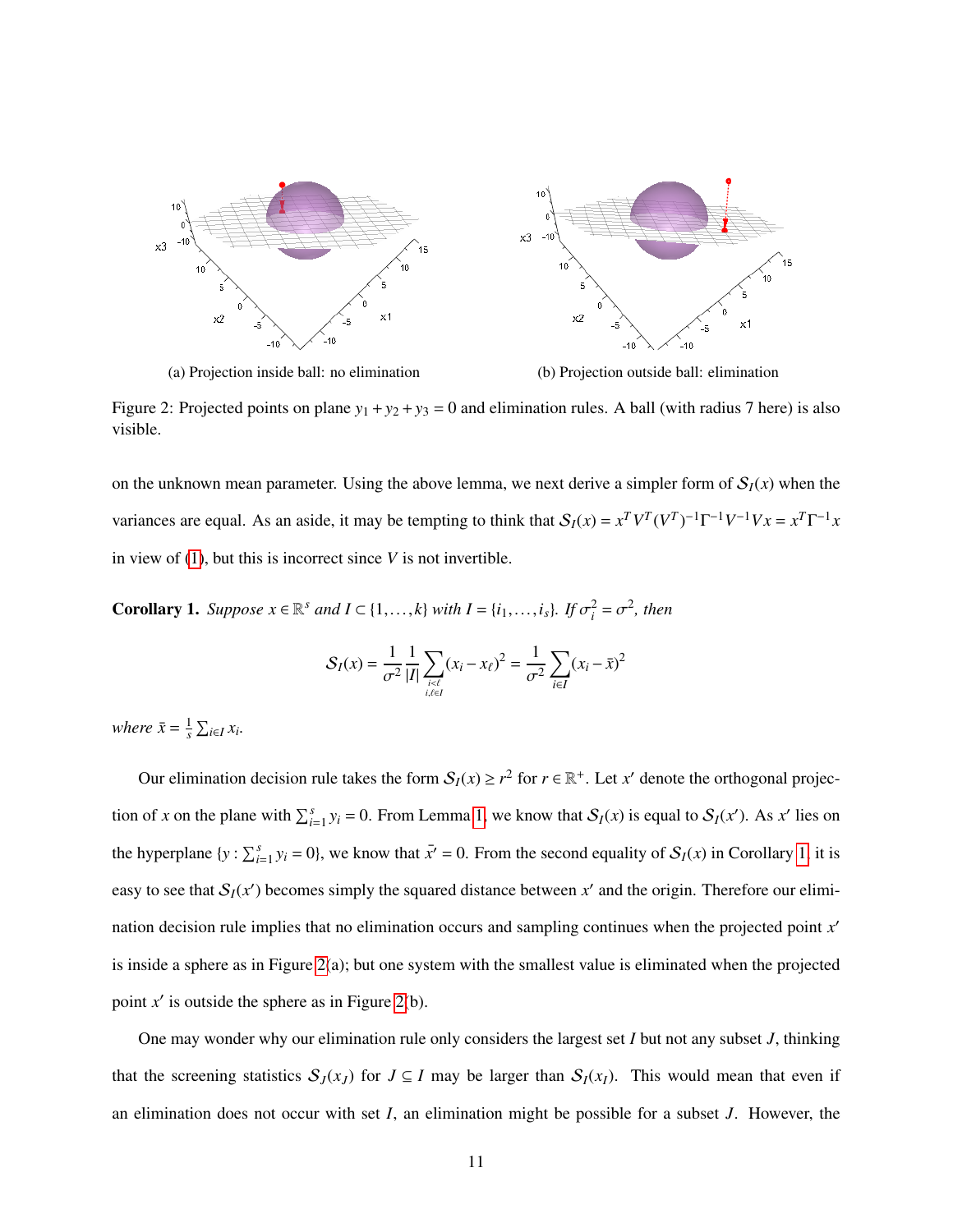<span id="page-11-2"></span>following lemma implies that our elimination rule for the largest set *I* actually verifies elimination for all  $2^{|I|} - 1$  nonempty subsets  $J \subseteq I$  by showing that we always get the largest screening statistics with set *I*. **Lemma 2.** Suppose  $J \subseteq I \subseteq \{1, ..., k\}$ . Then  $S_J(x_J) \leq S_I(x_I)$  for all  $x \in \mathbb{R}^k$ .

## <span id="page-11-0"></span>5. Proofs and Approximations

This section presents an approximation for the probability of incorrect selection under  $\mathcal{D}K_1$ , which assumes known and equal variances  $\sigma^2$ . We use these approximations in lieu of possibly conservative bounds in order to choose the parameters  $\eta_2, \ldots, \eta_k$  of  $\mathcal{DK}_1$ , thus bypassing a main source of inefficiencies. In the course of the presentation, we explain how we choose the parameters  $\eta_2, \ldots, \eta_k$  of our procedure.

The event of incorrect selection can be partitioned according to when the best system is eliminated. If the best system is eliminated first, then we say that the level of elimination is 1. Similarly, if the second system to be eliminated is the best system, then we say that the level of elimination is 2. Thus, the possible levels of incorrect elimination are <sup>1</sup>,..., *<sup>k</sup>* <sup>−</sup>1. The key building block for our approximation scheme is an approximation for the probability of incorrect selection at the first elimination level, which we discuss in Section [5.1.](#page-12-0) Other levels of incorrect elimination are studied in Section [5.2.](#page-18-0) With this, we devise a procedure for choosing the parameter  $\eta_{|I|}$  for  $\mathcal{DK}_1$ . We then explain how  $\eta_2,\ldots,\eta_k$  for  $\mathcal{DK}_1$  are related to parameters for  $\mathcal{DK}_2$  and  $\mathcal{DK}_3$  in Section [5.3.](#page-22-0)

In the continuous analog of our problem, the discrete observation window is replaced with a continuous one. The analog of the random walk  $X_{\{1,\ldots,k\}}(n)$  is  $\sigma B(t)$ , where  $B(t)$  is a standard Brownian motion in  $\mathbb{R}^k$ with drift  $(\mu, \ldots, \mu, \mu + \delta) \times 1/\sigma$ . Throughout this section, we study this continuous problem as a proxy for the discrete problem, and the results we state for the  $\mathcal{DK}_1$  algorithm are to be understood as for its continuous analog.

<span id="page-11-1"></span>**Lemma 3.** *For fixed*  $\eta_k, \ldots, \eta_2$  *and*  $\ell \in \{2, \ldots, k\}$ *, the probability of eliminination at level*  $\ell$  *in*  $\mathcal{DK}_1$  *is constant as a function of* <sup>δ</sup> *and* <sup>σ</sup>*. In particular, the probability of incorrect selection in* DK<sup>1</sup> *does not depend on* <sup>δ</sup> *or* σ*.*

*Proof.* Consider  $\sigma B(t) + \mu I t + \delta wt$  instead of  $X_{\{1,\dots,k\}}(n)$ , where  $B(\cdot)$  is a standard Brownian motion in  $\mathbb{R}^N$ with  $B(0) = 0$ ,  $w = (0, \ldots, 0, 1)$ , and  $1 = (1, \ldots, 1)$ . Since the screening statistic uses the projection of this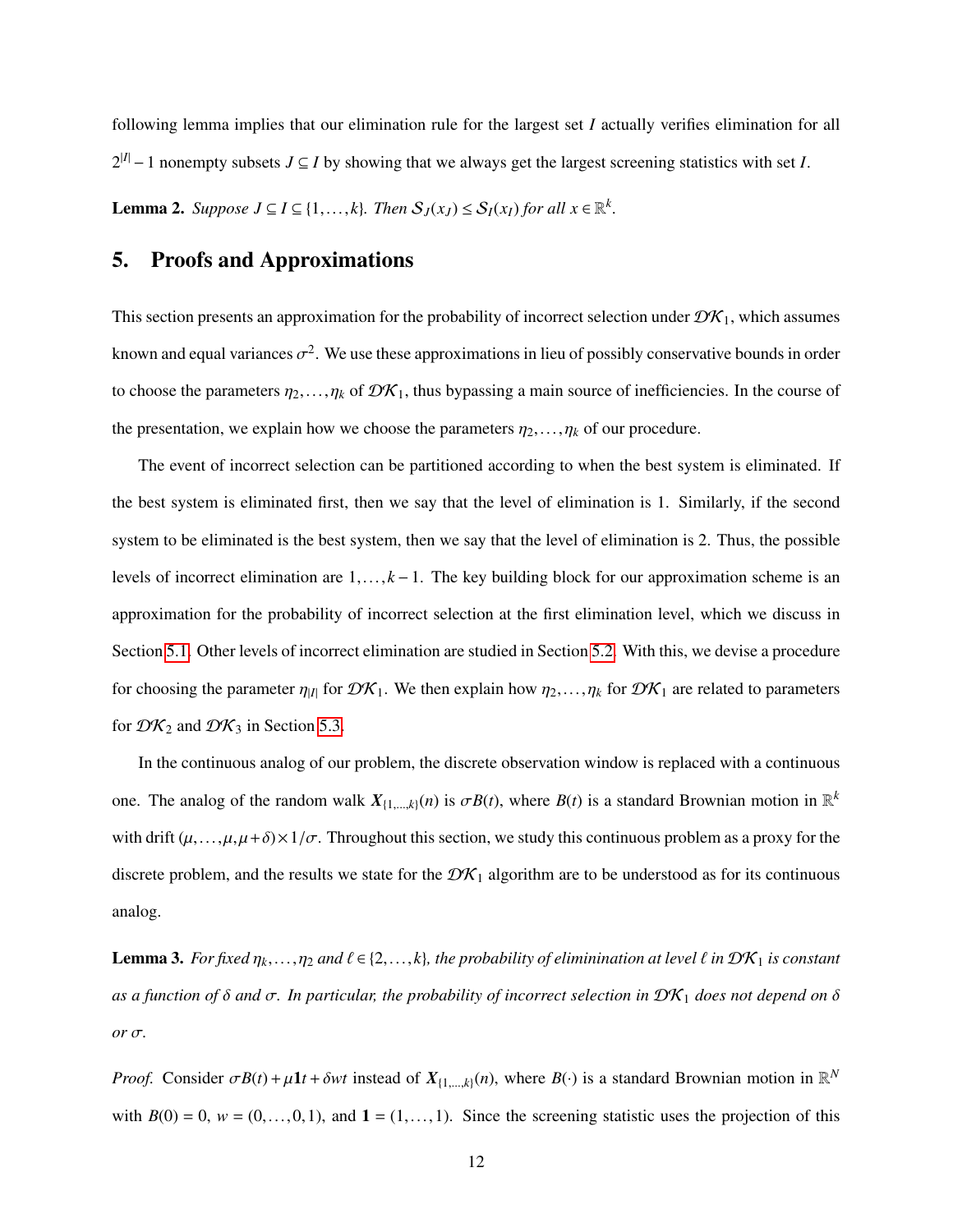process on the hyperplane  $\{x : \sum_i x_i = 0\}$ , i.e., the 'sample mean' is subtracted, we may assume without loss of generality that  $\mu = 0$  and replace *w* by its projected version  $v = (1/k, \ldots, 1/k, -(k-1)/k)$ . Suppose that we are given some  $x \in \mathbb{R}^N$  and an *N*-dimensional set *S*. We set

$$
\tau_S = \inf \left\{ t \ge 0 : \frac{\sigma^2}{\delta} x + \sigma B(t) + \delta v t \in \frac{\sigma^2}{\delta} S \right\},\
$$

so that

$$
Pr(\tau_S < \infty) = Pr\left(\exists t' \ge 0 : \frac{\sigma^2}{\delta} x + \sigma B \left(\frac{\sigma^2}{\delta^2} t'\right) + \frac{\sigma^2}{\delta} vt' \in \frac{\sigma^2}{\delta} S\right)
$$
  
=  $Pr\left(\exists t' \ge 0 : \frac{\sigma^2}{\delta} x + \frac{\sigma^2}{\delta} B(t') + \frac{\sigma^2}{\delta} vt' \in \frac{\sigma^2}{\delta} S\right)$   
=  $Pr(\exists t' \ge 0 : x + B(t') + vt' \in S),$ 

where the first equality follows from rescaling time and the second from the Brownian scaling property. This argument extends to the hitting location, i.e.,  $Pr(\tau_S < \infty, \frac{\sigma^2}{\delta})$  $\frac{\sigma^2}{\delta} x + \sigma B(\tau_S) + \delta v \tau_S \in \frac{\sigma^2}{\delta}$ *dy*). In particular, the hitting location scales with  $\sigma^2/\delta$ .

Elimination at level  $\ell$  amounts to successively hitting appropriate regions of sets of the form

$$
\left\{ x : \mathcal{S}_I(x_I) \ge \frac{k\sigma^2 \eta^2}{(k-1)\delta^2} \right\} = \left\{ x : \frac{1}{\sigma^2} \sum_{i \in I} (x_i - \bar{x})^2 \ge \frac{k\sigma^2 \eta^2}{(k-1)\delta^2} \right\}
$$

$$
= \left\{ x : \sum_{i \in I} (x_i - \bar{x})^2 \ge \frac{k\sigma^4 \eta^2}{(k-1)\delta^2} \right\}
$$

$$
= \frac{\sigma^2}{\delta} \left\{ x : \sum_{i \in I} (x_i - \bar{x})^2 \ge \frac{k\eta^2}{k-1} \right\},
$$

where we used Corollary [1.](#page-10-0) Such sets are of the form  $(\sigma^2/\delta)S$ , and the successive hitting locations scale with  $\sigma^2/\delta$ . By the strong Markov property and the calculation in the first part of this proof, this means that the elimination probability does not depend on  $\delta$  or  $\sigma$ .

#### <span id="page-12-0"></span>5.1 Immediate (Level 1) Elimination of the Best System

Our approximation for the probability of eliminating system *k* first is based on an asymptotic analysis as the number of systems  $k$  goes to infinity. Our results use the commonly employed idea of (i) considering the slippage configuration (SC) where  $\mu_1 = \cdots = \mu_{k-1} = \mu_k - \delta = \mu$  and (ii) replacing the (discrete) Gaussian observation sequence with a (continuous) Brownian motion.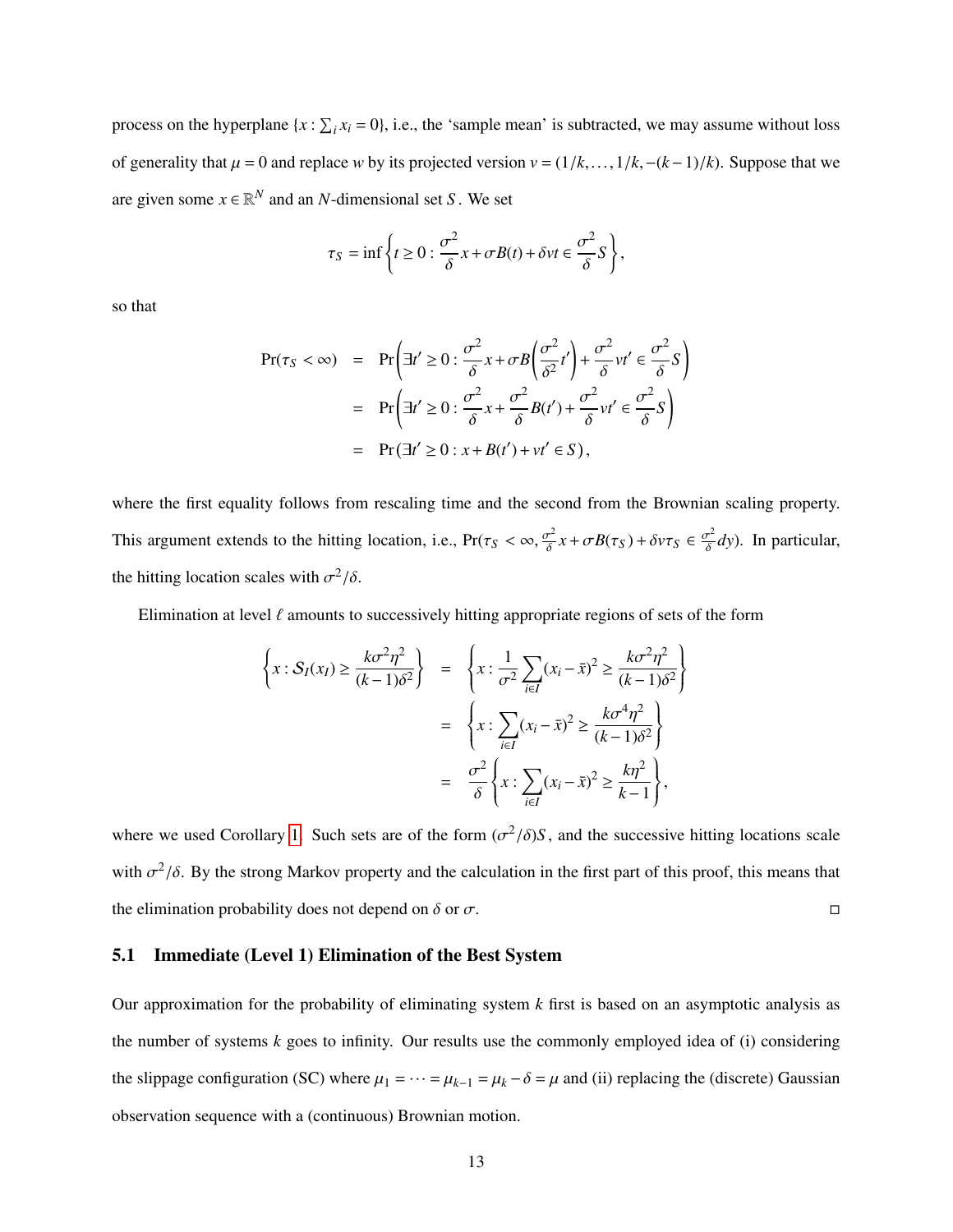Throughout this section we use the following notation. For a given a vector  $x \in \mathbb{R}^k$ , we define

$$
E_k(x) = \frac{1}{k} \sum_{i=1}^k x_i
$$
,  $Var_k(x) = \frac{1}{k} \sum_{i=1}^k x_i^2 - E_k(x)^2$ .

The DK algorithms require evaluating  $S_{\{1,\dots,k\}}$  at  $X_{\{1,\dots,k\}}(n)$ , and by Lemma [1](#page-9-0) this equals (up to  $1/\sigma^2$ ) the squared norm of  $X_{\{1,\ldots,k\}}(n) - \overline{X_{\{1,\ldots,k\}}(n)}$ , which corresponds to  $\sigma B(t) - \sigma E_k(B(t))$ . (We abuse notation and interpret subtraction of a constant as elementwise subtraction.) The following lemma specifies the probabilistic behavior of this process, and it is important to note that it is free of the unknown mean parameter  $\mu$ .

Lemma 4. *<sup>B</sup>*(*t*)−E*k*(*B*(*t*)) *has drift* (−1/*k*,...,−1/*k*,(1−1/*k*))×δ/σ *and is a standard Brownian motion in the* (*k*−1)*-dimensional hyperplane*

$$
H = \left\{ x \in \mathbb{R}^k : \sum_{i=1}^k x_i = 0 \right\}.
$$

*Proof.* The claim that  $B(t) - E_k(B(t))$  takes values in *H* is evident. We can write  $B(1) - E_k(B(1)) = (\mathrm{id}_k - E_k(B(t)))$  $\mathbf{1}_k \mathbf{1}_k^T/k$  *B*(1), where id<sub>k</sub> is the  $k \times k$  identity matrix and  $\mathbf{1}_k$  is the  $k \times 1$  vector of ones. Therefore, the covariance matrix of *B*(1)−E<sub>*k*</sub>(*B*(1)) is

$$
(\mathrm{id}_k - \mathbf{1}_k \mathbf{1}_k^T / k) \times (\mathrm{id}_k - \mathbf{1}_k \mathbf{1}_k^T / k) = (\mathrm{id}_k - \mathbf{1}_k \mathbf{1}_k^T / k).
$$

This matrix has one eigenvalues 0 (with corresponding eigenvector  $\mathbf{1}_k$ ) and 1 (with corresponding eigenspace *H*). Therefore it acts as the identity on *H* and it is degenerate on the complement. □

Setting  $r = \frac{\sigma \eta_k}{\delta_l}$ δ*k* , we define a (*k*−1)-dimensional sphere in *H* by

$$
C = \left\{ x \in \mathbb{R}^k : \sum_{i=1}^k x_i = 0, ||x|| = r \right\}.
$$

Elimination of the best system can be formulated as  $B(t) - E_k(B(t))$  hitting *C* in the region

$$
E_k = \{x \in C : x_k = \min(x_1, \dots, x_k)\}.
$$

Plane *H* is shown in Figure [3](#page-14-0) when  $k = 3$ . The blue curve in Figure [3\(](#page-14-0)a) shows *C* when  $k = 3$  and the red curve in Figure [3\(](#page-14-0)b) shows  $E_k$ , which is a part of *C* divided by planes  $x_1 = x_3$  and  $x_2 = x_3$  as shown in Figure [3\(](#page-14-0)c).

We now state the main result of this section.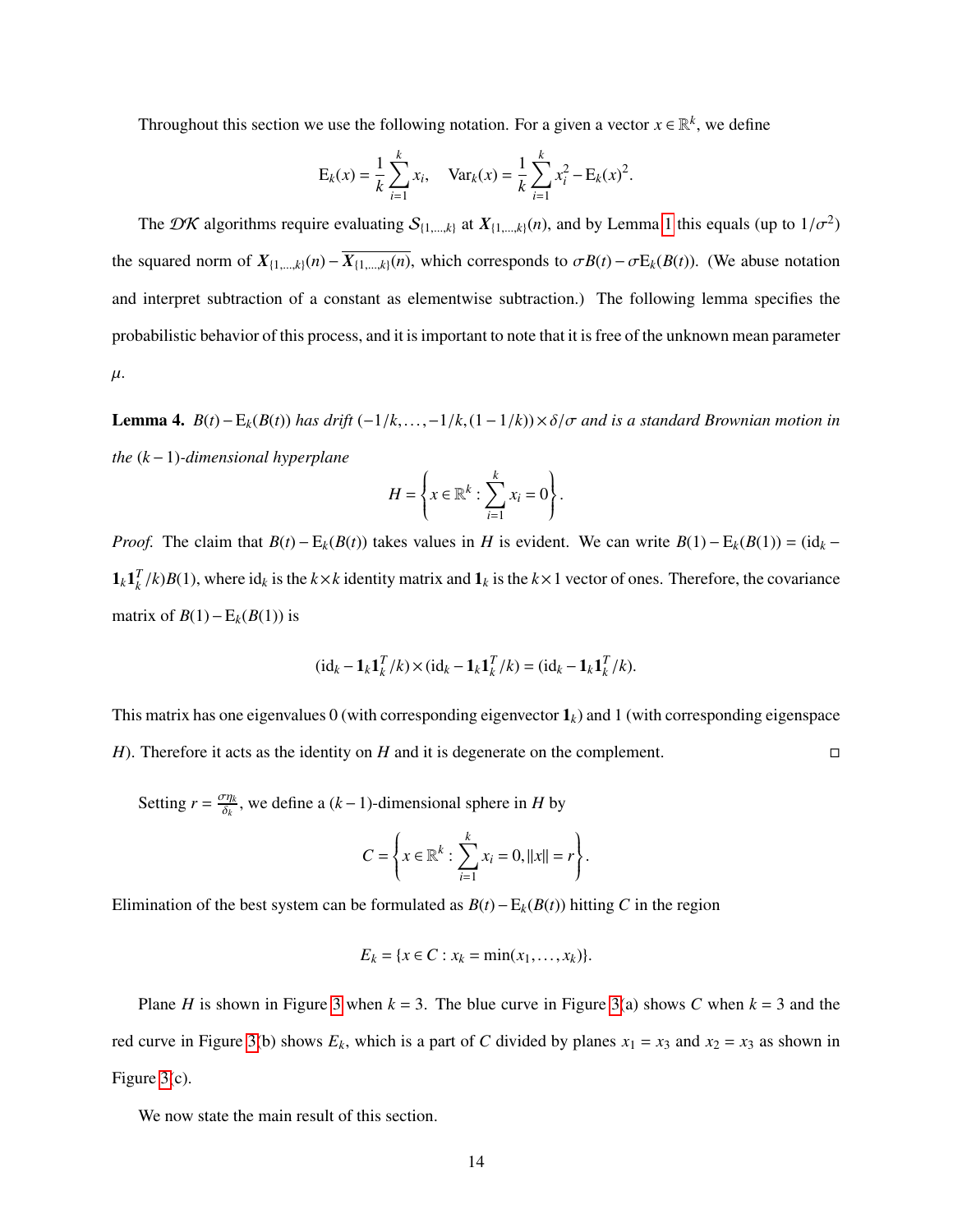<span id="page-14-0"></span>

$$
C = \left\{ x \in \mathbb{R}^k : \sum_{i=1}^k x_i = 0, ||x|| = r \right\}
$$
  

$$
E_k = \left\{ x \in C : x_k = \min(x_1, \dots, x_k) \right\}
$$





(b) Region *E<sup>k</sup>* (red) on hyperplane *H*



(c) Region  $E_k$  (red) with planes  $x_1 = x_3$  and  $x_2 = x_3$  on hyperplane *H*

Figure 3: Graphical depiction of *C* and  $E_k$  for  $k = 3$ .

**Lemma 5.** Let  $k \geq 3$ . Suppose that  $Z_1, \ldots, Z_k$  are iid standard normal. The probability that the process *B*(*t*)−E*k*(*B*(*t*)) *first hits C in the part E<sup>k</sup> where the best system k gets eliminated equals*

<span id="page-14-1"></span>
$$
\frac{\int_{-r}^{r} e^{\frac{\delta_{k}}{\sigma} y} d_{y} \Pr(Z_{k} = \min(Z_{1}, ..., Z_{k}), r(Z_{k} - E_{k}(Z)) \le y \sqrt{(k-1) \text{Var}_{k}(Z)})}{\left(\frac{\eta_{k}}{2}\right)^{-\nu} \Gamma(\nu + 1) I_{\nu}(\eta_{k})},
$$
\n(2)

*where* <sup>ν</sup> <sup>=</sup> (*<sup>k</sup>* <sup>−</sup> 3)/2*,* <sup>Γ</sup> *stands for the Gamma function, and <sup>I</sup>*ν *for the modified Bessel function of the first kind.*

*Proof.* Writing  $\zeta$  for the drift of  $B(t) - E_k(B(t))$ , then the hitting place of  $B(t) - E_k(B(t))$  on *C* has density *f* with respect to the uniform distribution  $u_C$  on *C*. Here  $u_C$  should be interpreted as a volume element on *C* in the terminology of differential geometry, and by rotational invariance it has a 'simulation interpretation'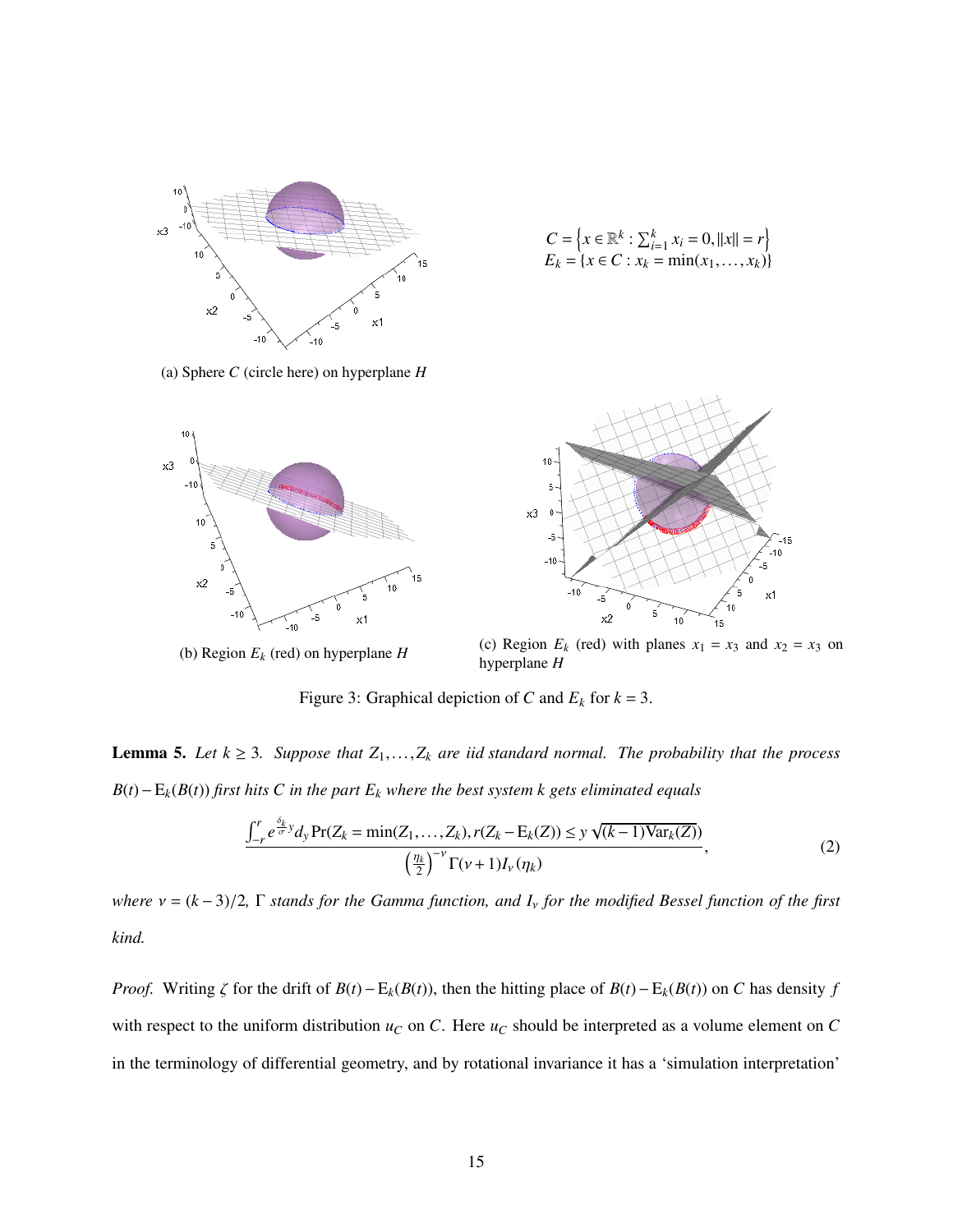as the distribution of

$$
X = \frac{r(Z_1 - \mathrm{E}_k(Z), \dots, Z_k - \mathrm{E}_k(Z))}{\sqrt{k \mathrm{Var}_k(Z)}},
$$

where Z is a standard normal vector in  $\mathbb{R}^k$ . The density f with respect to  $u_C$  is given by (e.g., Rogers and Pitman (1981))

$$
f(x) = \frac{e^{\langle \zeta, x \rangle}}{\int_C e^{\langle \zeta, w \rangle} u_C(dw)}, \quad x \in C.
$$

This distribution is known as the von Mises distribution.

According to Rogers and Pitman (1981), for any  $\mu \in \mathbb{R}^k$  with  $\sum_i \mu_i = 0$ ,

$$
\int_C e^{\langle \mu, w \rangle} u_C(dw) = (||\mu||r/2)^{-\nu} \Gamma(\nu+1) I_{\nu}(||\mu||r),
$$

where  $v = (k-3)/2$ . Therefore, the denominator can be written as

$$
\int_C e^{\langle \zeta, w \rangle} u_C(dw) = \left(\frac{\frac{\delta_k}{\sigma}r}{2}\right)^{-\nu} \Gamma(\nu+1) I_{\nu}\left(\frac{\delta_k}{\sigma}r\right) = \left(\frac{\eta_k}{2}\right)^{-\nu} \Gamma(\nu+1) I_{\nu}(\eta_k)
$$

because  $\|\zeta\| = \delta$ √ (*k*−1)/*k*/σ <sup>=</sup> δ*k*/σ and (δ*k*/σ)*<sup>r</sup>* <sup>=</sup> η*k*. Note that larger values of *<sup>B</sup>k*(*t*)−E*k*(*B*(*t*)) are more likely than smaller values when the process hits *C*, which should be expected because system *k* is the best one.

The probability of eliminating the best system in level 1 equals

$$
\int_{E_k} f(x)u_C(dx) = \mathbb{E}[\mathbb{1}(X \in E_k)f(X)]
$$
\n
$$
= \mathbb{E}[\mathbb{1}(X_k = \min(X_1, \dots, X_k))f(X)]
$$
\n
$$
= \frac{\mathbb{E}[\mathbb{1}(X_k = \min(X_1, \dots, X_k))e^{\langle \zeta, X \rangle}]}{\int_C e^{\langle \zeta, w \rangle}u_C(dw)}
$$
\n
$$
= \frac{\int_{-r}^{r} e^{\frac{\delta_k}{\sigma} y} dy \Pr(X_k = \min(X_1, \dots, X_k), \langle \zeta, X \rangle \le \frac{\delta_k}{\sigma} y)}{\int_C e^{\langle \zeta, w \rangle}u_C(dw)},
$$

where *X* has a uniform distribution on *C* (see the beginning of this proof) and 1 stands for the indicator function. Since  $\langle \zeta, x \rangle = \frac{\delta}{\sigma} x_k$  for  $x \in H$ , the sought probability equals

$$
\frac{\int_{-r}^{r} e^{\frac{\delta_k}{\sigma} y} dy \Pr(Z_k = \min(Z_1, \dots, Z_k), \frac{\delta}{\sigma} r(Z_k - E_k(Z)) / \sqrt{k \text{Var}_k(Z)} \le \frac{\delta_k}{\sigma} y)}{\int_C e^{\langle \zeta, w \rangle} u_C(dw)}
$$

as claimed.  $\Box$ 

,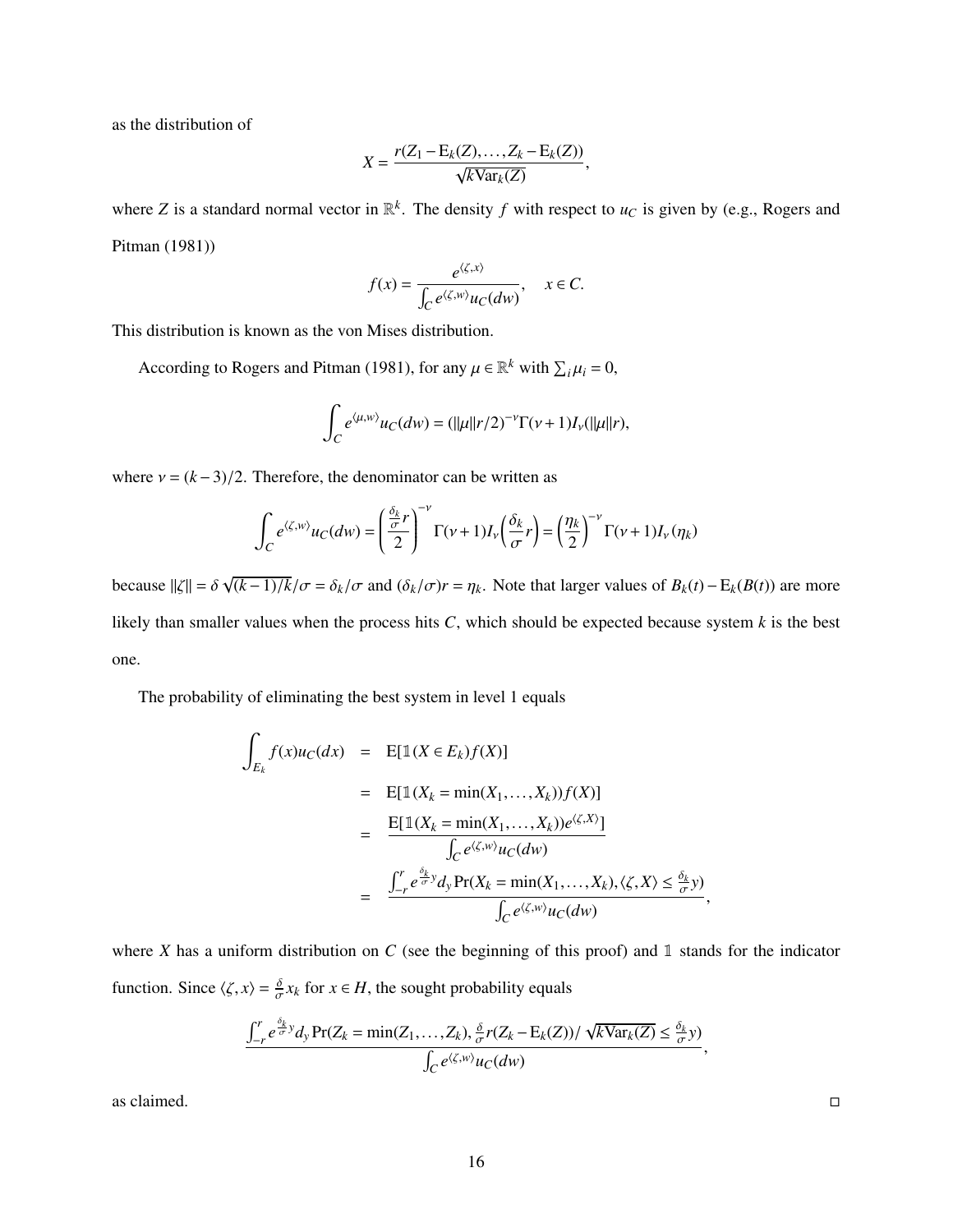The preceding lemma yields a Monte Carlo method for calculating the probability of immediate elimination of the best system. Indeed, it states that this probability equals

<span id="page-16-0"></span>
$$
\frac{\mathrm{E}\left[\exp\left(\eta_k \frac{Z_k - \mathrm{E}_k(Z)}{\sqrt{(k-1)\mathrm{Var}_k(Z)}}\right); Z_k = \min(Z_1, \dots, Z_k)\right]}{\left(\frac{\eta_k}{2}\right)^{-\nu} \Gamma(\nu+1) I_{\nu}(\eta_k)},\tag{3}
$$

,

for iid standard normal *<sup>Z</sup>*1,...,*Zk*. However, for large *<sup>k</sup>*, such a Monte Carlo method is not efficient and we instead approximate the level 1 probability [\(2\)](#page-14-1) by replacing several of its components by asymptotic approximations. For instance, as  $k \to \infty$ , the random variables  $E_k(Z)$  and Var<sub>k</sub> $(Z)$  converge in distribution to 0 and 1, respectively, by the strong law of large numbers. The rate of convergence is relatively fast (order <sup>1</sup>/ √ *k* by the central limit theorem). We, therefore, approximate those variables by their deterministic asymptotic approximations. The term with the minimum is slightly more complicated. Writing

$$
c_k = \sqrt{2\log k} - \frac{\log \log k + \log(4\pi)}{2\sqrt{2\log k}}
$$

min(*Z*1,...,*Zk*−1) <sup>+</sup> *<sup>c</sup>k*−<sup>1</sup> converges in distribution to 0. For example, see Example 3.3.29 in Embrechts, Kluppelberg and Mikosch (1997). The rate of convergence is relatively slow (order  $1/\sqrt{2 \log k}$ ), so we use an approximation based on the fact that

$$
\sqrt{2\log k}(\min(Z_1,\ldots,Z_{k-1})+c_{k-1})
$$

converges in distribution to −*G* where *G* is a Gumbel distributed random variable which is equal in distribution to −log(−log(*U*)) where *U* is standard uniformly distributed. Even when the central limit theorem is used for the sum instead of the law of large numbers, the minimum and sum are asymptotically independent (e.g., Chow and Teugels 1978). This motivates the approximation, for  $y \in (-r, r)$ ,

$$
\Pr(Z_k = \min(Z_1, ..., Z_k), r(Z_k - E_k(Z)) \le y \sqrt{(k-1)\text{Var}_k(Z)})
$$
  
\n
$$
\approx \Pr(Z_k \le \min(Z_1, ..., Z_{k-1}), rZ_k \le y \sqrt{(k-1)})
$$
  
\n
$$
\approx \Pr(Z_k \le -G/\sqrt{2\log k} - c_{k-1}, rZ_k \le y \sqrt{k-1}),
$$

where  $Z_k$  and  $G$  are independent.

We are now ready to formulate our approximation for [\(2\)](#page-14-1), and we first assume *G* is a given constant.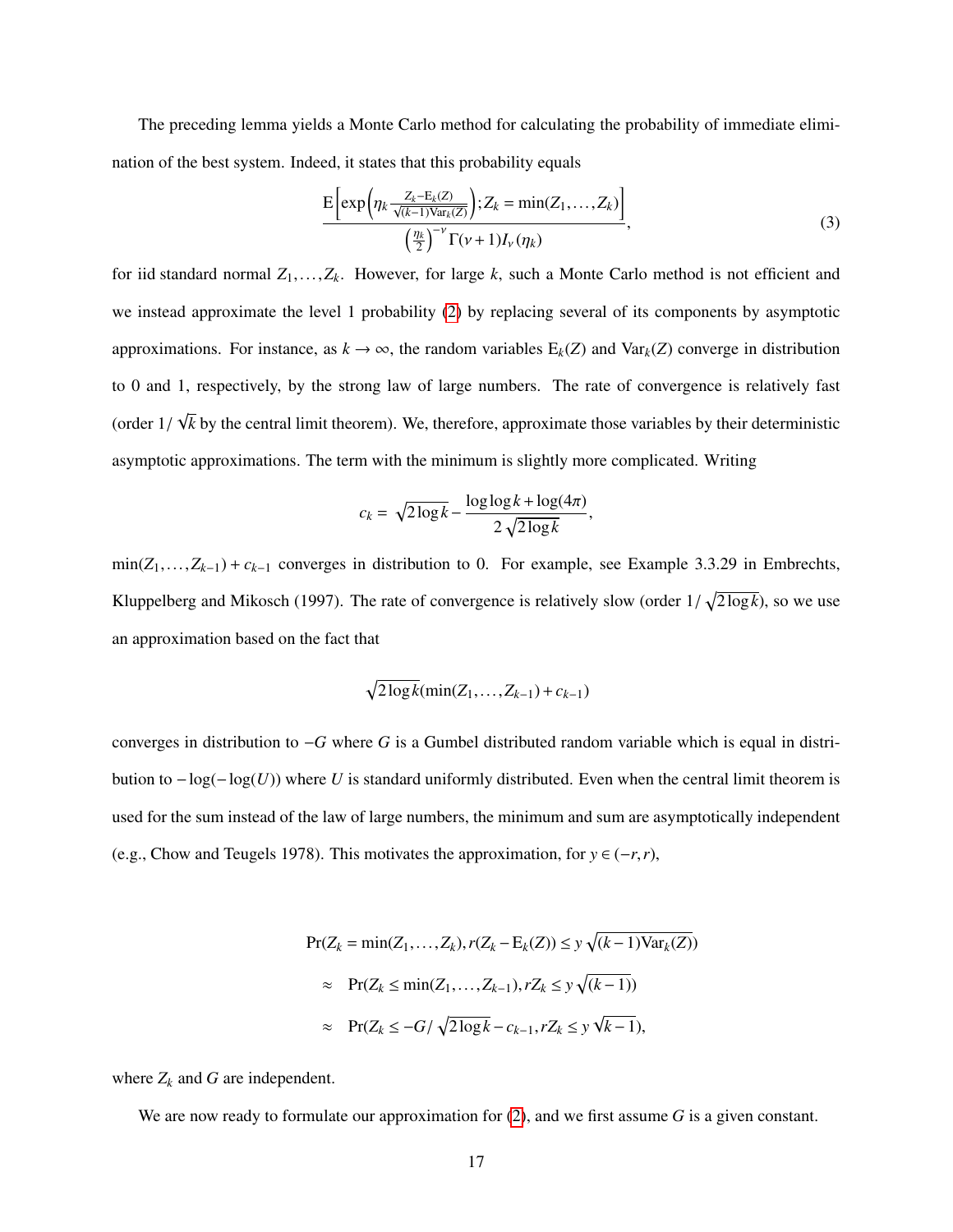**Lemma 6.** *For fixed*  $a \in \mathbb{R}$ *, we have* 

$$
\int_{-r}^{r} e^{\frac{\delta_k}{\sigma} y} dy \Pr(Z_k \le -a/\sqrt{2\log k} - c_{k-1}, rZ_k/\sqrt{k-1} \le y)
$$
\n
$$
= \exp\left(\frac{\eta_k^2}{2(k-1)}\right) \left[ \Phi\left(\min\left(\max\left(-\sqrt{k-1}, \frac{-a}{\sqrt{2\log k}} - c_{k-1}\right), \sqrt{k-1}\right) - \frac{\eta_k}{\sqrt{k-1}}\right) - \Phi\left(-\sqrt{k-1} - \frac{\eta_k}{\sqrt{k-1}}\right) \right].
$$

*where* Φ(·) *is the cumulative distribution function (cdf) of the standard normal random variable.*

*Proof.* Letting *Y* be a centered Gaussian variable with variance  $r^2/(k-1)$ . For any  $\kappa \in \mathbb{R}$ , we then have

$$
\int_{-r}^{r} e^{(\delta_{k}/\sigma)y} dy \Pr(Z_{k} \leq \kappa, rZ_{k}/\sqrt{k-1} \leq y)
$$
\n
$$
= \int_{-r}^{r \min(\max(-1,\kappa/\sqrt{k-1}),1)} e^{(\delta_{k}/\sigma)y} dPr(Y \leq y)
$$
\n
$$
= \int_{-r}^{r \min(\max(-1,\kappa/\sqrt{k-1}),1)} e^{(\delta_{k}/\sigma)y} \frac{\sqrt{k-1}}{r\sqrt{2\pi}} \exp\left(-\frac{(k-1)y^{2}}{2r^{2}}\right) dy
$$
\n
$$
= e^{\frac{(\delta_{k}/\sigma)^{2}r^{2}}{2(k-1)}} \frac{\sqrt{k-1}}{\sqrt{2\pi}r} \int_{-r}^{r \min(\max(-1,\kappa/\sqrt{k-1}),1)} \exp\left(-\frac{\left(y - \frac{(\delta_{k}/\sigma)r^{2}}{(k-1)}\right)^{2}}{2r^{2}/(k-1)}\right) dy
$$
\n
$$
= e^{\frac{\eta_{k}^{2}}{2(k-1)}} \frac{\sqrt{k-1}}{\sqrt{2\pi}r} \int_{-r}^{r \min(\max(-1,\kappa/\sqrt{k-1}),1)} \exp\left(-\frac{\left(y - \frac{(\delta_{k}/\sigma)r^{2}}{(k-1)}\right)^{2}}{2r^{2}/(k-1)}\right) dy
$$
\n
$$
= e^{\frac{\eta_{k}^{2}}{2(k-1)}} \left[\Phi\left(\min(\max(-\sqrt{k-1},\kappa),\sqrt{k-1}) - \frac{(\delta_{k}/\sigma)r}{\sqrt{k-1}}\right) - \Phi\left(-\sqrt{k-1} - \frac{(\delta_{k}/\sigma)r}{\sqrt{k-1}}\right)\right]
$$
\n
$$
= e^{\frac{\eta_{k}^{2}}{2(k-1)}} \left[\Phi\left(\min(\max(-\sqrt{k-1},\kappa),\sqrt{k-1}) - \frac{\eta_{k}}{\sqrt{k-1}}\right) - \Phi\left(-\sqrt{k-1} - \frac{\eta_{k}}{\sqrt{k-1}}\right)\right],
$$

as claimed.  $\Box$ 

In summary, we approximate the probability of first eliminating the best system by

<span id="page-17-0"></span>
$$
\frac{\exp\left(\frac{\eta_k^2}{2(k-1)}\right)\left[\mathrm{E}\Phi\left(\min\left(\max\left(-\sqrt{k-1},\frac{-G}{\sqrt{2\log k}}-c_{k-1}\right),\sqrt{k-1}\right)-\frac{\eta_k}{\sqrt{k-1}}\right)-\Phi\left(-\sqrt{k-1}-\frac{\eta_k}{\sqrt{k-1}}\right)\right]}{(\eta_k/2)^{-\nu}\Gamma(\nu+1)I_{\nu}(\eta_k)}.\tag{4}
$$

The expectation in [\(4\)](#page-17-0) can be estimated through either Monte Carlo by generating Gumbel random variates or numerical integration from 0 to 1 which is the range of a random number *U*. Both can be done fast but we use the latter method because it is faster and free of sampling error. In we explain in more detail how the numerical integration is performed.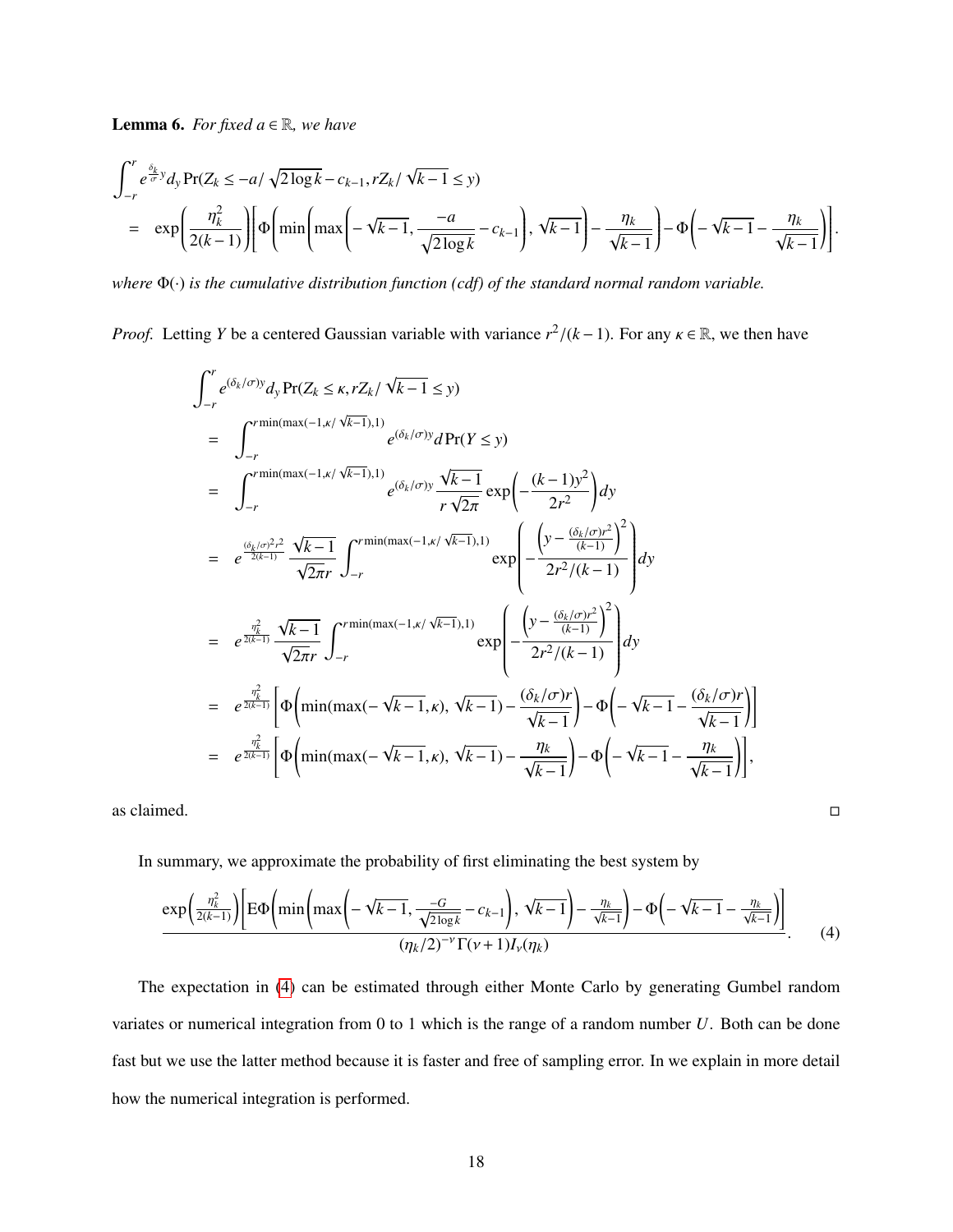Remark 1. *Shane Henderson communicated to us that the numerator in [\(3\)](#page-16-0) can be written as*

$$
E\bigg[\exp\bigg(\eta_k \frac{\min(Z_1,\ldots,Z_k)-E_k(Z)}{\sqrt{(k-1)\text{Var}_k(Z)}}\bigg); Z_k=\min(Z_1,\ldots,Z_k)\bigg],
$$

*and since*  $min(Z_1,...,Z_k)$ *,*  $E_k(Z)$ *, and*  $Var_k(Z)$  *do not change when the elements of Z are permuted, this equals*

$$
\frac{1}{k}\sum_{i=1}^k \mathrm{E}\bigg[\exp\bigg(\eta_k \frac{\min(Z_1,\ldots,Z_k)-\mathrm{E}_k(Z)}{\sqrt{(k-1)\mathrm{Var}_k(Z)}}\bigg); Z_i=\min(Z_1,\ldots,Z_k)\bigg] = \frac{1}{k}\mathrm{E}\bigg[\exp\bigg(\eta_k \frac{\min(Z_1,\ldots,Z_k)-\mathrm{E}_k(Z)}{\sqrt{(k-1)\mathrm{Var}_k(Z)}}\bigg)\bigg].
$$

*Using the approximations*  $E_k(Z) \approx 0$ ,  $Var_k(Z) \approx 1$ ,  $min(Z_1,...,Z_k) \approx -G/\sqrt{2\log(k)} - c_k$  *as before, the numerator in [\(3\)](#page-16-0) can be approximated by*

$$
\frac{1}{k} \mathbf{E} \left[ \exp \left( -\eta_k \frac{G}{\sqrt{2(k-1)\log(k)}} - \frac{\eta_k c_k}{\sqrt{k-1}} \right) \right] = \frac{1}{k} e^{-\eta_k c_k / \sqrt{k-1}} \Gamma \left( 1 + \frac{\eta_k}{\sqrt{2(k-1)\log(k)}} \right),
$$

*since*  $E[e^{-\gamma G}] = E[Y^{\gamma}] = \int_0^{\infty} x^{\gamma} e^{-x} dx = \Gamma(\gamma + 1)$  *for a standard exponentially distributed random variable Y*.

*We do not use this approximation in the remainder of this paper, since experiments have shown that it leads to higher PCS than [\(4\)](#page-17-0).*

#### <span id="page-18-0"></span>5.2 Other Level Errors

For level  $\ell$  errors for  $\ell = 2,3,..., k-1$ , the number of survived systems  $|I|$  is  $|I| = k - \ell + 1$  and it is natural to replace  $k$  with  $|I|$  in [\(4\)](#page-17-0) as follows:

<span id="page-18-1"></span>
$$
\frac{\exp\left(\frac{\eta_{|I|}^2}{2(|I|-1)}\right)\left[\mathrm{E}\Phi\left(\min\left(\max\left(-\sqrt{|I|-1},\frac{-G}{\sqrt{2\log|I|}}-c_{|I|-1}\right),\sqrt{|I|-1}\right)-\frac{\eta_{|I|}}{\sqrt{|I|-1}}\right)-\Phi\left(-\sqrt{|I|-1}-\frac{\eta_{|I|}}{\sqrt{|I|-1}}\right)\right]}{(\eta_{|I|}/2)^{-\nu}\Gamma(\nu+1)I_{\nu}(\eta_{|I|})} \tag{5}
$$

where  $v = (|I| - 3)/2$ . In our procedure,  $\eta_{|I|}$  is calculated as the solution to  $(5) = \beta_{\ell}$  $(5) = \beta_{\ell}$  for  $0 < \beta_{\ell} < \alpha$ . We let  $P_k(\ell/k, \beta_\ell)$  represent level  $\ell$  error, the probability of incorrectly eliminating the best system at level  $\ell$  when  $\eta_{|I|}$  is calculated with target  $\beta_{\ell}$ . Note that it does not depend on  $\delta$  or  $\sigma$  by Lemma [3.](#page-11-1) The probability of incorrect selection (PICS) of  $\mathcal{DK}_1$  is

$$
\text{PICS} = \sum_{\ell=1}^{k-1} P_k(\ell/k, \beta_\ell).
$$

Let  $\beta_0 = \alpha/(k-1)$ . If  $P_k(\ell/k, \beta_0)$  for  $\ell = 1, \ldots, k-1$  are all approximately equal to  $\beta_0$ , then the overall PICS would be approximately equal to  $\alpha$ . For large k, the analysis in Section [5.1](#page-12-0) ensures that  $\eta_k$ , the solution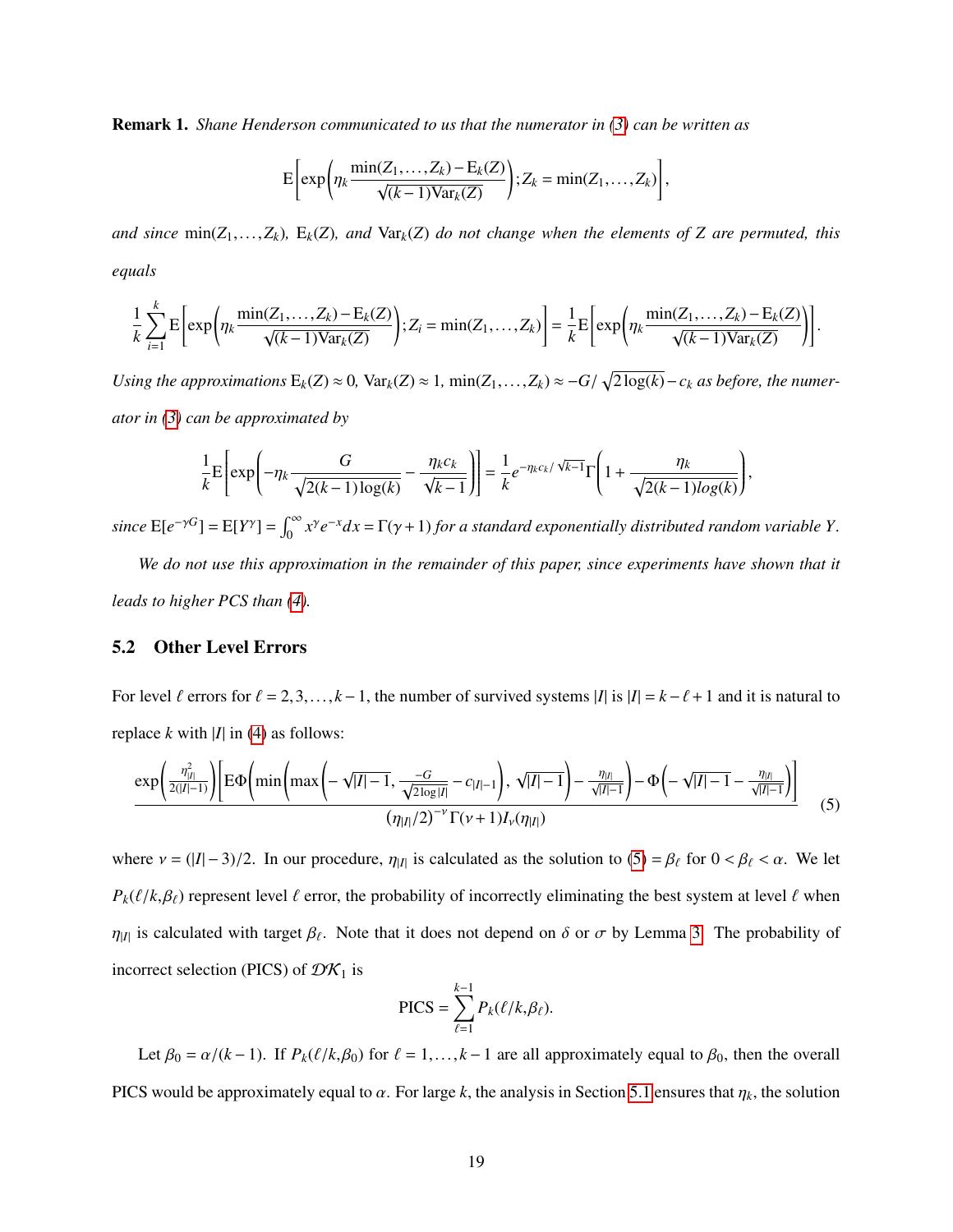to [\(4\)](#page-17-0) =  $\beta_0$ , would result in the level 1 error approximately equal to  $\beta_0$ . For other level errors, we do not have control over the error probability but we propose an approximation.

For the derivation of [\(4\)](#page-17-0), it is critical that the starting point of the corresponding Brownian motion is the origin. For levels  $\ell > 1$ , we start at a random point from the previous level and thus we do not necessarily have  $P_k(\ell/k, \beta_0) \approx \beta_0$  if we let  $\eta_{|I|}$  be the solution to [\(5\)](#page-18-1) =  $\beta_0$ , unless we discard all observations from previous levels. This is not desirable because too many observations would be wasted. Instead, we seek for a heuristic way to determine  $\eta_{|I|}$  under the following assumption:

<span id="page-19-0"></span>Assumption 3. *For*  $0 < \beta_\ell < \alpha$ ,  $\ell = 1, 2, ..., k-1$  *and*  $\beta_0 = \alpha/(k-1)$ *,* 

- *1.*  $P_k(\ell/k, \beta_\ell) \approx \beta_\ell \cdot q_k(\ell/k)$ ; and
- *2. If*  $\beta_\ell = \beta_0$  *for all*  $\ell$ *, then the probability that an incorrect selection (ICS) event occurs at standardized level*  $\ell/k$  *is approximately*  $\int_{\frac{\ell-1}{k-1}}^{\frac{\ell}{k-1}} g(w) dw$  *for a density function*  $g(\cdot)$  *in [0,1].*

Assumption [3.](#page-19-0)1 is effectively a first-order Taylor approximation under appropriate differentiability assumptions because  $\lim_{\beta\downarrow 0} P_k(\ell/k, \beta) = 0$ . This assumption implies that for small  $\beta_\ell$ , the level  $\ell$  error is approximately linear in  $\beta_\ell$ . For example, if  $\beta_\ell$  decreases in half for level  $\ell$ , then the level  $\ell$  error is expected to be cut in half.

We have empirical evidence for Assumption [3.](#page-19-0)2. To test Assumption [3.](#page-19-0)2, we made one million replications and recorded standardized levels where ICS occurred for each experimental setting. Then a kernel density estimator is fitted to the data using Matlab with a normal kernel and support [0,1]. A bandwidth was chosen by Matlab, which is known to be optimal for the normal kernel. Figure [4](#page-20-0) shows kernel density estimates of standardized levels  $\ell/k$  of having ICS for  $k = 75,150,500$  and 1000 and  $\alpha = 0.05$  and 0.10 when  $\delta$  = 0.3 and  $\sigma^2$  = 1. Note that the specific choice of  $\delta$  and  $\sigma$  does not matter in view of Lemma [3.](#page-11-1) From the figure, one can see that the shapes of kernel estimates for various *k* are similar.

To approximate  $g(w)$  for  $0 < w < 1$ , we use  $k = 1000$  rather than  $k = 75$  because  $k = 75$  gives sparse points in [0,1]. In addition, as kernel estimates are not stable on the boundary 0 and 1, we further fit it using a beta distribution to get a smooth function especially close to the boundary points, assuming

$$
g(w) \approx \frac{1}{\text{Beta}(A, B)} w^{A-1} (1 - w)^{B-1}
$$
 for  $0 < w < 1$  and  $A, B \in \mathbb{R}$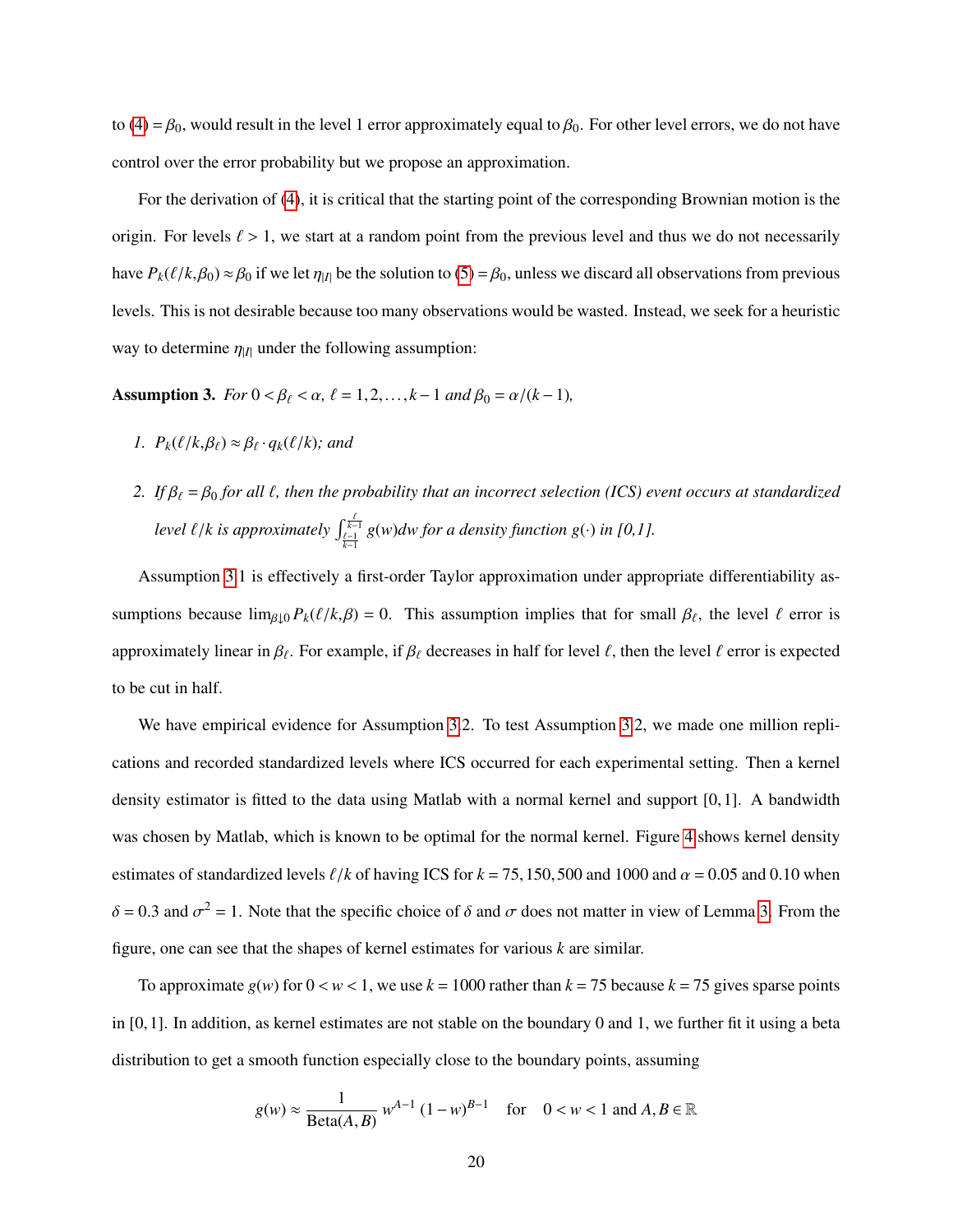<span id="page-20-0"></span>

Figure 4: Kernel density estimates on standardized levels where an incorrect selection occurs for various *k* when  $\delta = 0.3$ , and  $\sigma^2 = 1$ .

<span id="page-20-1"></span>

Figure 5: Kernel density estimates and beta density estimates for  $g(w)$  when  $k = 1000$  and  $\delta = 0.3$ .

where Beta $(A, B) = \int_0^1 t^{A-1} (1-t)^{B-1} dt$ . Figure [5](#page-20-1) shows the fitted beta densities for  $\alpha = 0.05$  and  $\alpha = 0.10$ , respectively. Both beta densities are very similar.

Once  $g(w)$  is approximated,  $\eta_{|I|}$  which ensures the probability of correct selection (PCS) of  $\mathcal{DK}_1$  can be calculated as follows:

**Step 1:** Calculate the constant  $m_\ell$  as follows:

$$
m_{\ell} = \frac{G\left(\frac{\ell}{k-1}\right) - G\left(\frac{\ell-1}{k-1}\right)}{G\left(\frac{1}{k-1}\right)}
$$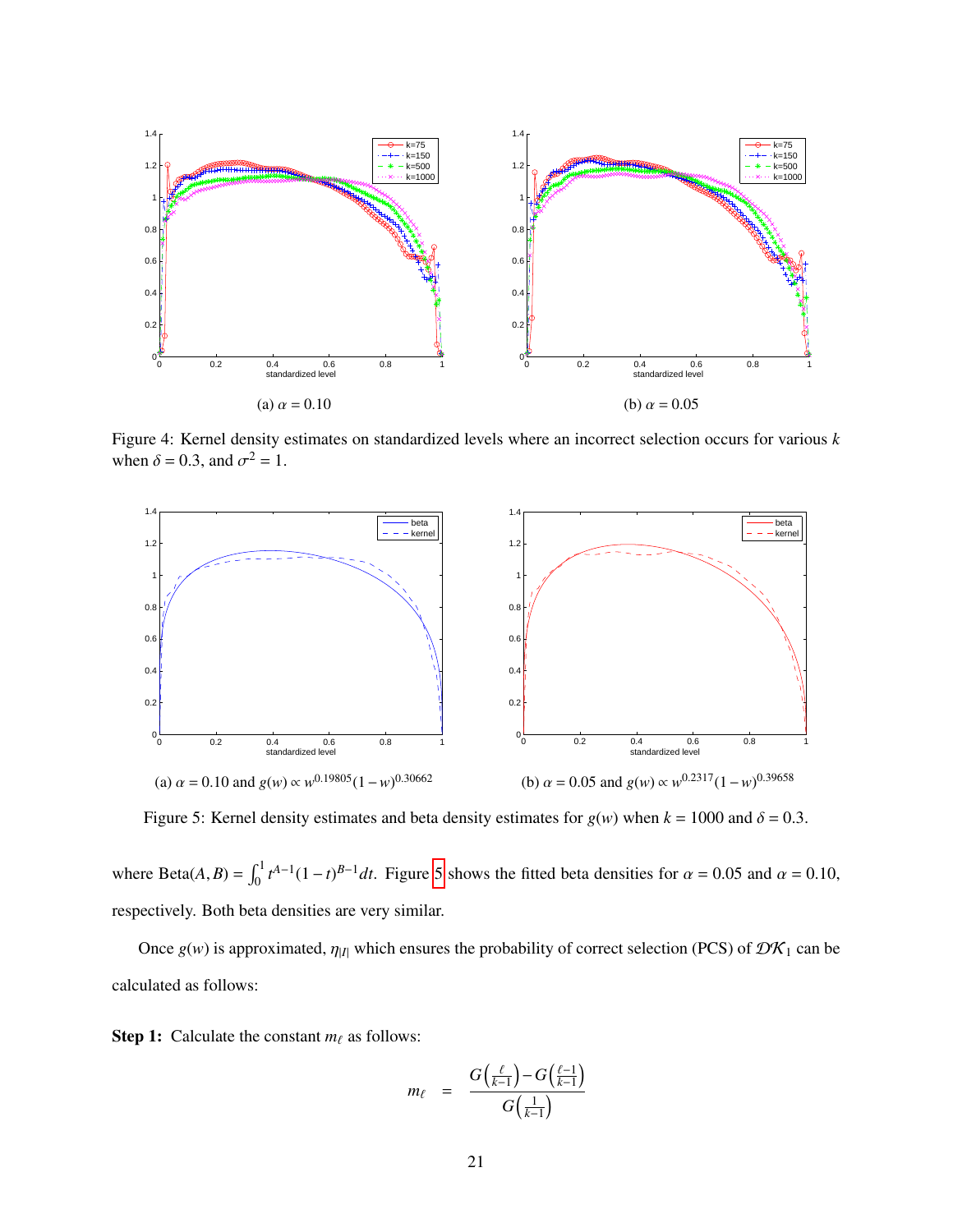<span id="page-21-0"></span>

Figure 6: Ratios between  $\hat{P}_k(\ell/k, \beta_0/m_\ell)$  and  $\beta_0$  for  $\alpha = 10\%$  and 5% when  $k = 512$ ,  $\delta = 0.3$  and  $\sigma^2 = 1$ .

where  $G(w) = \int_0^w g(t)dt$ , the cdf of  $g(w)$ .

**Step 2:** Set  $\beta_{\ell} = \frac{\beta_0}{m_{\ell}}$  and calculate  $\eta_{|I|}$  from [\(5\)](#page-18-1) =  $\beta_{\ell}$ .

The relative magnitude between  $G(\frac{1}{k-1})$  and  $G(\frac{\ell}{k-1}) - G(\frac{\ell-1}{k-1})$  can be interpreted as the relative magnitude between level 1 error and level  $\ell$  error when  $\eta_{|I|}$  is calculated from [\(5\)](#page-18-1) =  $\beta_0$ . As we know that level 1 error is  $\beta_0$ ,

$$
G\left(\frac{1}{k-1}\right):G\left(\frac{\ell}{k-1}\right)-G\left(\frac{\ell-1}{k-1}\right)\approx\beta_0:P_k(\ell/k,\beta_0).
$$

Therefore the level  $\ell$  error is expected to be inflated by  $m_{\ell} = \frac{G(\frac{\ell}{k-1}) - G(\frac{\ell-1}{k-1})}{G(\frac{1}{k-1})}$  $\frac{(-1)^{j-1}}{G(\frac{1}{k-1})}$  compared to target  $\beta_0$ . If we adjust  $\beta_\ell = \beta_0/m_\ell$ , then  $P_k(\ell/k, \beta_\ell) \approx \beta_0$  by Assumption [3.](#page-19-0)1, which in turns implies that the overall PICS is approximately equal to  $\alpha$ .

Figure [6](#page-21-0) shows estimated level errors  $\hat{P}_k(\ell/k, \beta_0/m_\ell)$  for  $\alpha = 5\%$  and 10% when  $k = 512$  with  $\delta = 0.3$  and  $2 = 1$  and one million replications. One can see that the level errors do not show a beta shape as in Figure [5.](#page-20-1) Instead the ratios between level errors and  $\beta_0$  fluctuate around one for the two values of  $\alpha$ , which empirically supports Assumption [3.](#page-19-0)1. Also, it shows that the function we found  $g(w)$  for  $\alpha = 5\%$  and  $k = 1000$  seems to work well for other popular choices of  $\alpha$ , including  $\alpha = 10\%$ .

To search for  $\eta_{|I|}$  for given target  $\beta_{\ell}$ , a bisection search is used and this requires estimating the expectation in [\(5\)](#page-18-1). Instead of using Monte Carlo by generating Gumbel random variates *G*, we use numerical integration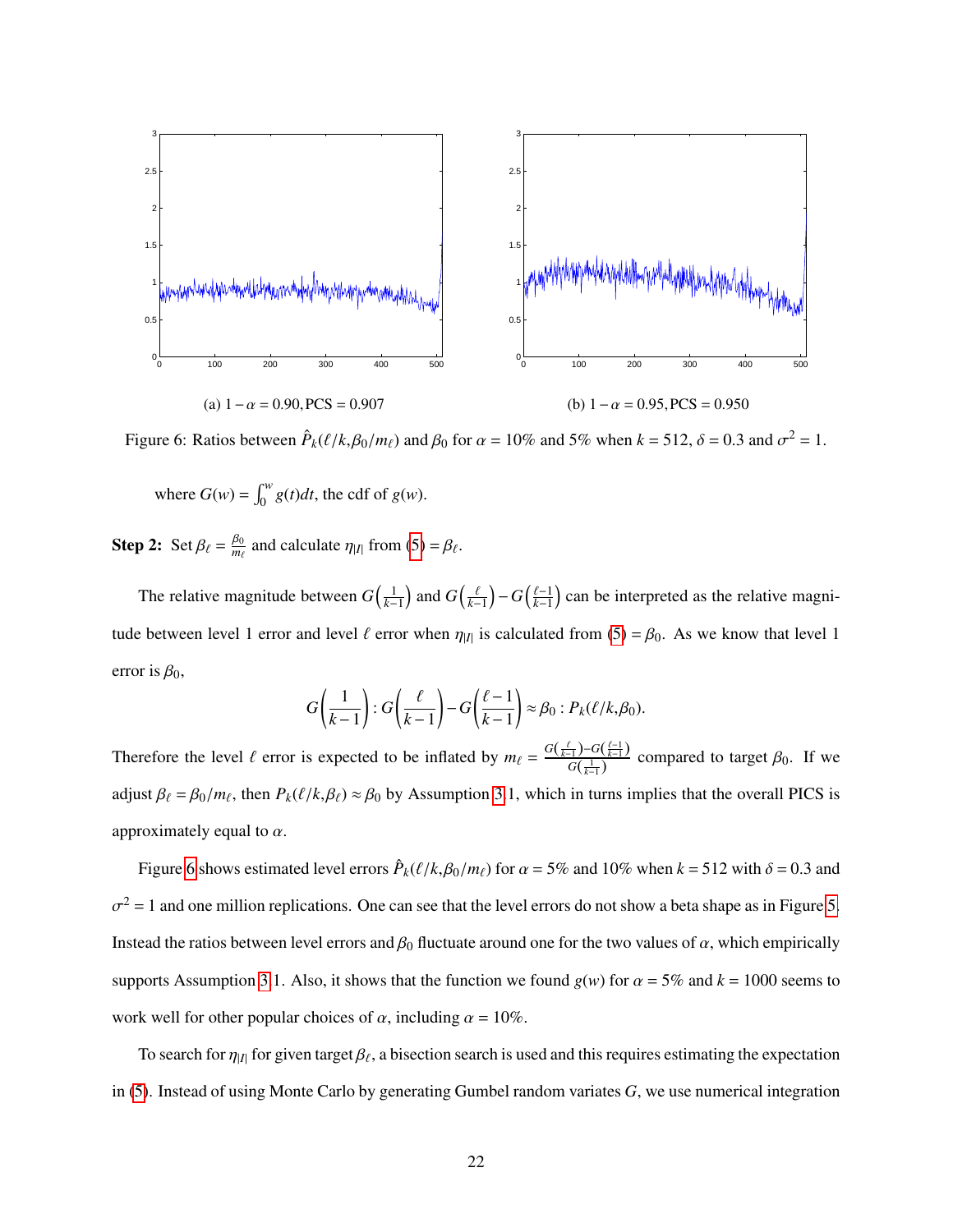in the range of a standard uniform random variable  $U$ , [0,1] using one million intervals on function  $f(u)$ defined as follows:

$$
f(u) \equiv \Phi\left(\min\left(\max\left(-\sqrt{|I|-1}, \frac{\log(-\log u)}{\sqrt{2\log|I|}} - c_{|I|-1}\right), \sqrt{|I|-1}\right) - \frac{\eta_{|I|}}{\sqrt{|I|-1}}\right) \text{ for } 0 < u < 1,
$$

*f*(0) ≡  $\lim_{u\to 0} f(u)$  and  $f(1)$  ≡  $\lim_{u\to 1} f(u)$ . When  $u\to 0$  or  $u\to 1$ , log( $-\log U$ ) converges to either ∞ or  $-\infty$ but the minimum and maximum functions inside  $\Phi(\cdot)$  in  $f(u)$  ensure a finite number is returned. Then

$$
\begin{split} \n\text{E}\Phi\bigg(\min\bigg(\max\bigg(-\sqrt{|I|-1},\frac{\log(-\log u)}{\sqrt{2\log|I|}}-c_{|I|-1}\bigg),\sqrt{|I|-1}\bigg)-\frac{\eta_{|I|}}{\sqrt{|I|-1}}\bigg) \\ \n&\approx \frac{1}{1000000}\bigg[\frac{1}{2}f(0)+\sum_{j=1}^{999999}f(j/1000000)+\frac{1}{2}f(1)\bigg]. \n\end{split}
$$

The parameter  $\eta_{|I|}$  is searched using the deterministic bisection method when the numerical integration is used. Note that the above approximation is based on the assumption that |*I*| is large. When |*I*| is small, say  $|I|$  < 10, [\(5\)](#page-18-1) does not work well. Instead we use [\(3\)](#page-16-0) which requires a Monte Carlo simulation with |*I*| number of iid standard normal random variables. When a Monte Carlo simulation is used, there is a chance that a deterministic bisection method may fail due to simulation error. Therefore when  $|I| < 10$ , we employee a probabilistic bisection algorithm (Section 1.5 of Waeber (2013)) is used. The stochastic bisection algorithm stops when the returned median of a posterior distribution in the current search iteration is within 0.001 of the median from the previous iteration. A sequential test of power one which determines the sign of the objective function is implemented with parameters  $r_0 = 50000$  and  $\gamma = 0.01$ . The sequential test stops either when *<sup>m</sup>* reaches 1000 or when its test statistics exit (−*km*, *<sup>k</sup>m*) where *<sup>k</sup><sup>m</sup>* is from equation (B.6) of Waeber (2013).

Since  $\eta_{|I|}$  only depends on  $\alpha$  and  $k$ , a table can be made for popular choices of  $\alpha$  such as 5% and 10% and  $k = 2,3,...,10000$ . Then the values of  $\eta_{|I|}$  can be read from the table while running our procedures. Table [A.1](#page-36-0) in the appendix shows the values of  $\eta_{|I|}$  for a few selected values of *k* when  $\alpha = 10\%$ .

#### <span id="page-22-0"></span>5.3 Justification of Procedures for Unknown Variances

In this subsection, we discuss why  $\mathcal{DK}_2$  and  $\mathcal{DK}_3$  should be expected to work for unknown variances as well. For unknown variances, it is natural to replace variance parameters in  $\mathcal{DK}_1$  to their estimated values. In general, it is not sufficient to replace the variance parameter with its estimated value to keep the statistical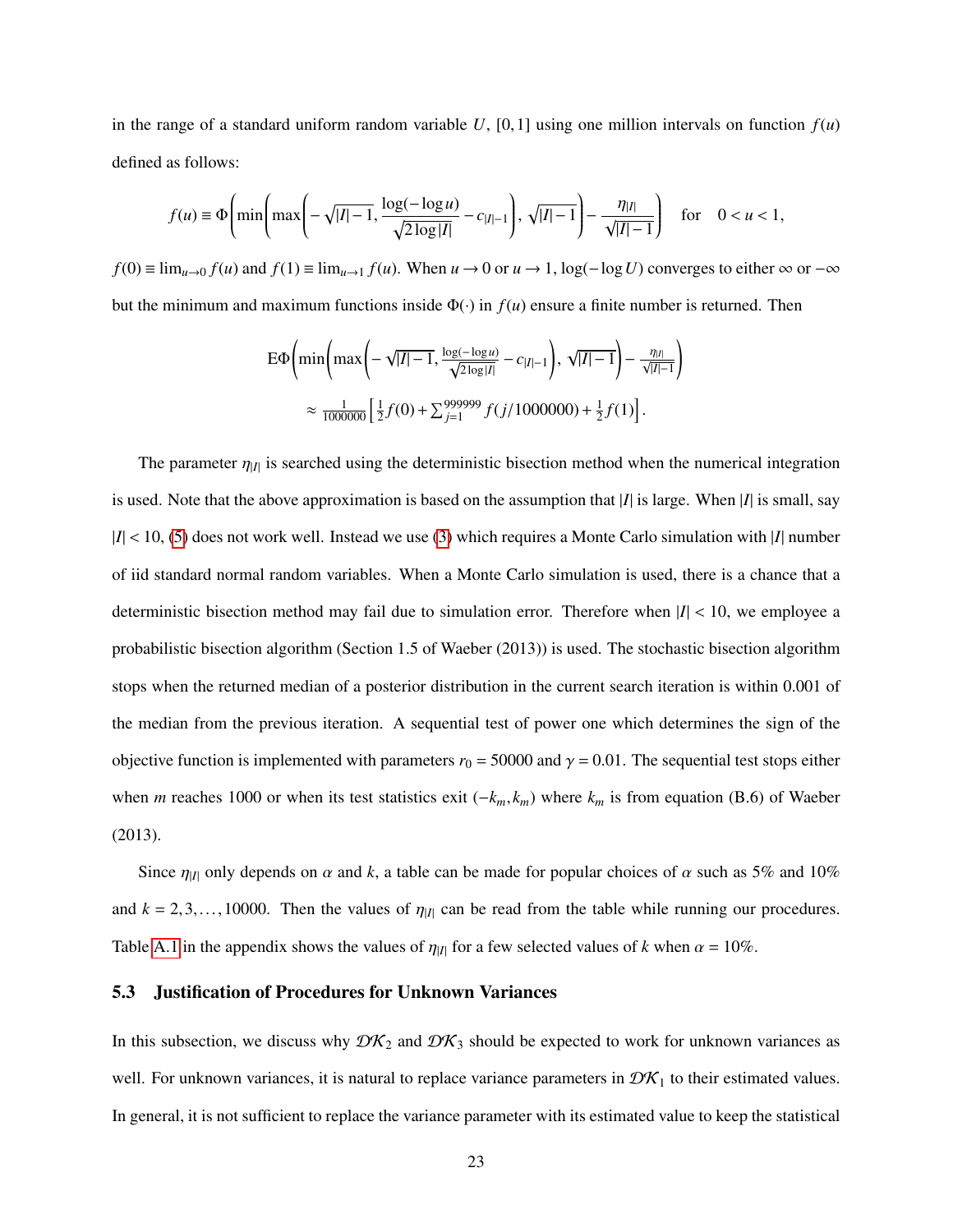validity. It is critical to account for the variability in the estimated parameter especially when variances are estimated only once based on an initial  $n_0$  observations. Kim and Nelson (2006) and Wang and Kim (2011) show that if variance estimators are updated on the fly in a procedure as more observations are obtained, then the procedure converges to the known variance case under some appropriate asymptotic regime. In the light of these results, we employ a variance updating scheme in  $\mathcal{DK}_2$  and  $\mathcal{DK}_3$  to avoid the difficulty of accounting for the variability in the estimated variance parameters but without any claim for the asymptotic validity in this paper.

When the decision maker believes that the variances across systems are equal (but unknown), then the natural estimator for  $\sigma^2$  is the pooled variance estimator

$$
\hat{\sigma}_p^2(n) = \frac{1}{|I|} \sum_{i \in I} \hat{\sigma}_i^2(n).
$$

As we update  $\hat{\sigma}_p^2(n)$  as more observations become available, the estimator converges to  $\sigma^2$  and thus it is expected that  $\mathcal{D}K_2$  works similarly to  $\mathcal{D}K_1$ .

When variances are unknown and unequal, we use similar arguments as in Frazier (2014). Let  $n_i = \gamma \sigma_i^2 n$ for some  $\gamma > 0$  and thus the number of samples obtained by stage *n* for system *i* is proportional to its variance  $\frac{2}{i}$ . Then

$$
\frac{\sum_{j=1}^{n_i} X_{ij}}{\gamma \sigma_i^2} \sim N\left(\frac{n_i}{\gamma \sigma_i^2} \mu_i, \frac{n_i}{\gamma^2 \sigma_i^2}\right) = N\left(n\mu_i, \frac{n}{\gamma}\right) \approx B_{(\mu_i, 1/\gamma)}(t)
$$

where  $B_{(\mu_i,1/\gamma)}(t)$  is a Brownian motion with drift  $\mu_i$  and variance  $1/\gamma$ . The  $\sum_{j=1}^{n_i} X_{ij}$  $\frac{j=1,2,3,3}{\gamma \sigma_i^2}$  have equal variance as long as  $n_i = \gamma \sigma_i^2 n$  and thus we can apply  $\mathcal{D}K_1$  to  $\sum_{j=1}^{n_i} X_{ij}$  $\int \frac{y_i - \lambda_{ij}}{\gamma \sigma_i^2}$ . Note that when  $n_i = \gamma \sigma_i^2 n$ ,

$$
n_i \lambda^2 = n_i \frac{\sum_{i \in I} \sigma_i^2}{\sum_{i \in I} n_i} = \sigma_i^2
$$

where

$$
\lambda^2 = \frac{\sum_{i \in I} \sigma_i^2(n_i)}{\sum_{i \in I} n_i}.
$$

Then

$$
\frac{\sum_{j=1}^{n_i} X_{ij}}{\gamma \sigma_i^2} = \frac{\sum_{j=1}^{n_i} X_{ij}}{\gamma n_i \lambda^2} = \frac{W_i(n)}{\gamma \lambda^2}.
$$

Finally, the screening rule in  $\mathcal{D}K_1$  is

$$
\frac{\sum_{i\in I}\left(\frac{W_i(n)}{\gamma\lambda^2}-\frac{1}{|I|}\sum_{i\in I}\frac{W_i(n)}{\gamma\lambda^2}\right)^2}{1/\gamma}\geq \frac{1}{\gamma}\left(\frac{\eta_{|I|}}{\delta_{|I|}}\right)^2
$$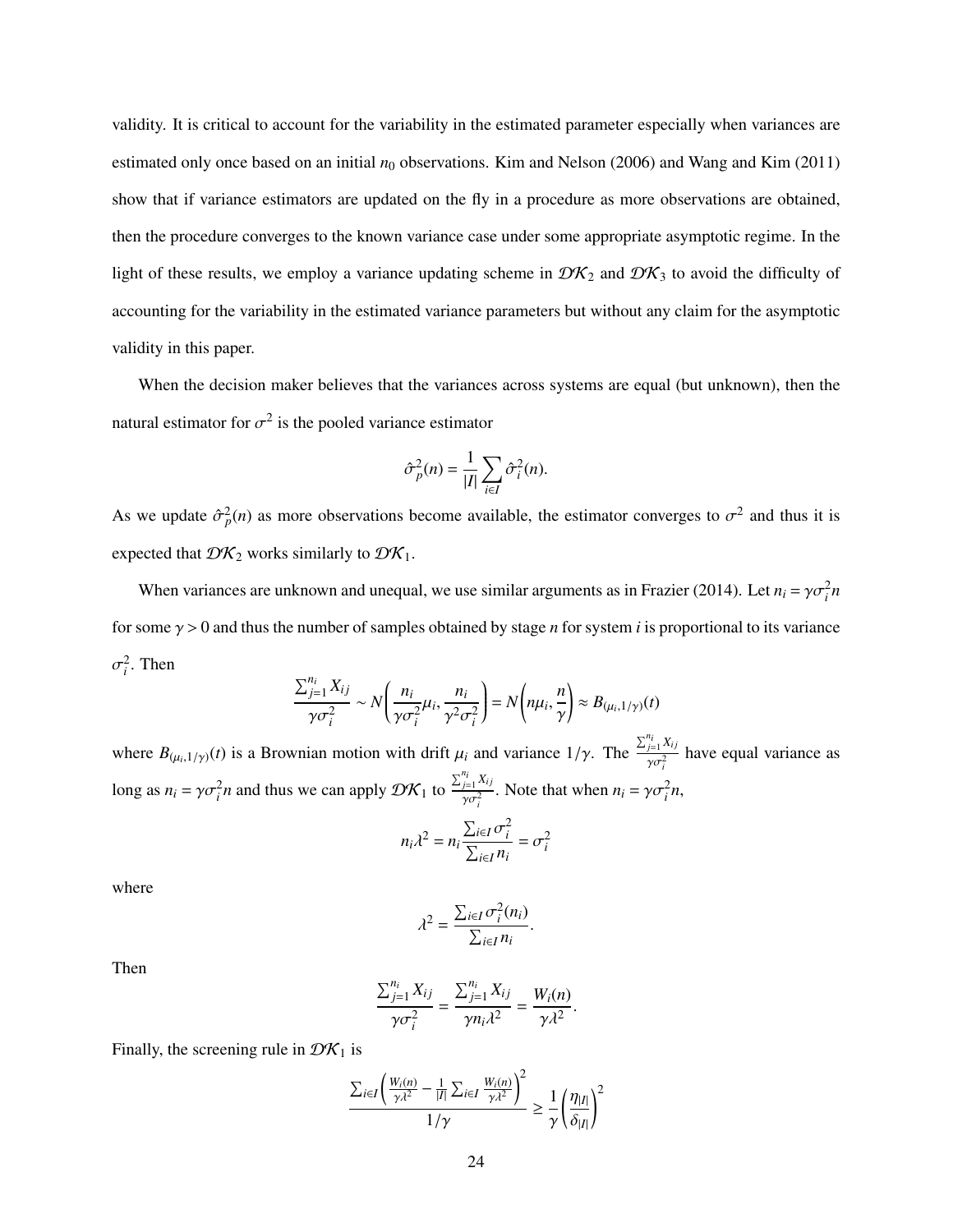which is equivalent to

or

$$
\frac{1}{\lambda^4} \sum_{i \in I} \left( W_i(n) - \frac{1}{|I|} \sum_{i \in I} W_i(n) \right)^2 \ge \left( \frac{\eta_{|I|}}{\delta_{|I|}} \right)^2
$$
\n
$$
\frac{1}{\lambda^2} \sum_{i \in I} \left( W_i(n) - \frac{1}{|I|} \sum_{i \in I} W_i(n) \right)^2 \ge \left( \frac{\lambda \cdot \eta_{|I|}}{\delta_{|I|}} \right)^2
$$
\n(6)

When  $\lambda^2$  is replaced with its estimator  $\hat{\lambda}^2$  in [\(6\)](#page-24-1), we get the same elimination rule in the  $\mathcal{DK}_3$  procedure, which is

<span id="page-24-1"></span>1

$$
S_I''(W_I(n)) \geq \left(\frac{\hat{\lambda} \cdot \eta_{|I|}}{\delta_{|I|}}\right)^2.
$$

### <span id="page-24-0"></span>6. Experiments

In this section, we compare the performance of  $\mathcal{D}K$  procedures with KN and BIZ. For unknown variances, we use the KN procedure as originally described in Kim and Nelson (2001) with  $c = 1$  and  $n_0 = 30$  and Algorithm 2 of Frazier (2014) with  $B_z = 1$  and  $n_0 = 30$ . For known variances, we use KN with  $h^2 = 2\eta$  where  $\eta = -\ln(2\frac{\alpha}{k-1})$  and  $n_0 = 1$ , which is same as the P procedure in Wang and Kim (2011), and Algorithm 1 of Frazier (2014). Throughout this section, KN and BIZ refer procedures for known variances while KN-UNK and BIZ-UNK refer procedures for unknown variances.

The number of systems *k* varies over

$$
k \in \{2, 3, 4, 5, 6, 7, 8, 16, 32, 64, 128, 256, 512, 1024, 2048, 4096, 8192\}.
$$

For the mean, we consider two mean configurations, namely slippage configuration (SC) and monotonic decreasing mean configuration (MDM); and for variances, we consider three variance configurations called Equal, INC, and DEC. Thus we have total six configurations: SC-Equal, MDM-Equal, SC-INC, SC-DEC, MDM-INC and MDM-DEC. We use same parameter settings for mean, variances,  $\delta$  and  $\alpha$  as in Frazier (2014). Table [1](#page-25-0) gives all six mean-variance configurations and other parameter settings.

When calculating  $\eta_{|I|}$  for  $\mathcal{D}K$  procedures, we take logs to avoid numerical overflows and underflows in the denominator, since the Gamma term can be very large and the Bessel term can be very small. When  $\ell = k - 1$  or only two systems are survived, we use  $\eta_2 = -\ln(2\beta_\ell)$ .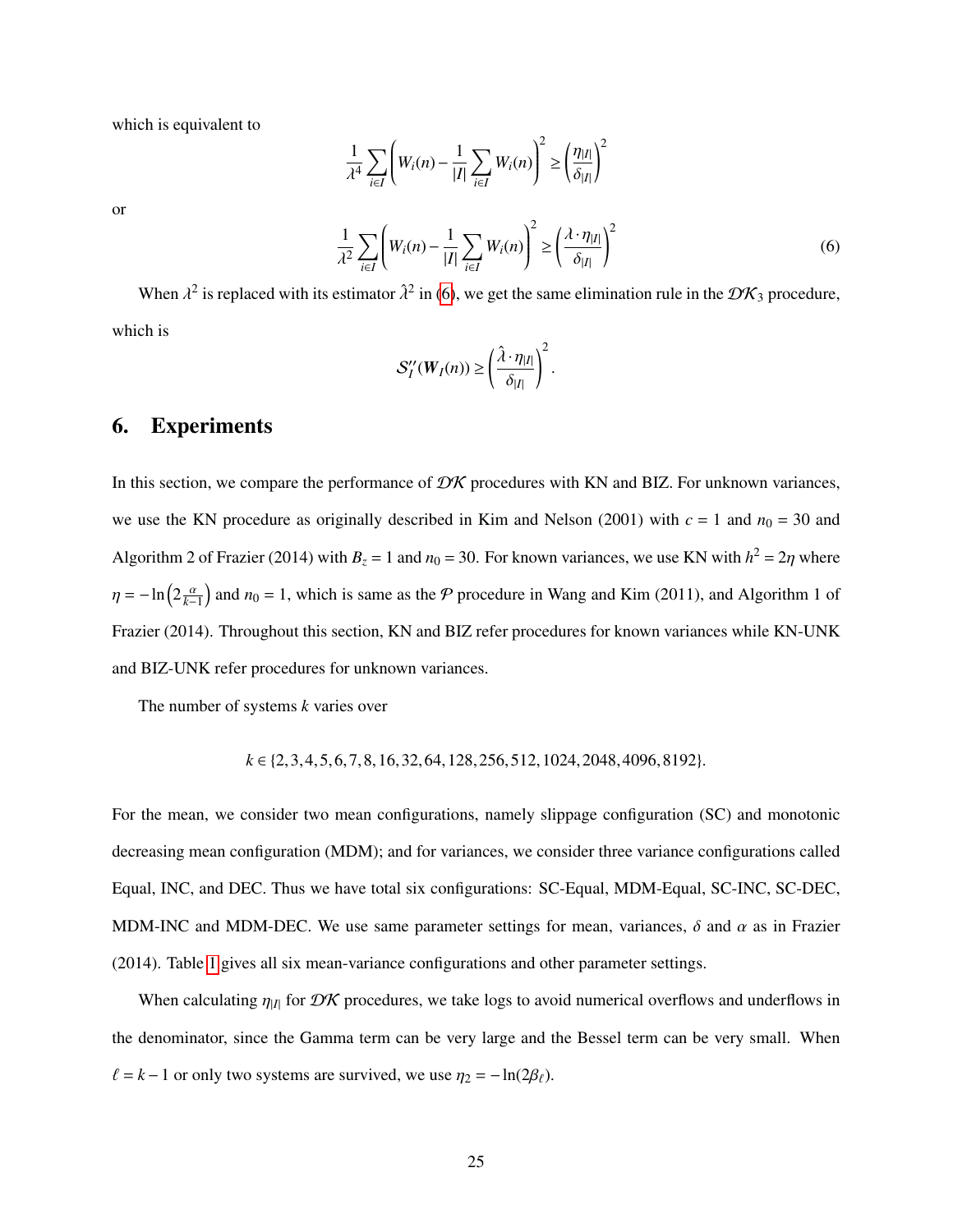<span id="page-25-0"></span>

| Configuration | Means                          | Variances                                          | $\alpha$ |
|---------------|--------------------------------|----------------------------------------------------|----------|
| SC-Equal      | $\mu = [\delta, 0, , 0]$       | $\sigma^2 = 100$                                   | 0.1      |
| MDM-Equal     | $\mu_i = -\delta i$            | $\sigma^2 = 100$                                   | 0.1      |
| <b>SC-INC</b> | $\mu = [\delta, 0, \ldots, 0]$ | $\sigma_i^2 = 25\left(1+3\frac{i-1}{k-1}\right)^2$ | 0.1      |
| <b>SC-DEC</b> | $\mu = [\delta, 0, \ldots, 0]$ | $\sigma_i^2 = 25(1+3\frac{k-i}{k-1})^2$            | 0.1      |
| MDM-INC       | $\mu_i = -\delta i$            | $\sigma_i^2 = 25(1+3\frac{i-1}{k-1})^2$            | 0.1      |
| MDM-DEC       | $\mu_i = -\delta i$            | $\sigma_i^2 = 25(1+3\frac{k-i}{k-1})^2$            |          |

Table 1: Mean and variance configurations

The nominal confidence level is set to  $1-\alpha = 0.9$ . Estimated probability of correct selection (PCS) and an average number of observations per system until a decision is made (REP/*k*) are reported based on 10,000 macro replications. Standard errors for estimated PCS are approximately 0.003.

#### 6.1  $\mathcal{D}K_1$  with Known and Equal Variances

When variances are known and equal, we compare  $\mathcal{D}K_1$  with KN and BIZ. Figure [7](#page-26-0) shows REP/*k* and PCS under SC and MDM configurations. Procedure  $\mathcal{DK}_1$  significantly outperforms KN under both SC and MDM. When *k* is large,  $\mathcal{D}K_1$  is more than three times better than KN in terms of REP/*k*. On the other hand, the performances of BIZ and  $\mathcal{D}K_1$  are very similar under the slippage configuration in terms of both REP/*k* and PCS. When *k* is small,  $\mathcal{DK}_1$  spends a slightly more number of observations than BIZ but its probability of correct selection is slightly higher than BIZ. For large *k*, their performances are very close in both measures. Under the monotonic decreasing mean configuration,  $\mathcal{DK}_1$  achieves PCS greater than the nominal value 90% and clearly outperforms KN. However, BIZ achieves PCS close to the nominal value 90% than  $\mathcal{D}K_1$  and spends slightly fewer but very similar number of observations than  $\mathcal{D}K_1$ .

### 6.2  $\mathcal{D}K_2$  and  $\mathcal{D}K_3$  with Unknown but Equal Variances

When variances are unknown but a decision maker knows that variances across systems are equal,  $\mathcal{D}K_2$  or  $\mathcal{D}K_3$  can be used.

Figure [8](#page-27-0) compares performances of  $\mathcal{DK}_2$  with those of KN-UNK and BIZ-UNK. As in the case of known and equal variances,  $\mathcal{DK}_2$  significantly outperforms KN-UNK. Compared to BIZ-UNK,  $\mathcal{DK}_2$  achieves slightly higher PCS and spends fewer number of observations for large *k* under the slippage configurations.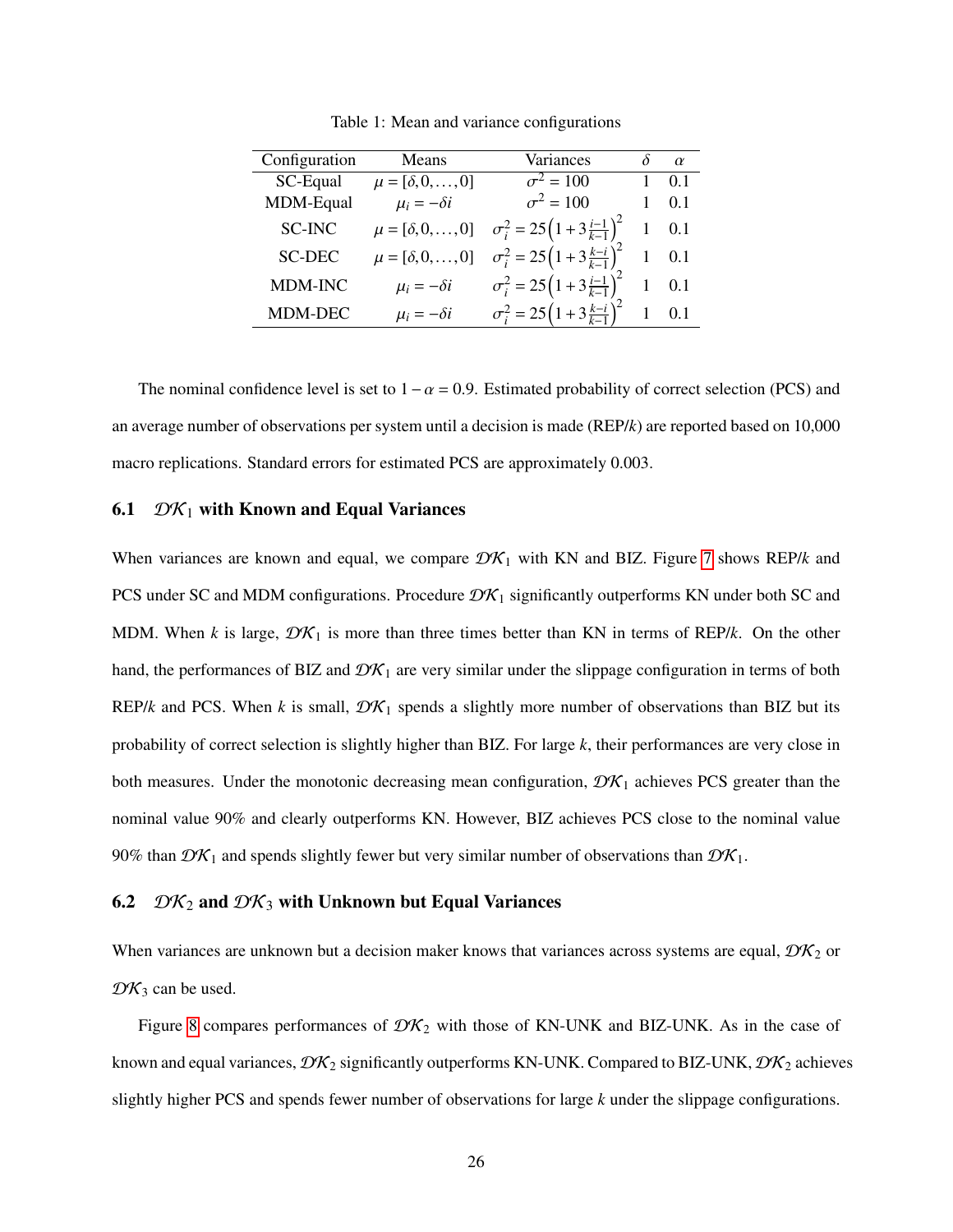<span id="page-26-0"></span>

Figure 7: REP/*k* and PCS for  $\mathcal{DK}_1$  when variances are known and equal with  $1-\alpha = 0.9$ 

Then under the monotonic decreasing configuration, PCS is higher in  $\mathcal{D}K_2$  and uses slightly more observations for small *k* and then similar number of observations for large *k*.

In reality, it is impossible to know in advance whether variances across systems are equal. In fact, equal variances across systems rarely hold. Thus we also consider  $\mathcal{DK}_3$ . Our experiments show that  $\mathcal{DK}_3$  actually spends slightly fewer observations than  $\mathcal{DK}_2$  while achieving similar PCS. Figure [9](#page-28-1) compares  $\mathcal{DK}_3$  with KN-UNK and BIZ-UNK. Graphs in Figure [9](#page-28-1) show similar tendency as those in Figure [8.](#page-27-0)

## 6.3  $\mathcal{DK}_3$  with Unknown and Unequal Variances

Finally, we consider unknown and unequal variances. Figure [10](#page-29-0) compares the three procedures under the slippage configuration with increasing and decreasing variances while Figure [11](#page-30-0) compares them under the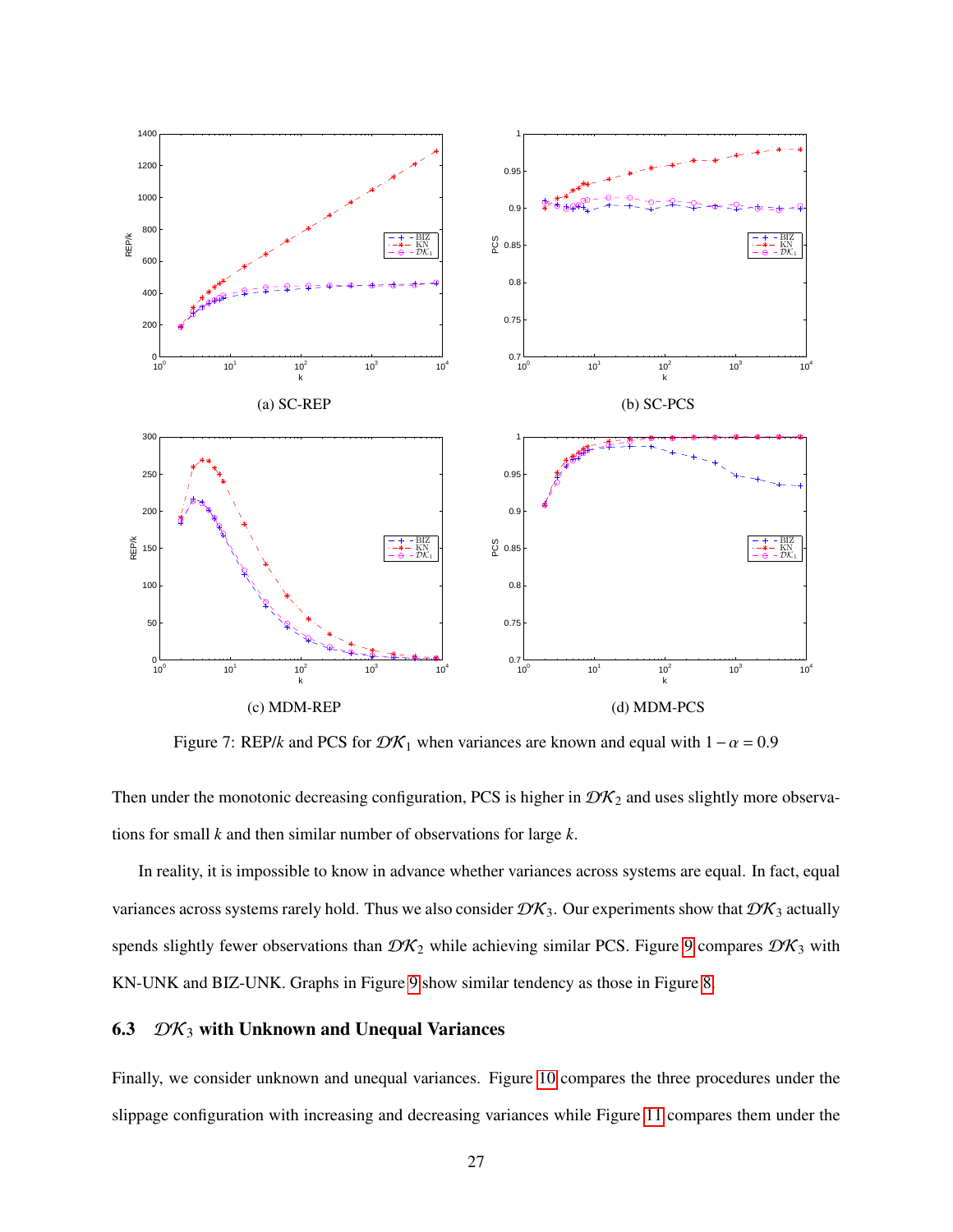<span id="page-27-0"></span>

Figure 8: REP/*k* and PCS for  $\mathcal{DK}_2$  when variances are unknown but equal with  $1-\alpha = 0.9$ 

MDM configuration with increasing and decreasing variances.

The efficiency of  $\mathcal{D}\mathcal{K}_3$  compared to KN-UNK is more obvious. When  $k = 8192$ ,  $\mathcal{D}\mathcal{K}_3$  is more than four times better than KN-UNK under SC-INC and six times better under SC-DEC in terms of REP/*k* while achieving PCS close to 90%.  $\mathcal{DK}_3$  spends up to 30% fewer observations than BIZ-UNK under the slippage configuration.

Interestingly, under the MDM configuration with increasing variances,  $\mathcal{DK}_3$  significantly outperforms both KN-UNK and BIZ-UNK, showing up to 63% savings in the number of observations compared to BIZ-UNK. But  $\mathcal{DK}_3$  uses slightly more observations than BIZ-UNK under decreasing variances.

Overall,  $\mathcal{D}K$  procedures achieve PCS close to the nominal value for all settings we tested and they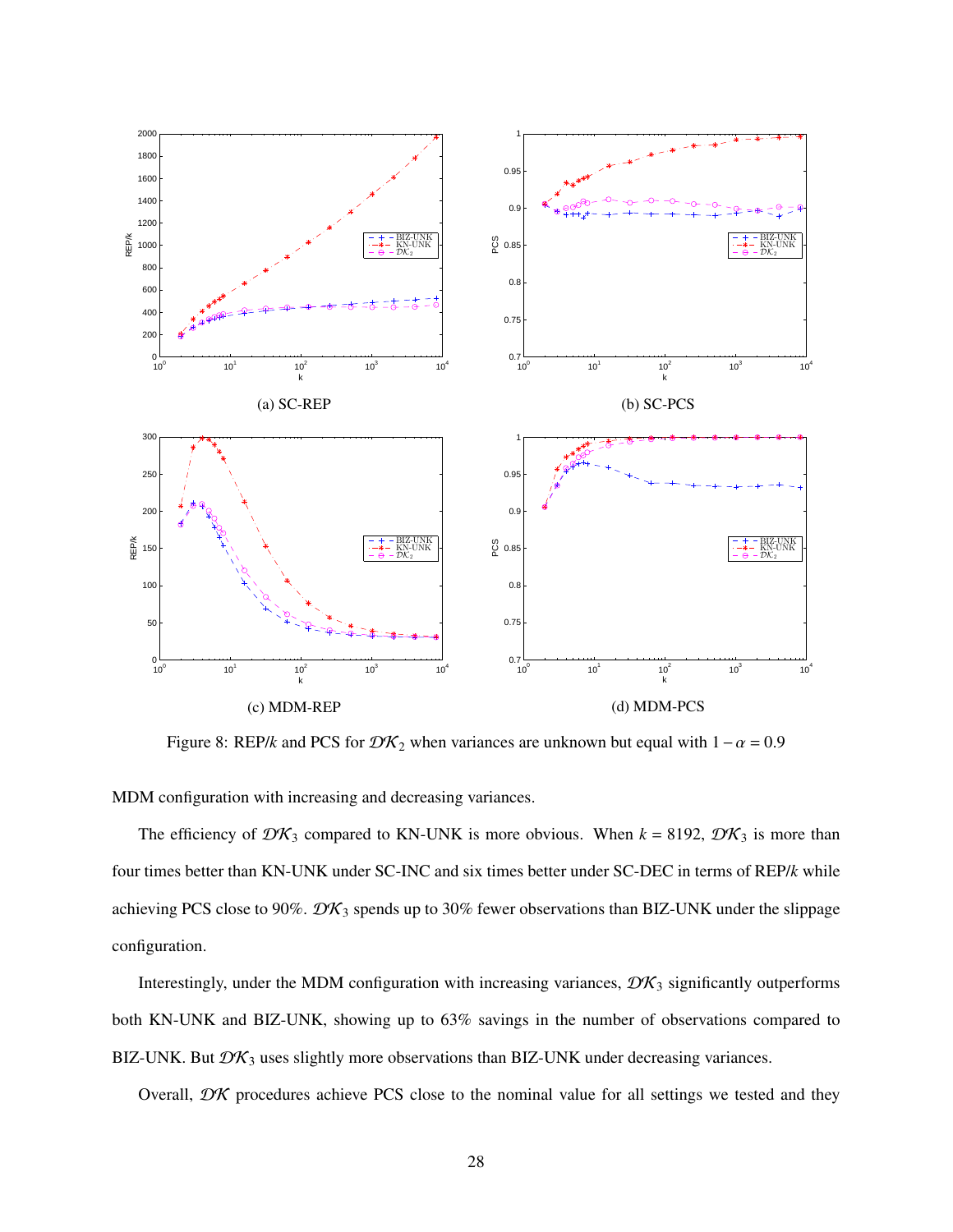<span id="page-28-1"></span>

Figure 9: REP/*k* and PCS for  $\mathcal{D}\mathcal{K}_3$  when variances are unknown but equal with  $1-\alpha = 0.9$ 

outperform KN significantly while performing similarly to BIZ under easy mean configurations but outperforming it under difficult mean configurations especially with unknown and unequal variances.

## <span id="page-28-0"></span>7. Conclusions

We present new fully-sequential procedures whose continuation regions are derived exploiting the properties of multidimensional Brownian motions, which is the first work in the literature. Our procedures deliver a probability of correct selection close to the nominal level. Compared to the existing state-of-art fully-sequential IZ procedure KN, the proposed procedures show a tight worst-case probability of incorrect selection under the slippage configuration and significant savings in the number of observations needed until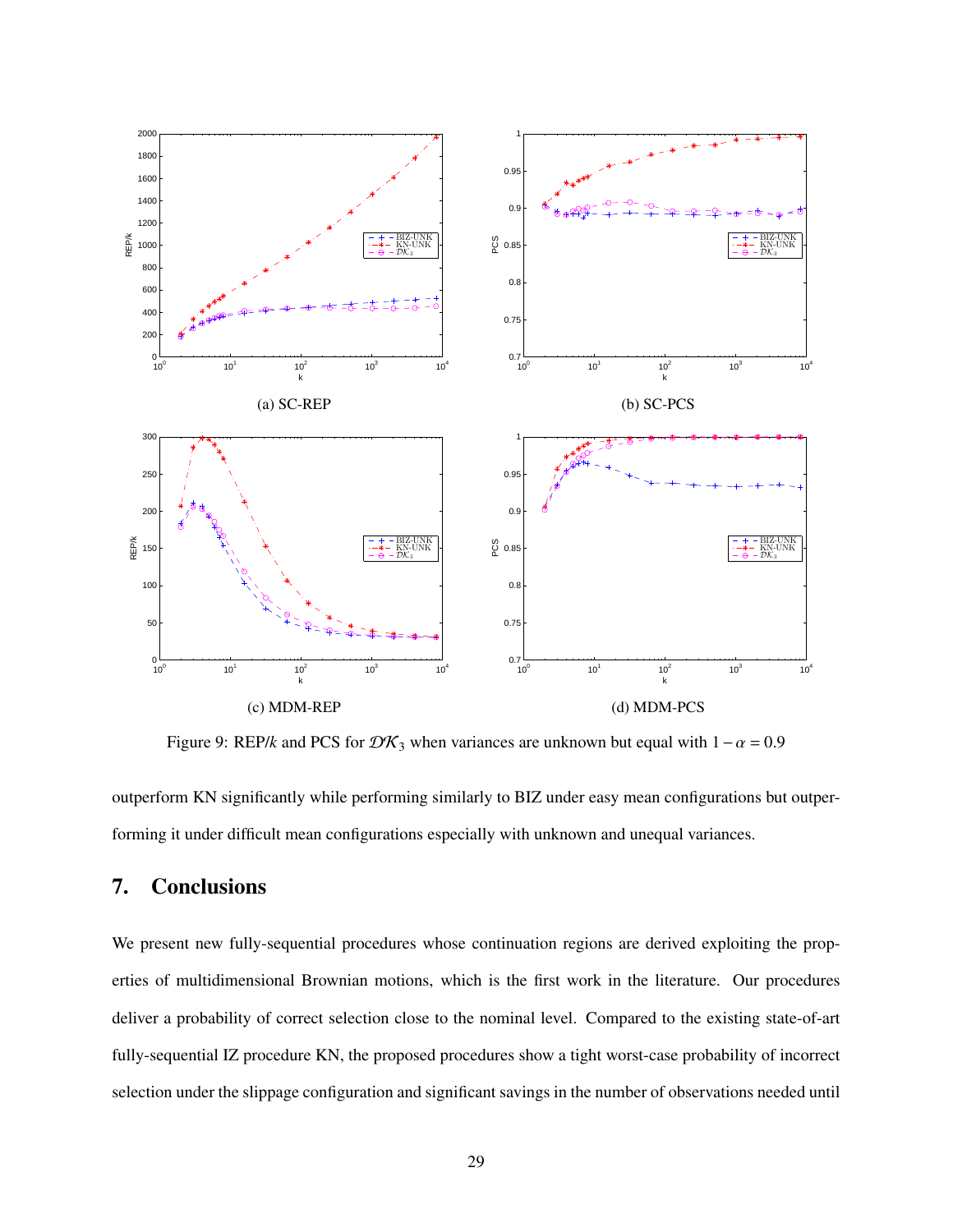<span id="page-29-0"></span>

Figure 10: REP/*k* and PCS for  $\mathcal{DK}_3$  when variances are unknown and unequal with  $1-\alpha = 0.9$ 

a decision is made. Compared to BIZ, our procedures perform better for a large number of systems under difficult mean configurations, but tend to spend slightly more observations for small *k* but similar number of observations for large *k* under easier mean configurations except the increasing-variances case.

## Acknowledgements

This work is supported by the National Science Foundation under grant CMMI-1131047. The authors would like to thank Seunghan Lee for his insight for Lemma 1. The authors appreciate Peter Frazier for his code and helpful comments and Barry Nelson for his helpful comments.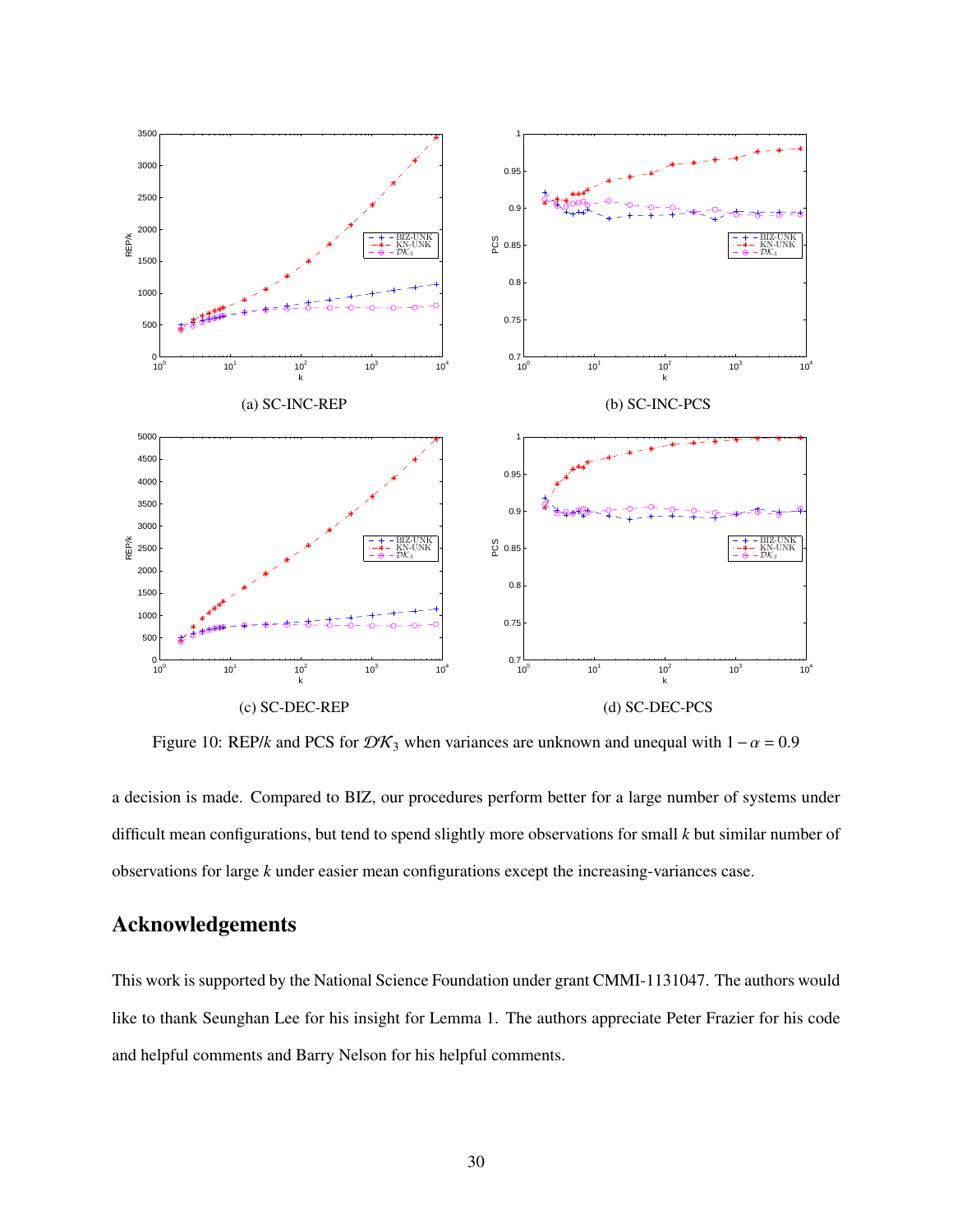<span id="page-30-0"></span>

Figure 11: REP/*k* and PCS for  $\mathcal{D}\mathcal{K}_3$  when variances are unknown and unequal with  $1-\alpha = 0.9$ 

## References

- Branke, J., Chick, S. E., and Schmidt, C. 2007. "Selecting a selection procedure". *Management Science* 53(12):1916-1932.
- Chick, S. E. 2006. "Subjective Probability and Bayesian Methodology". In *Handbooks in Operations Research and Management Science: Simulation*, edited by S. G. Henderson and B. L. Nelson. Oxford: Elsevier Science.
- Chen, C.-H., S. E. Chick, L. H. Lee, N. A. Pujowidianto. 2014. "Ranking and Selection: Efficient Simulation Budget Allocation". In *Handbook of Simulation Optimization*, edited by M. C. Fu. Springer:NY.

Chen, C.-H., and L. H. Lee. 2011. *Stochastic Simulation Optimization: An Optimal Computing Budget Al-*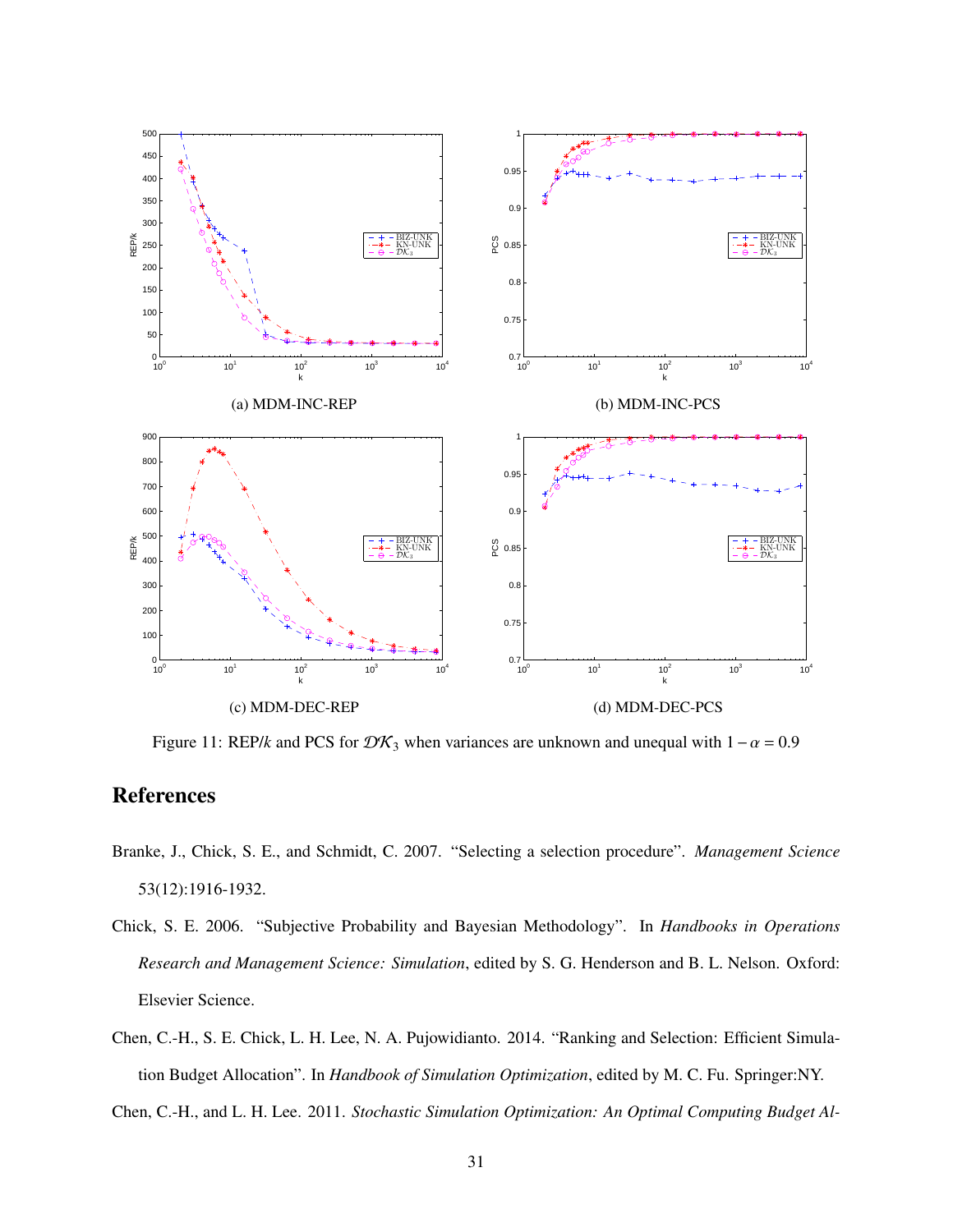*location (System Engineering and Operations Research)*, Vol 1. Singapore: World Scientific Publishing Company.

- Chow, T. L., and J. L.Teugels. 1978. "The Sum and the Maximum of I.I.D. Random Variables". In *Proceedings of the Second Prague Symposium on Asymptotic Statistics*, edited by P. Mandl and M. Huskova, 81-92. New York: North-Holland.
- Dieker, A. B., and S.-H. Kim. 2012. "Selecting the Best by Comparing Simulated Systems in a Group of Three When Variances are Known and Unequal". In *Proceedings of the 2012 Winter Simulation Conference*, edited by C. Laroque, J. Himmelspach, R. Pasupathy, O. Rose, and A. M. Uhrmacher, 1-7. Piscataway, New Jersey: Institute of Electrical and Electronics Engineers, Inc.
- Dieker, A. B., and S.-H. Kim 2014. "A Fully Sequential Procedure for Known and Equal Variances Based on Multivariate Brownian Motion". In *Proceedings of the 2014 Winter Simulation Conference*, edited by A. Tolk, S. D. Diallo, I. O. Ryzhov, L. Yilmaz, S. Buckley, and J. A. Miller, 3749-3760. Piscataway, New Jersey: IEEE.
- Embrechts, P., C. Kl¨uppelberg, and T. Mikosch. 1997. *Modelling Extremal Events for Insurance and Finance*. New York: Springer.
- Frazier, P. 2014. "A Fully Sequential Elimination Procedure for Indifference-Zone Ranking and Selection with Tight Bounds on Probability of Correct Selection". *Operations Research* 62(4):926-942.
- Hong, L. J., B. L. Nelson, J. Xu. 2014. "Discrete Optimization via Simulation". In *Handbook of Simulation Optimization*, edited by M. C. Fu. Springer:NY.
- Kim, S.-H., and A. B. Dieker. 2011. "Selecting the Best by Comparing Simulated Systems in a Group of Three". In *Proceedings of the 2011 Winter Simulation Conference*, edited by S. Jain, R. R. Creasey, J. Himmelspach, K. P. White, and M. Fu. 4217-4226. Piscataway, New Jersey: IEEE.
- Kim, S.-H., and B. L. Nelson. 2001. "A Fully Sequential Procedure for Indifference-Zone Selection in Simulation". *ACM Transactions on Modeling and Computer Simulation* 11(3):251-273.
- Kim, S.-H., and B. L. Nelson. 2006. "On the Asymptotic Validity of Fully Sequential Selection Procedures for Steady-State Simulation". *Operations Research* 54:475-488.

Nelson, B. L., J. Swann, D. Goldsman, and W. Song. 2001. "Simple Procedures for Selecting the Best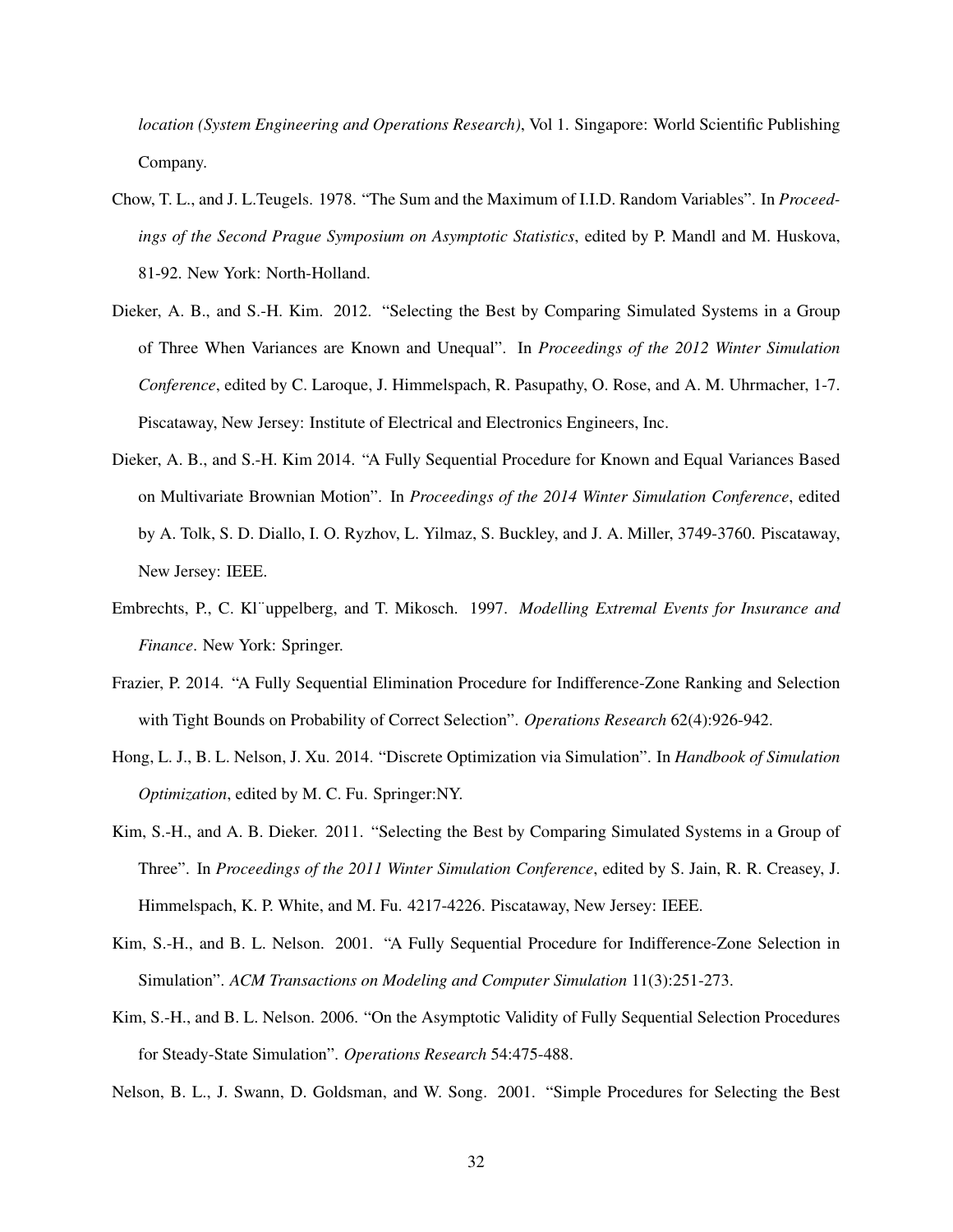Simulated System when the Number of Alternatives is Large". *Operations Research* 49(6):950-963.

- Powell, W. B. and Ryzhov, I. O. 2012. "Ranking and selection". In Chapter 4 in *Optimal Learning*, pages 71-88. John Wiley and Sons.
- Rinott, Y. 1978. "On two-stage selection procedures and related probability inequalities". *Comm. Statist.- Theory and Methods* 7(8):799-811.
- Rogers, L., and J. W. Pitman. 1981. "Markov Functions". *The Annals of Probability* 9:573-582.
- Waeber, R., P. I. Frazier, and S. G. Henderson. 2011. "A Bayesian Approach to Stochastic Root Finding". In *Proceedings of the 2011 Winter Simulation Conference*, edited by S. Jain, R. R. Creasey, J. Himmelspach, K. P. White, and M. Fu. 4038-4050. Piscataway, New Jersey: Institute of Electrical and Electronics Engineers, Inc.
- Waeber, R. 2013. *Probabilistic Bisection Search for Stochastic Root-Finding*. PhD Dissertation. Cornell University, Ithaca, NY.
- Wang, H., and S.-H. Kim. 2011. "Reducing the Conservativeness of Fully Sequential Indifference-Zone Procedures". *IEEE Transactions on Automatic Control* 58(6):1613-1619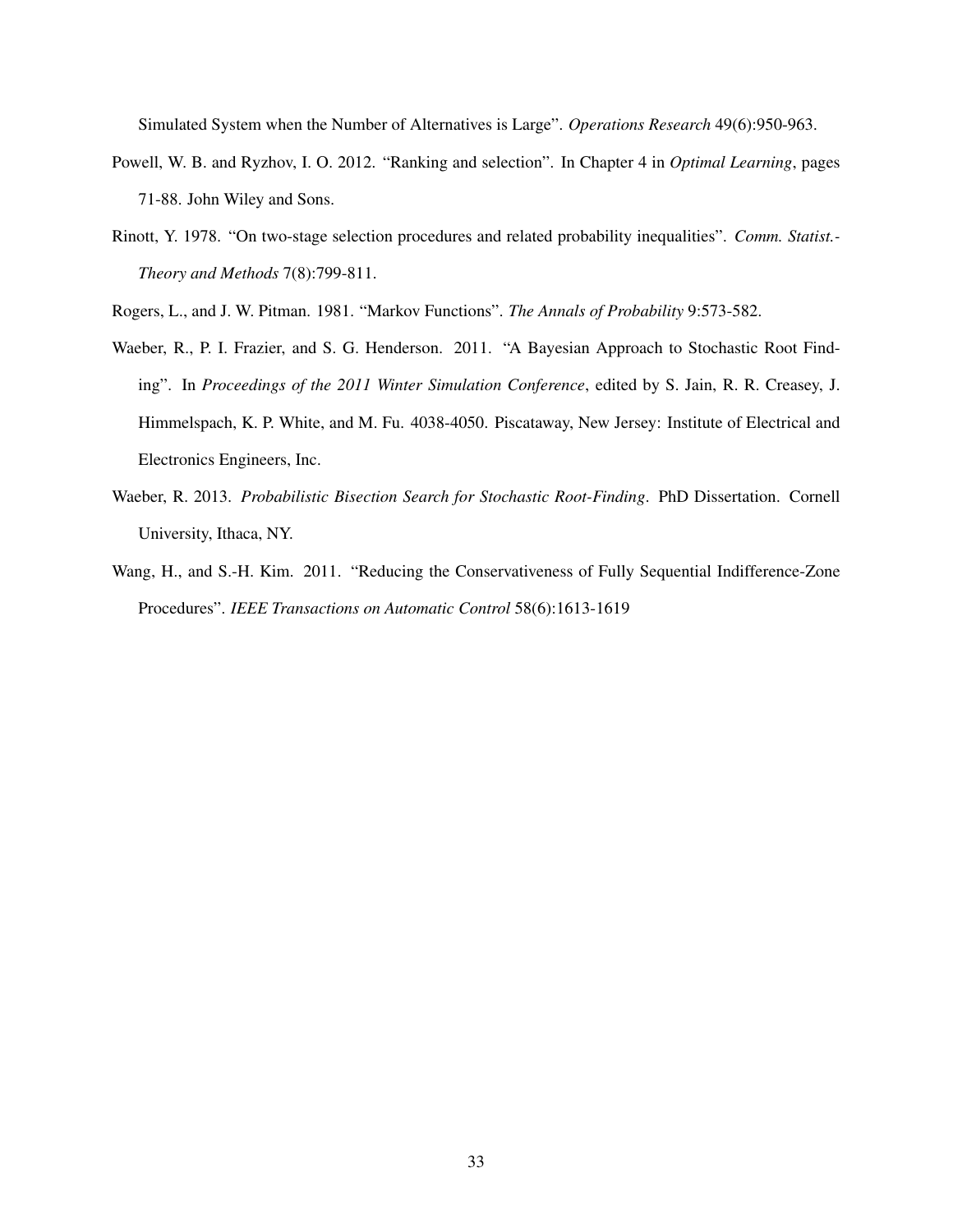# Appendix

*Proof of Lemma [1.](#page-9-0)*

$$
S_I(\Pi x) = (V\Pi x)^T (V\Gamma V^T)^{-1} (V\Pi x)
$$
  
= 
$$
(V\Gamma V^T (V\Gamma V^T)^{-1} Vx)^T (V\Gamma V^T)^{-1} (V\Gamma V^T (V\Gamma V^T)^{-1} Vx)
$$
  
= 
$$
(Vx)^T (V\Gamma V^T)^{-1} (Vx) = S_I(x).
$$

 $\Box$ 

*Proof of Corollary 1*. We first derive an explicit expression for  $(V\Gamma V^T)^{-1}$ . Without loss of generality, assume that  $I = \{1, ..., s\}$ . Then by noting that  $V\Gamma V^T$  is the covariance matrix of *Vx*, we get

$$
Vx = \begin{bmatrix} x_1 - x_s \\ \vdots \\ x_{s-1} - x_s \end{bmatrix} \quad \text{and} \quad V\Gamma V^T = \begin{bmatrix} \sigma_1^2 + \sigma_s^2 & \sigma_s^2 & \cdots & \cdots & \sigma_s^2 \\ \sigma_s^2 & \sigma_2^2 + \sigma_s^2 & \sigma_s^2 & \cdots & \sigma_s^2 \\ \vdots & \vdots & \ddots & \vdots & \vdots \\ \sigma_s^2 & \cdots & \cdots & \sigma_s^2 & \sigma_{s-1}^2 + \sigma_s^2 \end{bmatrix}.
$$

For equal variances,

$$
V\Gamma V^{T} = \sigma^{2} \begin{bmatrix} 2 & 1 & \cdots & \cdots & 1 \\ 1 & 2 & 1 & \cdots & 1 \\ \vdots & & \ddots & & \vdots \\ \vdots & & & \ddots & 1 \\ 1 & \cdots & \cdots & 1 & 2 \end{bmatrix} = \sigma^{2} (id_{s-1} + 1_{s-1} 1_{s-1}^{T})
$$

where  $id_s$  is the  $s \times s$  identity matrix and  $\mathbf{1}_s$  is the  $s \times 1$  vector of ones.

By the Sherman-–Morrison formula,

<span id="page-33-0"></span>
$$
(V\Gamma V^T)^{-1} = \frac{1}{\sigma^2} \left( \mathrm{id}_{s-1}^{-1} - \frac{\mathrm{id}_{s-1}^{-1} \mathbf{1}_{s-1} \mathbf{1}_{s-1}^T \mathrm{id}_{s-1}^{-1}}{1 + \mathbf{1}^T \mathrm{id}_{s-1}^{-1} \mathbf{1}} \right)
$$
  

$$
= \frac{1}{\sigma^2} \left( \mathrm{id}_{s-1} - \frac{\mathbf{1}_{s-1} \mathbf{1}_{s-1}^T}{1 + (s - 1)} \right)
$$
  

$$
= \frac{1}{\sigma^2} \frac{1}{s} \left( s \cdot \mathrm{id}_{s-1} - \mathbf{1}_{s-1} \mathbf{1}_{s-1}^T \right).
$$
 (7)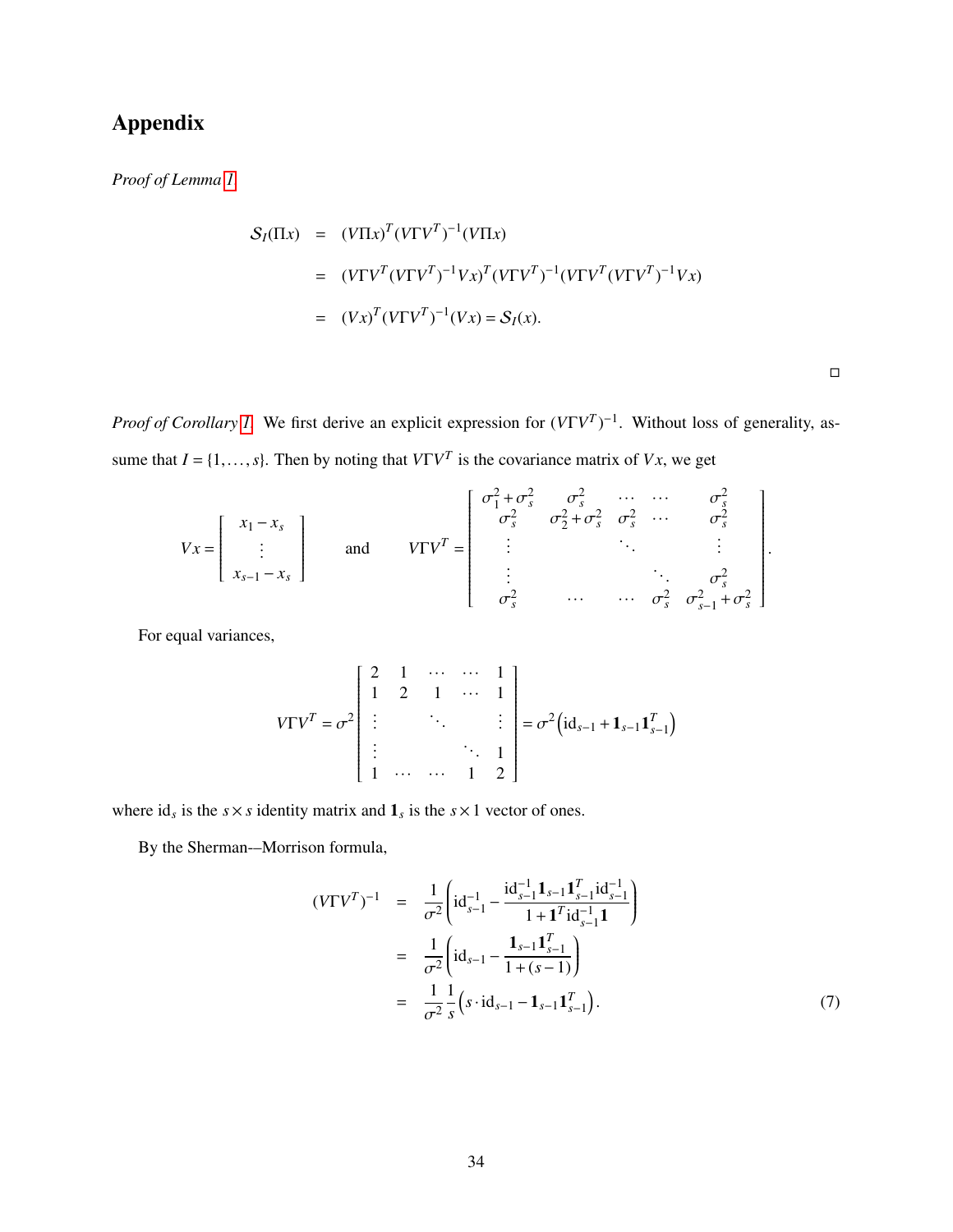Then we have

$$
S_{I}(x) = \frac{1}{\sigma^{2}} \frac{1}{s} \begin{bmatrix} x_{1} - x_{s} \\ \vdots \\ x_{s-1} - x_{s} \end{bmatrix}^{T} (s \cdot id_{s-1} - 1_{s-1} 1_{s-1}^{T}) \begin{bmatrix} x_{1} - x_{s} \\ \vdots \\ x_{s-1} - x_{s} \end{bmatrix}
$$
  
\n
$$
= \frac{1}{\sigma^{2}} \frac{1}{s} \left\{ (s-1) \sum_{i=1}^{s-1} (x_{i} - x_{s})^{2} - 2 \sum_{1 \le i < \ell < s} (x_{i} - x_{s})(x_{\ell} - x_{s}) \right\}
$$
  
\n
$$
= \frac{1}{\sigma^{2}} \frac{1}{s} \sum_{i \in \ell} (x_{i} - x_{\ell})^{2},
$$

which shows the first equality in the corollary because  $|I| = s$ .

Now we show the second equality of the corollary. From [\(7\)](#page-33-0),

$$
V^T(V\Gamma V^T)^{-1}V = \frac{1}{\sigma^2} \frac{1}{s} (s \cdot \mathrm{id}_s - \mathbf{1}_s \mathbf{1}_s^T) \quad \text{and} \quad \Pi = \Gamma V^T(V\Gamma V^T)^{-1}V = \frac{1}{s} (s \cdot \mathrm{id}_s - \mathbf{1}_s \mathbf{1}_s^T).
$$

Then

$$
\Pi x = \frac{1}{s} (s \cdot \mathrm{id}_s - \mathbf{1}_s \mathbf{1}_s^T) x = \begin{bmatrix} x_1 - \bar{x} \\ \vdots \\ x_s - \bar{x} \end{bmatrix}.
$$

Finally,

$$
S_I(\Pi x) = (V\Pi x)^T (V\Gamma V^T)^{-1} (V\Pi x)
$$
  
\n
$$
= (\Pi x)^T [V^T (V\Gamma V^T)^{-1} V](\Pi x)
$$
  
\n
$$
= \frac{1}{\sigma^2} \frac{1}{s} \begin{bmatrix} x_1 - \bar{x} \\ \vdots \\ x_s - \bar{x} \end{bmatrix}^T (s \cdot id_s - \mathbf{1}_s \mathbf{1}_s^T) \begin{bmatrix} x_1 - \bar{x} \\ \vdots \\ x_s - \bar{x} \end{bmatrix}
$$
  
\n
$$
= \frac{1}{\sigma^2} \begin{bmatrix} x_1 - \bar{x} \\ \vdots \\ x_s - \bar{x} \end{bmatrix}^T \begin{bmatrix} x_1 - \bar{x} \\ \vdots \\ x_s - \bar{x} \end{bmatrix}
$$
  
\n
$$
= \frac{1}{\sigma^2} \sum_{i=1}^s (x_i - \bar{x})^2.
$$

 $\Box$ 

*Proof of Lemma* [2.](#page-11-2) It suffices to prove the claim for  $|I| = |J| + 1$ . By relabeling systems if necessary, it suffices to prove the claim with  $J = \{1, \ldots, s\}$  and  $I = \{1, \ldots, s+1\}$ . We set

$$
H_{s+1} = \left\{ (x_1, x_2, \dots, x_{s+1})^T : \sum_{i=1}^{s+1} x_i = 0 \right\}, \qquad Q_s = \left\{ (x_1, x_2, \dots, x_{s+1})^T : \sum_{i=1}^{s} x_i = 0, x_{s+1} = 0 \right\}.
$$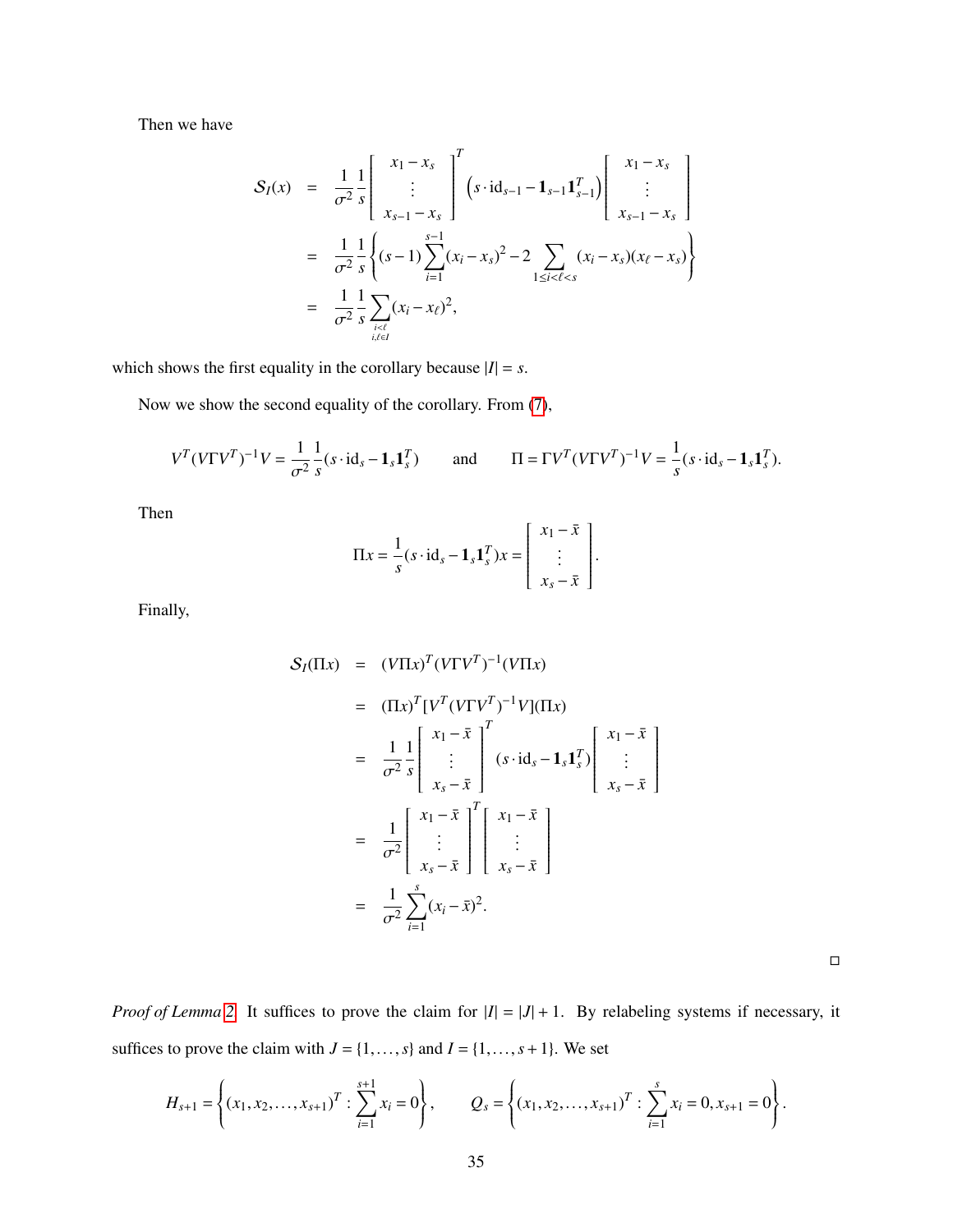By the second equality of Corollary [1,](#page-10-0) it suffices to show that for  $x \in \mathbb{R}^{s+1}$ ,

<span id="page-35-0"></span>
$$
S_I(x) \ge \frac{1}{\sigma^2} \sum_{i=1}^s (x_i - \bar{x}_s)^2,
$$
 (8)

where  $\bar{x}_s = (x_1 + \cdots + x_s)/s$ . To see that this holds, we define  $\Psi_s$  on  $H_{s+1}$  as the matrix that projects orthogonally on  $Q_s$ , i.e.,  $\Psi_s x = (x_1 - \bar{x}_s, \dots, x_s - \bar{x}_s, 0)$ . By Lemma [1](#page-9-0) and [\(7\)](#page-33-0), we have, for  $x \in \mathbb{R}^{s+1}$ ,

$$
S_I(x) = \frac{1}{\sigma^2} \frac{1}{(s+1)} \begin{bmatrix} x_1 - x_{s+1} \\ \vdots \\ x_s - x_{s+1} \end{bmatrix}^T \left( (s+1) \cdot id_s - \mathbf{1}_s \mathbf{1}_s^T \right) \begin{bmatrix} x_1 - x_{s+1} \\ \vdots \\ x_s - x_{s+1} \end{bmatrix}
$$

This representation immediately yields that

$$
S_I(\Psi_s x) = \frac{1}{\sigma^2} \sum_{i=1}^s (x_i - \bar{x}_s)^2.
$$

Since projecting decreases any quadratic form, this establishes  $(8)$ .